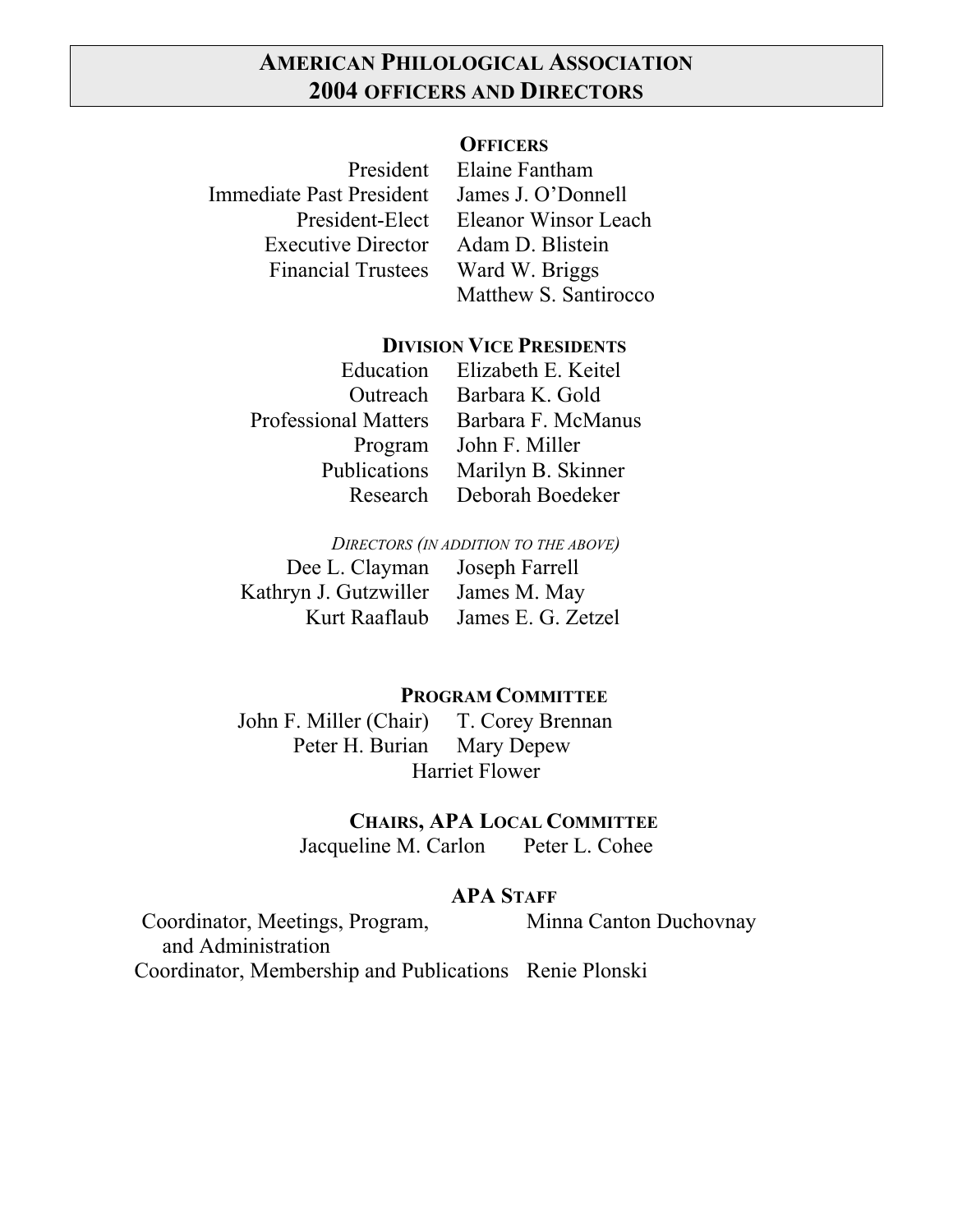## **TABLE OF CONTENTS**

| Floor Plans of Sheraton Boston, Hynes Convention Center, |
|----------------------------------------------------------|
|                                                          |
|                                                          |
|                                                          |

## **ANNUAL MEETING PROGRAM**

Please bring this Program with you to the Annual Meeting. Additional copies will be available for \$7.00 at the Registration Desk.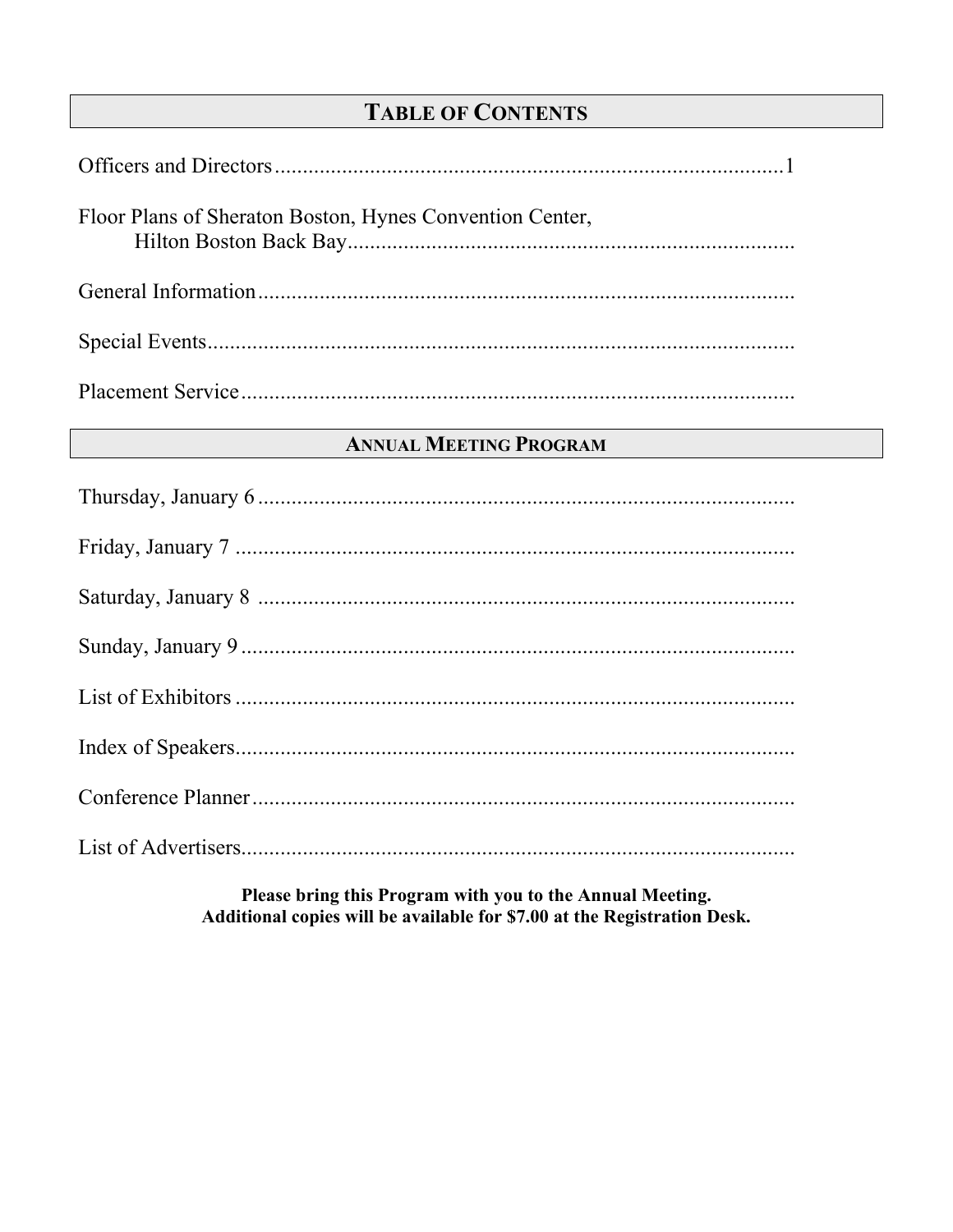Insert Sheraton, Hynes, and Hilton hotel floor layouts here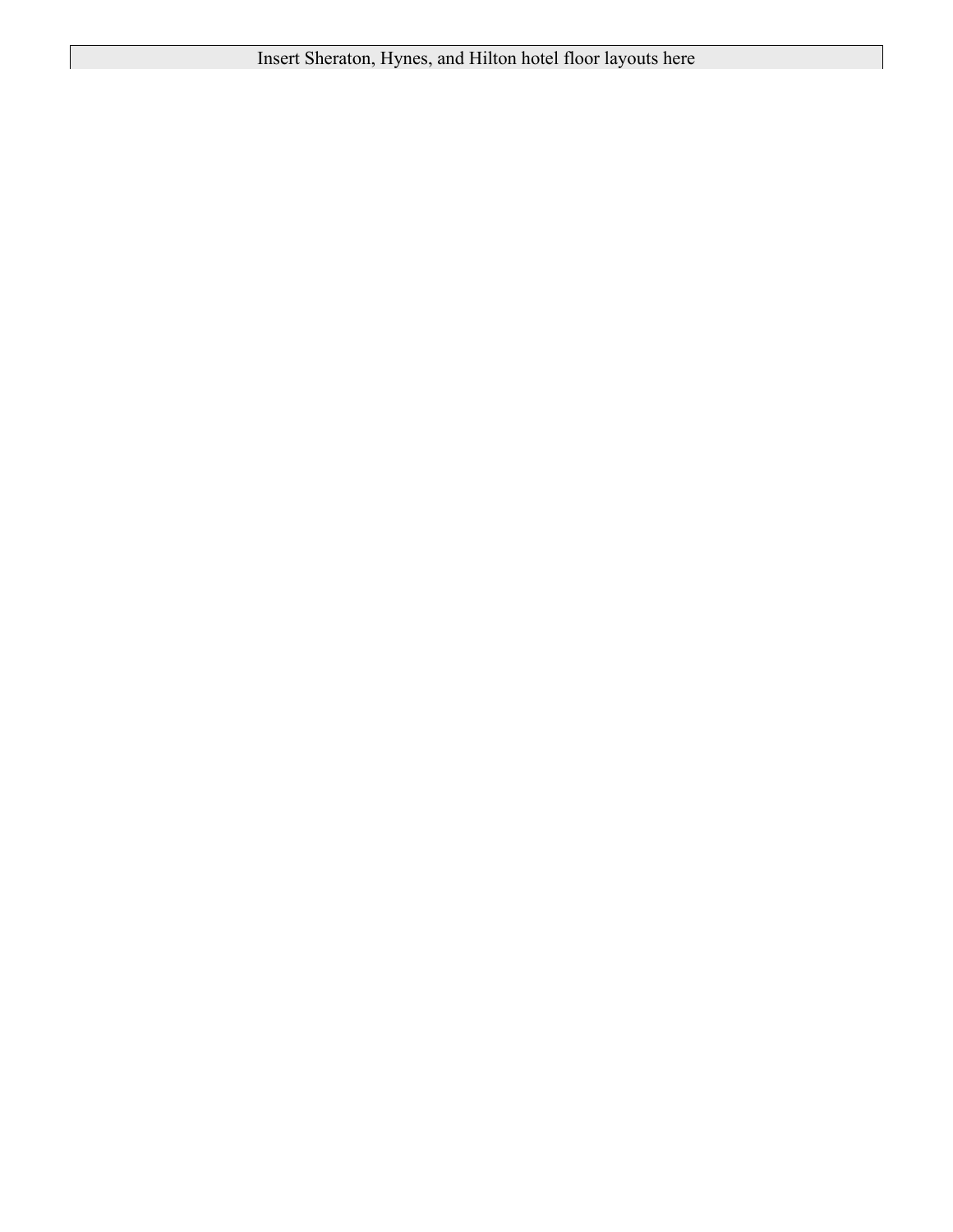## **GENERAL INFORMATION**

The 136th Annual Meeting of the American Philological Association, in conjunction with the Archaeological Institute of America, will be held in Boston, Massachusetts, beginning January 6, 2005. The Annual Meeting will be hosted by the Sheraton Boston, 39 Dalton Street, Boston, MA 02199, Telephone (617-236-2000). The Convention Registration Desk, the Exhibit Hall, the Placement Service office, committee meetings, receptions, and special events will be scheduled in the Sheraton Boston. APA paper sessions will be scheduled in the Sheraton Boston and in the Hynes Convention Center, located adjacent to the Sheraton Boston. Interview rooms will be located in the Sheraton Boston and in the Hilton Boston Back Bay Hotel, directly across the street from the Sheraton Boston.

#### **CONFERENCE REGISTRATION**

Registration is required for attendance at all sessions and for admission into the exhibit area. No one will be admitted into the exhibit area and meeting rooms without the official AIA/APA Annual Meeting badge. A convention registration area will be set up in the Independence Ballroom,  $2<sup>nd</sup>$  floor, and will be open during the following hours:

> Thursday, January 6 11:00 a.m. to 9:00 p.m. Friday, January 7 8:00 a.m. to 5:00 p.m. Saturday, January 8 8:00 a.m. to 5:00 p.m. Sunday, January 9 8:00 a.m. to 1:00 p.m.

The *on-site registration* fee for attendance at all sessions is as follows:

| \$55.00  |
|----------|
| \$55.00  |
| \$95.00  |
| \$175.00 |
| \$80.00  |
|          |

The spouse/guest category is for a non-professional or non-student guest accompanying a paid attendee. Only full-time student **members** are eligible for the special student rate. One-day registration is possible for a single day only; individuals wishing to attend for more than one day must register at the full rate.

#### **ABSTRACTS**

Abstracts for APA papers may be ordered on the pre-registration form or purchased at the Convention Registration Desk. The price of *Abstracts* is \$10.00. For those who have pre-paid, *Abstracts* will be included with pre-registration materials.

#### **EXHIBITS**

Exhibits will be located in Grand Ballroom,  $2<sup>nd</sup>$  floor of the Sheraton Boston. The exhibit hours are as follows:

> Thursday, January  $6\,2:00$  p.m. to  $6:00$  p.m. Friday, January 7 9:30 p.m. to 5:30 p.m. Saturday, January 8 9:30 a.m. to 5:30 p.m. Sunday, January 9 8:00 a.m. to 12:00 p.m.

Your registration badge will provide you with admission to the Exhibit Hall.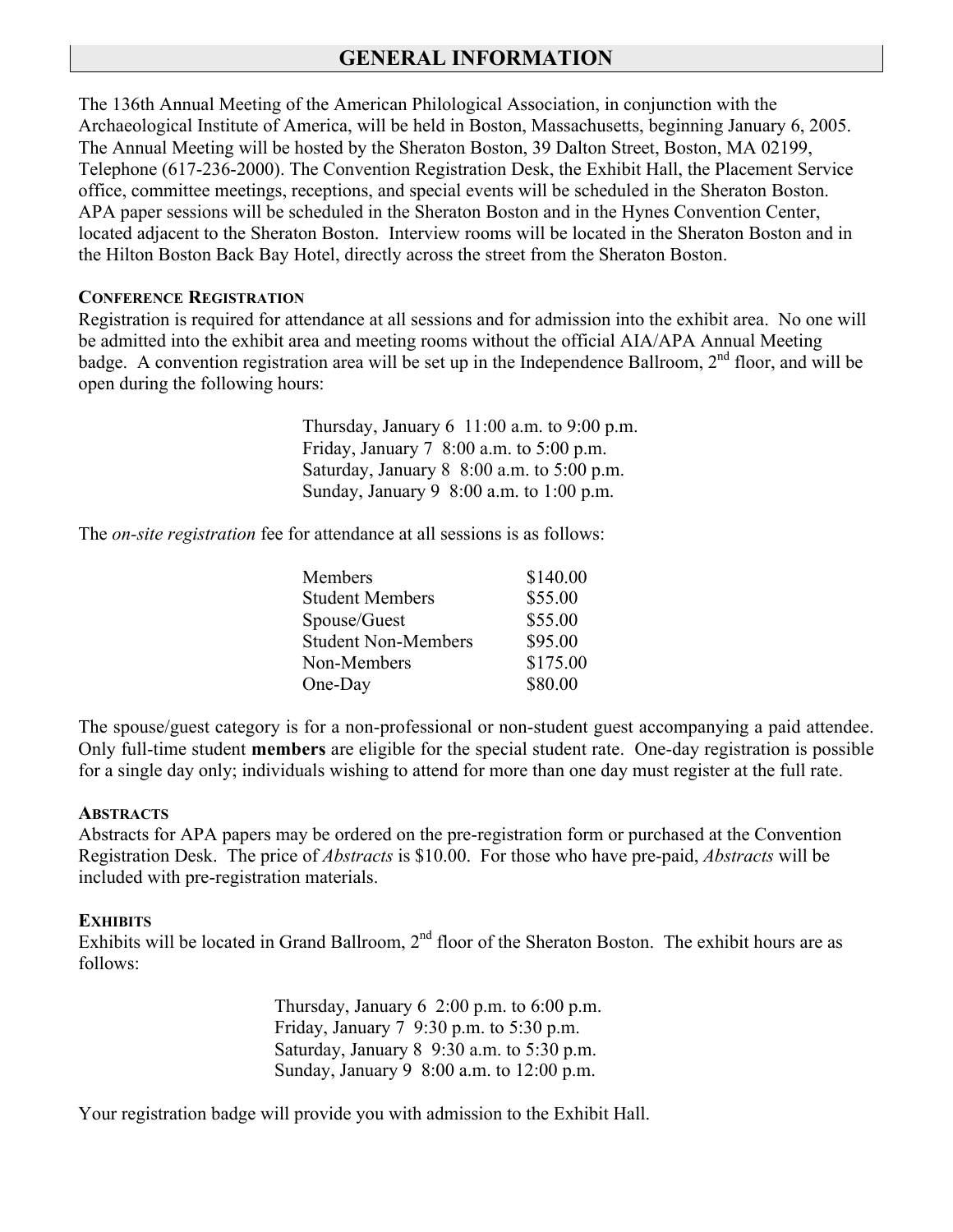#### **SPEAKER-READY ROOM**

Equipment for previewing slides is available to all presenters in Beacon C, Third Floor. This room will be open to presenters from 7:00 a.m. until 7:00 p.m. on January 7, January 8, and January 9.

#### **CHILD CARE**

Child care will again be offered by KiddieCorp, a licensed, full-service provider employing screened, experienced, CPR- and/or First Aid-trained and certified staff. Children will participate in a customized schedule of creative, educational, age-appropriate activities. The center will operate in TECC 2,  $5<sup>th</sup>$  floor, Sheraton Boston, from 8:30 a.m. to 5:30 p.m. on January 7, January 8, and January 9. Children must be registered for a minimum of three consecutive hours. The APA will charge \$7 per hour, per child.

### **SPECIAL EVENTS**

### **THURSDAY, JANUARY 6, 2005**

#### **OPENING NIGHT RECEPTION**

The 50<sup>th</sup> Floor of the Prudential Center Skywalk will be the location of the Opening Night Reception, from 6:30 p.m. to 9:30 p.m. The Skywalk is conveniently located in the Prudential Center which is connected to the hotel. We have extended the hours of the reception to accommodate any latecomers and will include hearty food throughout the reception. This kicks off the Annual Meeting and is a great opportunity to chat with your colleagues, meet new people and network with members of both organizations. Ticket price of \$30.00 per person includes general admission, heavy hors d'oeuvres, and cash bar.

#### **A WORKSHOP FOR JOB SEEKERS**

Sponsored by the AIA/APA Joint Committee on Placement, this workshop is the first panel on the APA Program. The workshop is designed for a variety of job-seekers: graduate students not yet on the job market; persons currently on the market, whether seeking their first professional position or a new one; and those seeking or considering a change of position. Scheduled the evening before the job interviews commence, the workshop offers an opportunity to prepare candidates for their job-search experience at the Annual Meeting.

## **FRIDAY, JANUARY 7, 2005**

#### **BREAKFAST FOR FIRST-TIME REGISTRANTS**

A complimentary continental breakfast will be offered to APA members attending their first annual meeting. This event will provide an opportunity to meet APA leaders and learn first-hand about the intellectual and social opportunities available at the annual meeting. It will take place from 7:30-8:30 a.m.

#### **PRESIDENTIAL PANEL**

President Elaine Fantham has organized this session to take place from 4:30 to 6:30 p.m. Not all interdisciplinary courses are taught by a team, and not all team-taught courses cross disciplines, but Classics is inherently interdisciplinary and give us more opportunities than most to share in courses outside our field. The panelists will present their experiences from the perspective of widely varied syllabuses. There will be an opportunity for questions and answers.

### **READING OF** *IRAN MAN*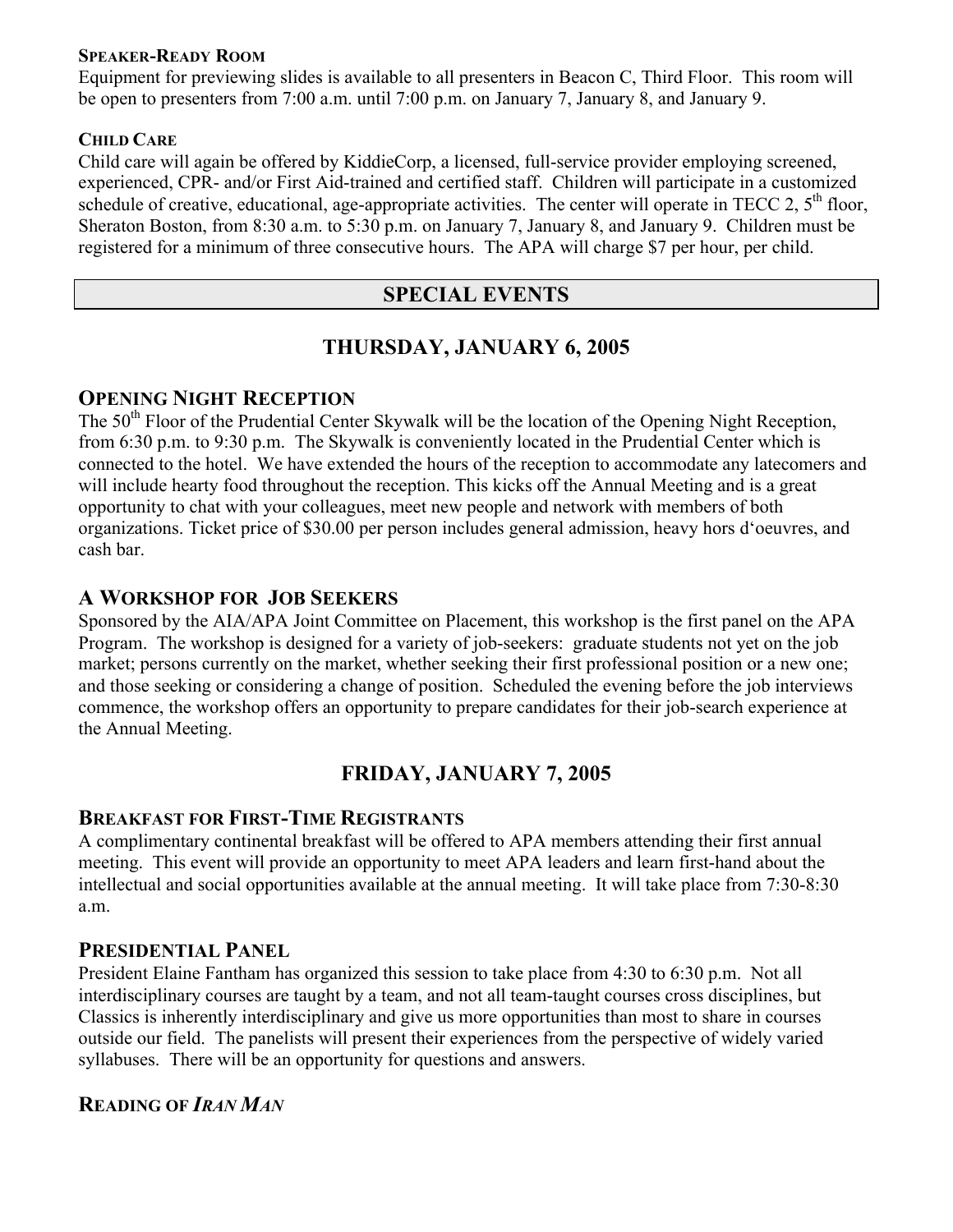The performance of a play with a classical theme has become a tradition at the APA meeting. *Iran Man* is Amy Richlin's lively new translation of Plautus' *Persa*, a comic soufflé of love, lucre, and scrambled identities, including a star turn by the eponymous man from Iran. The play has rarely been performed, but previous mountings of it in Arizona and California have proven to be huge hits. Directed by Mary-Kay Gamel, this event will take place at 8:00 p.m. and will be open to the public.

## **SATURDAY, JANUARY 8, 2005**

#### **MINORITY STUDENT SCHOLARSHIP FUND-RAISING RAFFLE AND BREAKFAST**

The APA's Committee on Scholarships for Minority Students is again sponsoring a fund-raising breakfast and raffle from 7:00 a.m. to 8:15 a.m. in the Sheraton Boston. Tickets to this event cost \$40 and include admission to the breakfast and three chances to win several prizes of books donated by a variety of academic publishers. Additional chances for the raffle (or chances in lieu of attending the reception) can also be purchased on the registration form at a cost of \$10 for 1 or \$25 for 3. You do not need to be present at the reception to win the raffle.

#### **ROUNDTABLE DISCUSSION SESSION**

The AIA and the APA are again jointly offering a Roundtable Discussion Session this year. Discussions will take place at midday. Members of both societies will lead separate discussions at individual tables, and topics will include issues of intellectual and practical importance to classicists and archaeologists. Sign-up sheets will be available in the registration area before the session so that participation at each table can be limited to number that will encourage useful dialogues. A cash food service will be available nearby.

### **APA PLENARY SESSION/PRESIDENTIAL ADDRESS**

As usual, the plenary session will feature the presentation of APA's outreach award, teaching awards, and the Goodwin Award of Merit. Elaine Fantham's Presidential Address is entitled, "Popular Liberty at Rome." The Presidential Reception will immediately follow the Presidential Address. All APA members are welcome to attend.

### **APA PRESIDENTIAL RECEPTION**

The Board of Directors cordially invites all APA members attending the  $136<sup>th</sup>$  Annual Meeting to a reception honoring President Elaine Fantham immediately after the Plenary Session and Presidential Address. Tickets for the APA Presidential Reception will be included in the registration materials of all APA members. The reception will be held in the Constitution Ballroom, located on the  $2<sup>nd</sup>$  floor of the Sheraton Boston

### **WORKSHOP AND INFORMAL ORAL READING SESSION**

The Society for the Oral Reading of Greek and Latin Literature will this year combine its workshop and annual informal reading session at the Sheraton Boston. This session is an opportunity for any annual meeting registrant to read aloud a selection of Greek or Latin literature (maximum 35 lines) before an interested and sympathetic audience. The session is not a contest but is rather a friendly exchange of sounds and ideas among those interested in the effective oral performance of classical literature. If the reader so desires, listeners will offer constructive comments after the reading. All readers are asked to bring 30 photocopies of their texts for distribution. Auditors are cordially welcome.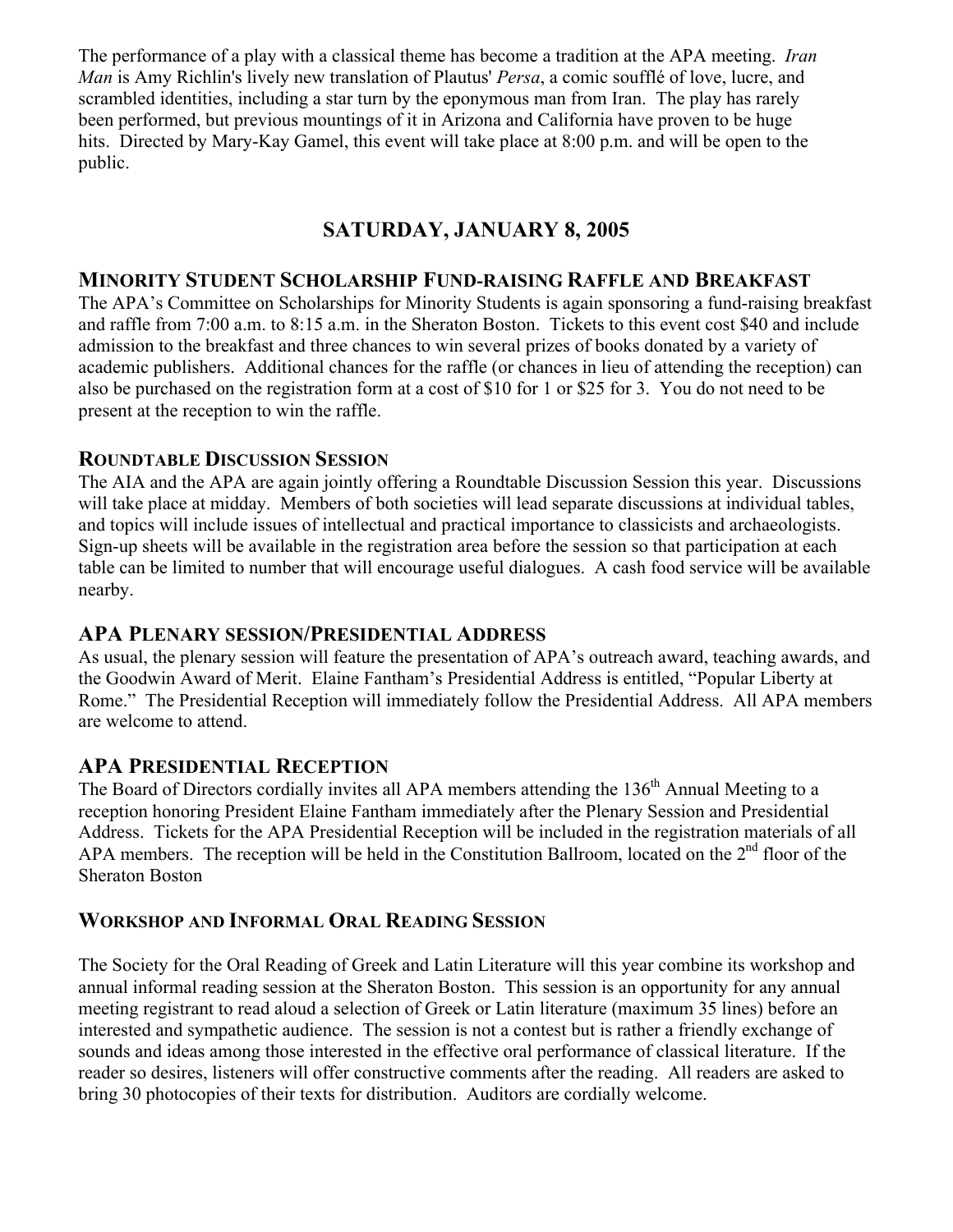## **SUNDAY, JANUARY 9**

## **APA BUSINESS MEETING**

The Board of Directors invites all APA members to attend the society's official business meeting from 10:45 to 11:45 a.m., to hear a report on the year's activities. Questions and comments from members are welcome. Coffee and juice will be served.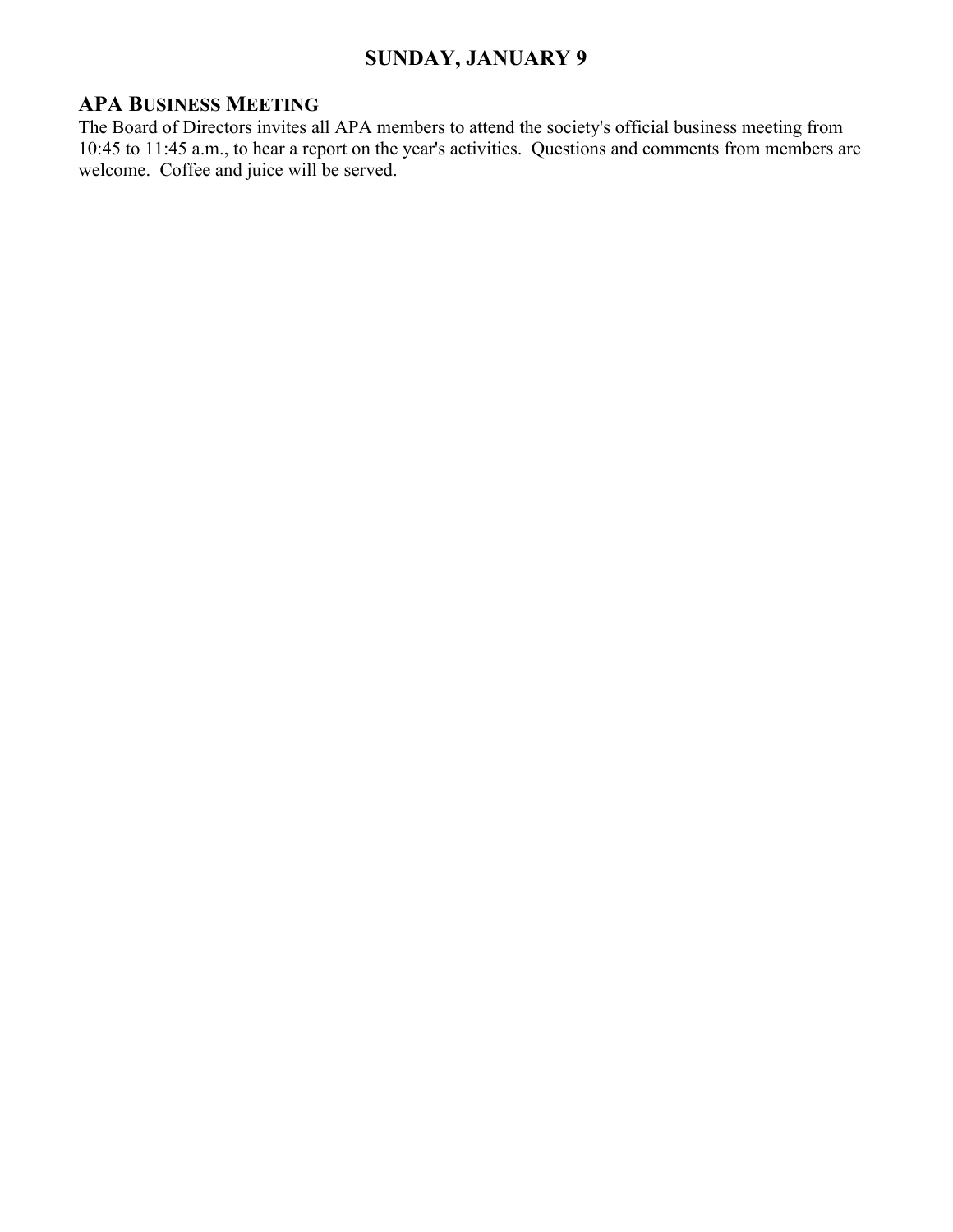## **PLACEMENT SERVICE**

### **Jefferson 3rd Floor Sheraton Boston Placement Service Director: Renie Plonski**

|                 | <b>Hours</b>              |
|-----------------|---------------------------|
| January 6       | 10:00 a.m. $-9:00$ p.m.   |
| January $7 & 8$ | 7:45 a.m. $-5:00$ p.m.    |
| January 9       | $8:00$ a.m. $-10:30$ a.m. |

The on-site registration fee for candidates is \$50.00; for institutions, \$300.00. Candidates and institutions must also register for the Annual Meeting to use the Placement Service facilities at the Annual Meeting. The Annual Meeting registration fee is separate from both societal membership dues and the Placement Service registration fee. Copies of all recent issues of *Positions for Classicists and Archaeologists* will be available in the Placement Office for review by candidates; copies of the 2004-05 Placement Book, including a supplement of all *CV*'s received after the printing deadline of the Placement Book, will be available for review by institutions.

While many institutions will wish to conduct interviews in suites they have reserved, the Placement Service also has available a limited number of meeting rooms for interviews. All requests for these interview rooms must be made through the Placement Service at the time appointments are requested. Institutions that have already advertised positions are encouraged to notify all applicants prior to the Annual Meeting whether they do or do not intend to interview an individual in Boston. However, the Placement Service should be permitted to make the actual schedule of interviews to ensure that candidates do not encounter conflicts either with other interviews or with paper sessions.

Upon arrival in Boston, pre-registered and non-registered candidates and institutional representatives should go directly to the Placement Office in, either to register for the Placement Service or to obtain schedules of prearranged interviews. When the Placement Service has a message for either a candidate or institution, staff will post an identifying number on a call board. Participants in the Placement Service are expected to consult this call board at least once a day during the meeting although, in the majority of cases, participants will be able to obtain their complete schedules when they first arrive in Boston. The Placement Service reserves the right to extend the interview hours listed in the Annual Meeting program.

The Placement Service is overseen by a joint APA/AIA Placement Committee. The Committee encourages candidates and institutional representatives to recommend improvements to the Service. In addition, Placement Service Staff can take messages from candidates or institutional representatives wishing to meet individually with Committee members in Boston to discuss specific concerns. Finally, as usual, in Summer 2005 the APA Committee on the Status of Women and Minority Groups will send a questionnaire to all candidates, which they may use to comment on the placement process.

Although the American Philological Association and the Archaeological Institute of America are only intermediaries in the recruiting process and do not engage in the actual placement of members, the Director of the Placement Office is ready to serve both institutional representatives and candidates in every way practical during the course of the Annual Meeting. Communications on Placement Service matters should be sent to Renie Plonski, Placement Service Director, American Philological Association, 292 Logan Hall, University of Pennsylvania, 249 S. 36<sup>th</sup> Street, Philadelphia, PA. 19104-6304. Telephone: (215) 898-4975; Fax: (215) 573-7874.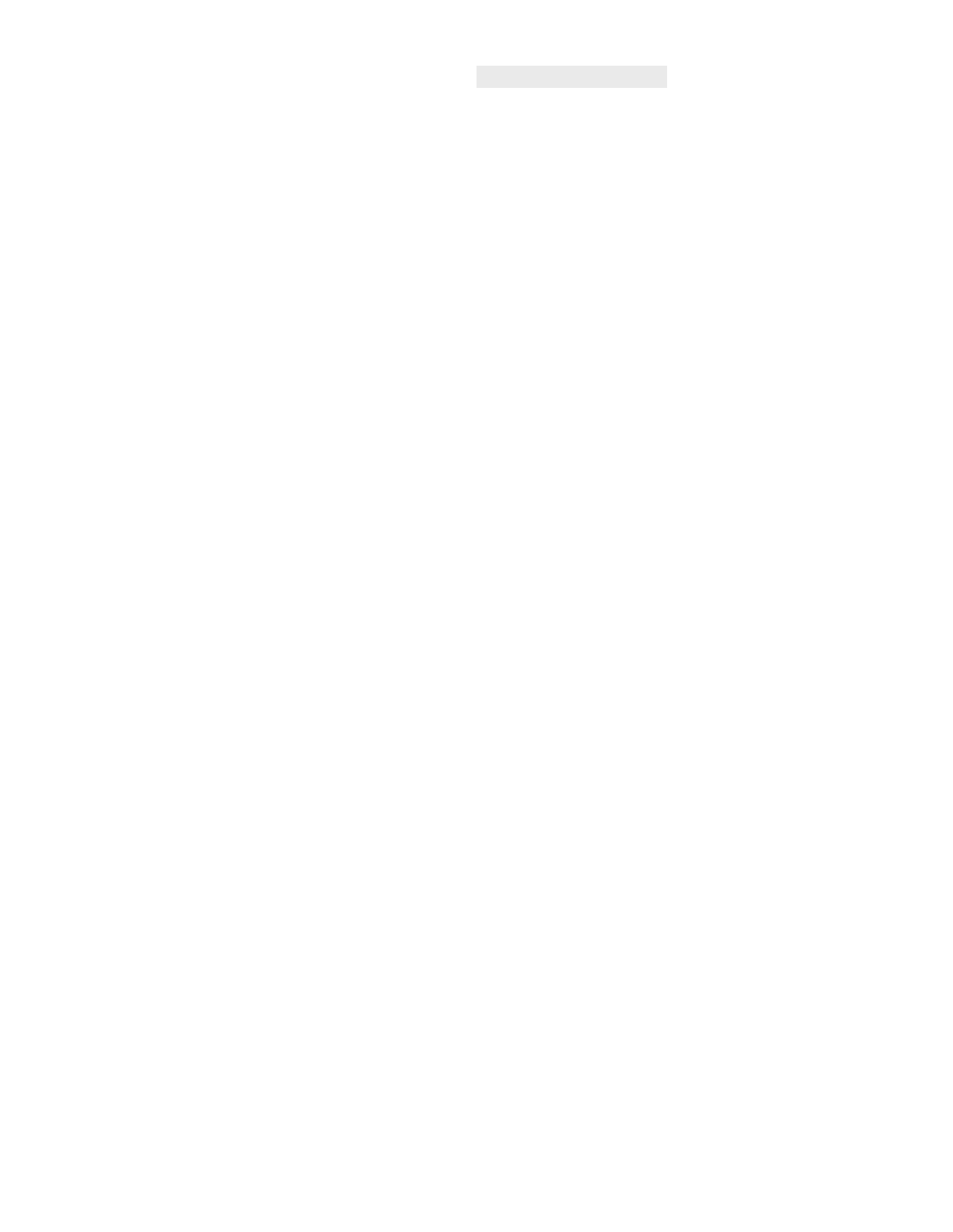| January 6, 2005                         |                                                                                                                            |                                                  |
|-----------------------------------------|----------------------------------------------------------------------------------------------------------------------------|--------------------------------------------------|
| 9:00 a.m. $-4:00$ p.m.                  | Meeting of the APA Nominating Committee                                                                                    | <b>Board Room</b>                                |
| 11:30 a.m. $-3:00$ p.m.                 | Meeting of the APA Committee on Finance                                                                                    | Exeter A                                         |
| $3:00 \text{ p.m.} - 7:00 \text{ p.m.}$ | Meeting of the Executive Committee of the ASCSA                                                                            | Dalton                                           |
| $3:30$ p.m. $-7:00$ p.m.                | Meeting of the APA Board of Directors                                                                                      | Berkeley                                         |
| 5:00 p.m. $-6:30$ p.m.                  | Meeting of the Vergilian Society Board of Directors                                                                        | Beacon E                                         |
| 5:00 p.m. $- 7:00$ p.m.                 | Reception for the Institutional Representatives<br>and Alumni for the Intercollegiate Center for Classical Studies in Rome | Hampton                                          |
| 6:00 p.m. $-8:00$ p.m.                  | Meeting of the Executive Board of the Society for<br>Oral Reading of Greek and Latin Literature                            | <b>Board Room</b>                                |
| 6:30 p.m. $-9:30$ p.m.                  | <b>Joint Opening Night Reception</b>                                                                                       | <b>Prudential Center SkyWalk</b><br>$50th$ Floor |
| 7:00 p.m. $-10:00$ p.m.                 | Meeting of the Steering Committee of the<br>Women's Classical Caucus                                                       | Exeter A                                         |

#### **8:00 p.m. - 10:00 p.m. Commonwealth**

### **Section 1 Workshop A Workshop for Job Seekers Sponsored by the AIA/APA Joint Committee on Placement Molly Pasco-Pranger, Organizer**

*The presentation of qualifications, interests, personalities in the application letter and file can make all the difference to a candidate's success in obtaining interviews and campus visits—the final steps in the process of matching scholar-teachers with departments. This workshop aims to give assistance and advice to job-seekers in each stage of the application and interview process: identifying appropriate positions for application, composing letters of application, organizing the application file, using the Placement Service, preparing for interviews, the interview itself, campus visits, and responding to job offers.*

- 1. Madeleine Henry, *Iowa State University* The Hiring Year: Start to Finish (8 mins.)
- 2. Molly Pasco-Pranger, *Wesleyan University* On the Market: Shopping Around and Selling Your Wares (8 mins.)
- 3. David Stone, *Florida State University* Meeting of the Minds: The Job Interview (8 mins.)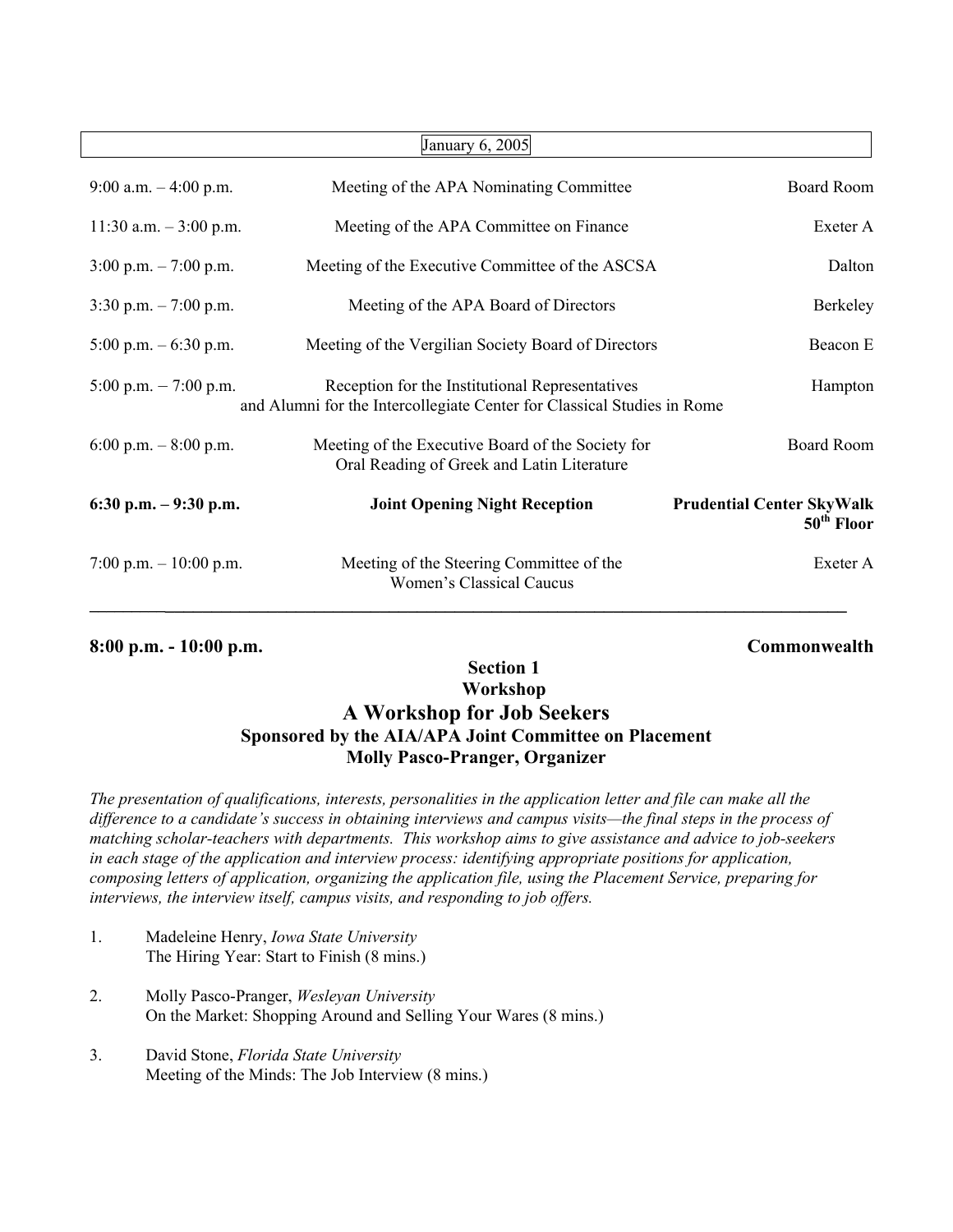- 4. Anne Groton, *St. Olaf College* The Campus Visit and Beyond (8 mins.)
- 5. Discussion (8 mins.)
- 6. Break (10 mins.)
- 7. Application Letter Workshop (40 mins.)
- 8. Small "Interest Group" Discussions (30 mins.)

 $\mathcal{L}_\mathcal{L} = \mathcal{L}_\mathcal{L} = \mathcal{L}_\mathcal{L} = \mathcal{L}_\mathcal{L} = \mathcal{L}_\mathcal{L} = \mathcal{L}_\mathcal{L} = \mathcal{L}_\mathcal{L} = \mathcal{L}_\mathcal{L} = \mathcal{L}_\mathcal{L} = \mathcal{L}_\mathcal{L} = \mathcal{L}_\mathcal{L} = \mathcal{L}_\mathcal{L} = \mathcal{L}_\mathcal{L} = \mathcal{L}_\mathcal{L} = \mathcal{L}_\mathcal{L} = \mathcal{L}_\mathcal{L} = \mathcal{L}_\mathcal{L}$ 10:00 p.m. – 12:00 a.m. Opening Night Reception Sponsored by the APA Committee Back Bay B on the Status of Women and Minority Groups, the Lambda Classical Caucus, and the Women's Classical Caucus  $\mathcal{L}_\mathcal{L} = \{ \mathcal{L}_\mathcal{L} = \{ \mathcal{L}_\mathcal{L} = \{ \mathcal{L}_\mathcal{L} = \{ \mathcal{L}_\mathcal{L} = \{ \mathcal{L}_\mathcal{L} = \{ \mathcal{L}_\mathcal{L} = \{ \mathcal{L}_\mathcal{L} = \{ \mathcal{L}_\mathcal{L} = \{ \mathcal{L}_\mathcal{L} = \{ \mathcal{L}_\mathcal{L} = \{ \mathcal{L}_\mathcal{L} = \{ \mathcal{L}_\mathcal{L} = \{ \mathcal{L}_\mathcal{L} = \{ \mathcal{L}_\mathcal{$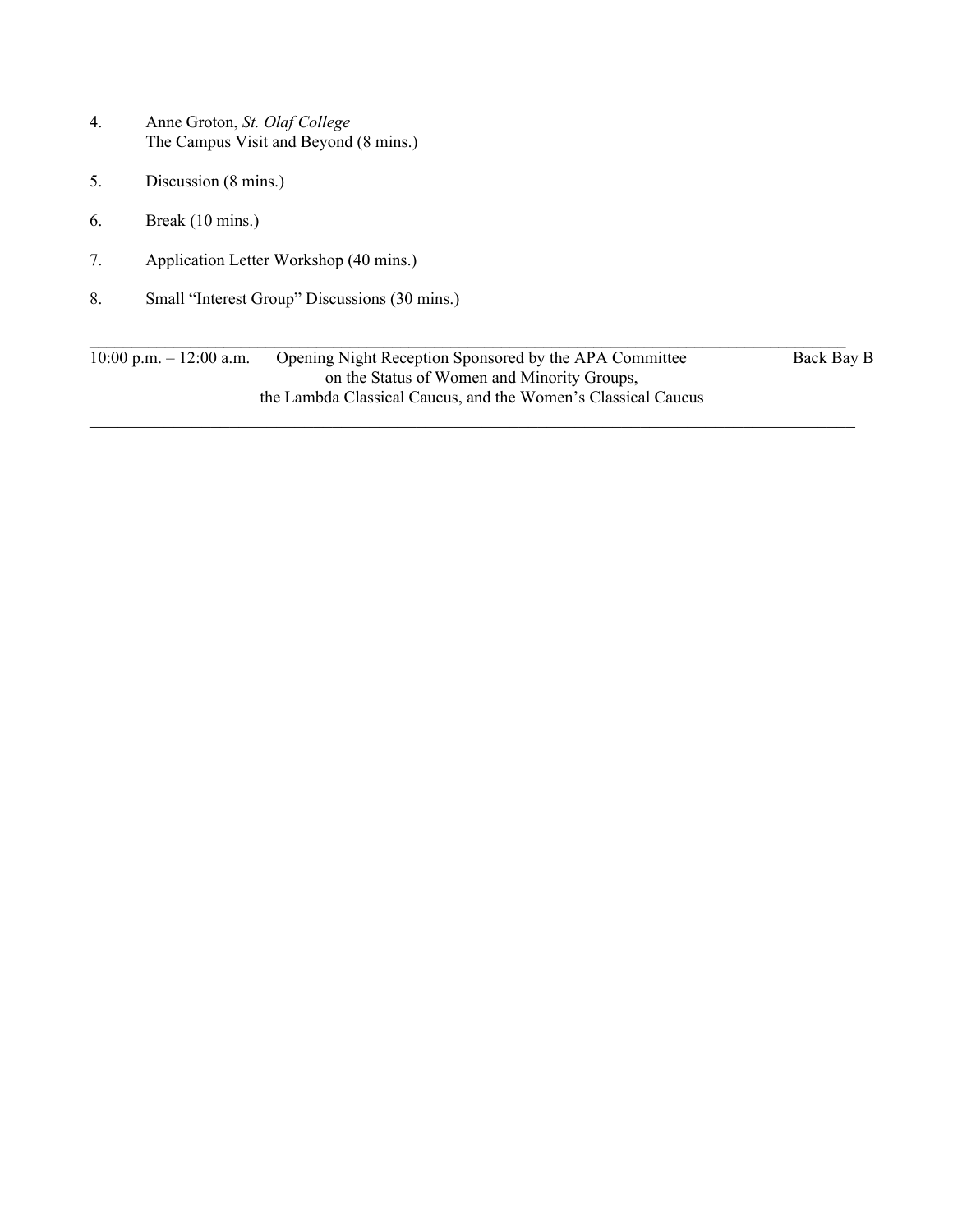| Friday, January 7, 2005   |                                                                                      |                  |
|---------------------------|--------------------------------------------------------------------------------------|------------------|
| 7:00 a.m. $-8:00$ a.m.    | Meeting of the APA Committee on Scholarships<br>for Minority Students                | Dalton A         |
| $7:30$ a.m. $-8:30$ a.m.  | <b>Breakfast for First-Time Attendees of the Annual Meeting</b>                      | <b>Fairfax A</b> |
|                           | 7:30 a.m. – 8:30 a.m. Meeting of the APA Committee on Ancient and Modern Performance | Dalton B         |
| $7:30$ a.m. $-9:00$ a.m.  | Meeting of the INSTAP Managing Committee                                             | Board Room       |
| $8:30$ a.m. $-10:00$ a.m. | Meeting of the APA Committee on the Web Site<br>and Newsletter                       | Clarendon A      |

#### **FIRST SESSION FOR THE READING OF PAPERS**

**8:30 a.m. - 11:00 a.m Hampton**

**Section 2 Ethnicities Froma I. Zeitlin, Presider**

- 1. Katarzyna Hagemajer Allen, *University of Wisconsin–Madison* Ethnicity, Courage and Class in Greek Warfare (15 mins.)
- 2. Monica Florence, *University of Rochester* In Search of the Melting Pot: Athenian Ethnic Identity in Old Comedy (15 mins.)
- 3. David Branscome, *Indiana University* What Persians Wear: Herodotus 5.49.3 and Aristophanes, *Birds* 486-87 (15 mins.)
- 4. John O. Hyland, *University of Chicago* Xenophon's "Noble Barbarian": Pharnabazos in the *Hellenika* (15 mins.)
- 5. Jackie Murray, *University of Washington* Black Medea: Colchians as 'Aithiopes' in Apollonius' *Argonautica* (15 mins.)
- 6. Gary D. Farney, *Rutgers University–Newark* (Re)inventing the Sabine: Cato the Elder and Sabine Identity in Republican Rome (15 mins.)

**8:30 a.m. - 11:00 a.m. Republic A**

## **Section 3 Greek Rhetoric and Oratory Simon Goldhill, Presider**

- 1. Nancy Worman, *Barnard College* Thinking with Drinking in Greek Rhetorical Theory (15 mins.)
- 2. Thomas D. Frazel, *Tulane University*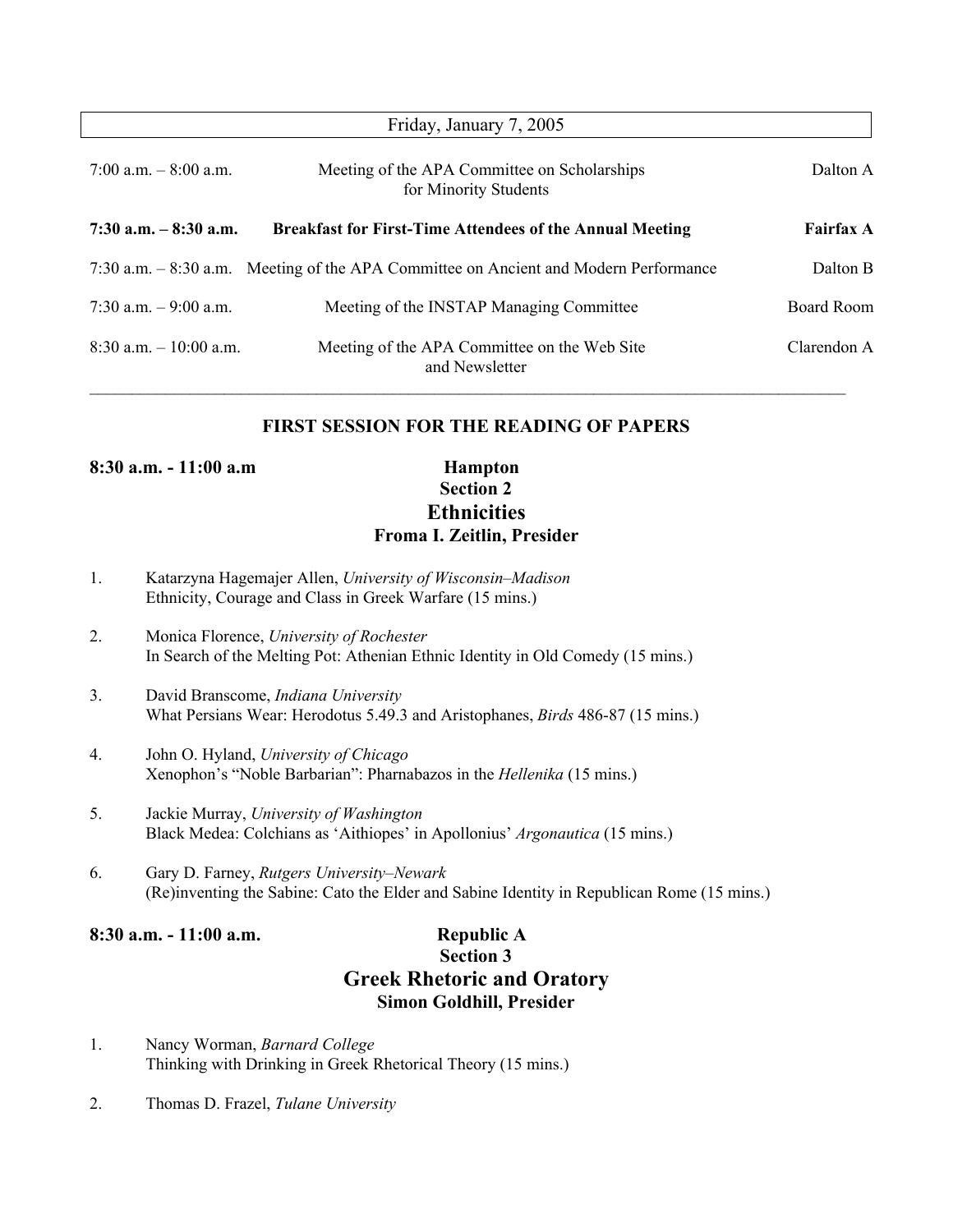A New Old Tyrant in Josephus (15 mins.)

- 3. Lawrence Kim, *University of Texas at Austin* Homeric Poetry as Oral Performance . . . of a Lie. Dio Chrysostom, *Trojan Oration* 24-36 (15 mins.)
- 4. Adam Kemezis, *University of Michigan* Models of Hellenism in the Bithynian Orations of Dio of Prusa (15 mins.)
- 5. Karin Schlapbach, *Cornell University* Lucian's Dialogue *Peri orcheseos*: The Visual Rhetoric of Pantomime (15 mins.)
- 6. Mark Masterson, *Hamilton College* The Emperor Julian, Salutius, and the Pederastic Intertext (15 mins.)

#### **8:30 a.m. - 11:00 a.m. Hynes 306**

## **Section 4 Roman Society and Institutions Ronald Mellor, Presider**

- 1. John Muccigrosso, *Drew University Quirites* and the Preservation of Early Latin Texts (15 mins.)
- 2. Jack Wells, *The Ohio State University* The Impiety of Quintus Pleminius (15 mins.)
- 3. Annalisa Marzano, *Columbia University* The Roman Triumph, Hercules and the Banquet to the People (15 mins.)
- 4. Eric J. Kondratieff, *Temple University* Tribunes and Topography: Popular Power in Public Spaces (15 mins.)
- 5. Mark Toher, *Union College* Tillius and Horace (15 mins.)
- 6. Zsuzsanna Várhelyi, *Boston University* Social Mobility and the Renewal of the Senate in the Roman Empire (15 mins.)

#### **8:30 a.m. - 11:00 a.m. Back Bay B**

#### **Section 5 The New Empedocles David Sider, Organizer**

*This panel will use the occasion of the recent publication of a papyrus containing a significant run of lines from Book One of Empedocles' work on physics to consider some ways the new material alters our traditional views of his thought and the nature of his book or books. In addition, a new arrangement of the papyrus fragments will be offered. A previously published papyrus fragment will be given in a new reading and an unpublished papyrus fragment will be presented. The panel will also consider new readings and a reexamination of the previously known fragments.*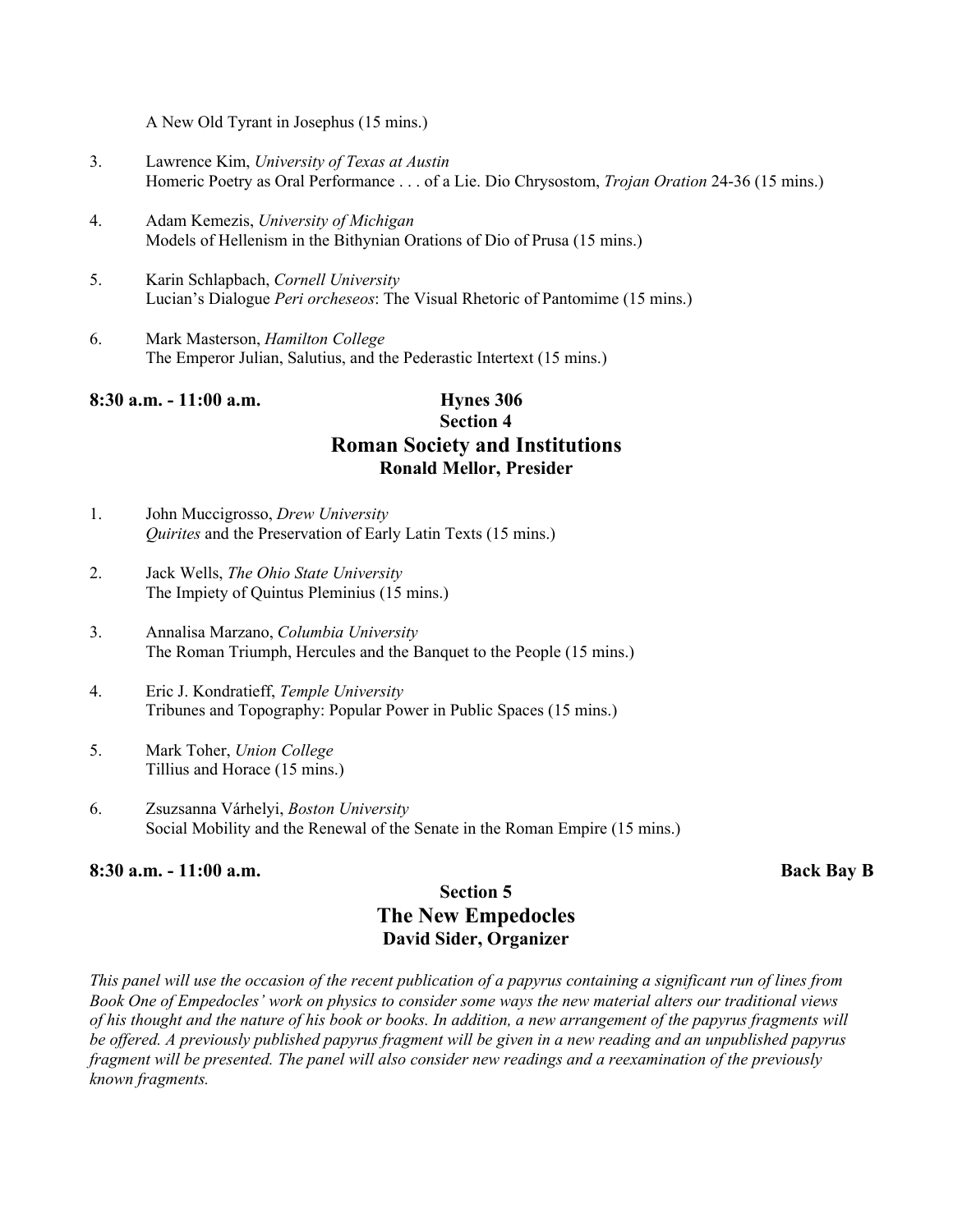- 1. David Sider, *New York University* Introduction (5 mins.)
- 2. Dirk Obbink, *Oxford University* and *University of Michigan* New Fragments of Empedocles on Papyri (20 mins.)
- 3. Brad Inwood, *University of Toronto* Who Do We Think "We" Are? (20 mins.)
- 4. Simon Trépanier, *Oxford University* Empedocles and the Reincarnated *Daimon* (20 mins.)
- 5. David Sider, *New York University* From Many (Citations) One (Fragment) or How Many Fragments of Empedocles Do We Have? (20 mins.)
- 6. Richard Janko, *University of Michigan* A New Reconstruction of the Strasbourg Empedocles (20 mins.)

#### **8:30 a.m. - 11:00 a.m. Gardner**

#### **Section 6 Nocturnal Greece and Rome Timothy O'Sullivan and James Ker, Organizers**

*This panel addresses the ancient experience of night, with a particular emphasis on its social, mythical, and literary associations. The category of night allows us to experiment with 'periodizing' ancient culture in an unfamiliar way and to pose specific questions about time as a medium of organization and as a setting for human experience. The papers focus on the ways in which representations of nighttime or the personified Night can serve as a lens for poetic and/or cultural investigation.*

- 1. James Ker, *University of Pennsylvania* Introduction (5 mins.)
- 2. Melissa Mueller, *University of Texas at Austin* Night and the Creation of Pandora in *Works and Days* (20 mins.)
- 3. Peter S. Mazur, *Yale University Apat\_* and Hermes, Children of Night (20 mins.)
- 4. Zinon Papakonstantinou, *Cardiff University* A Mysterious Affair at Athens: Night, Deviance and Subversion in the Athenian Imaginary (20 mins.)
- 5. Christian Kaesser, *University of Oxford "Tempora Digesta"*: Changing Ideologies and Ordered Time in the *Fasti* (20 mins.)

Respondent: Timothy O'Sullivan, *Trinity University* (10 mins.)

**8:30 a.m. - 11:00 a.m. Hynes 309**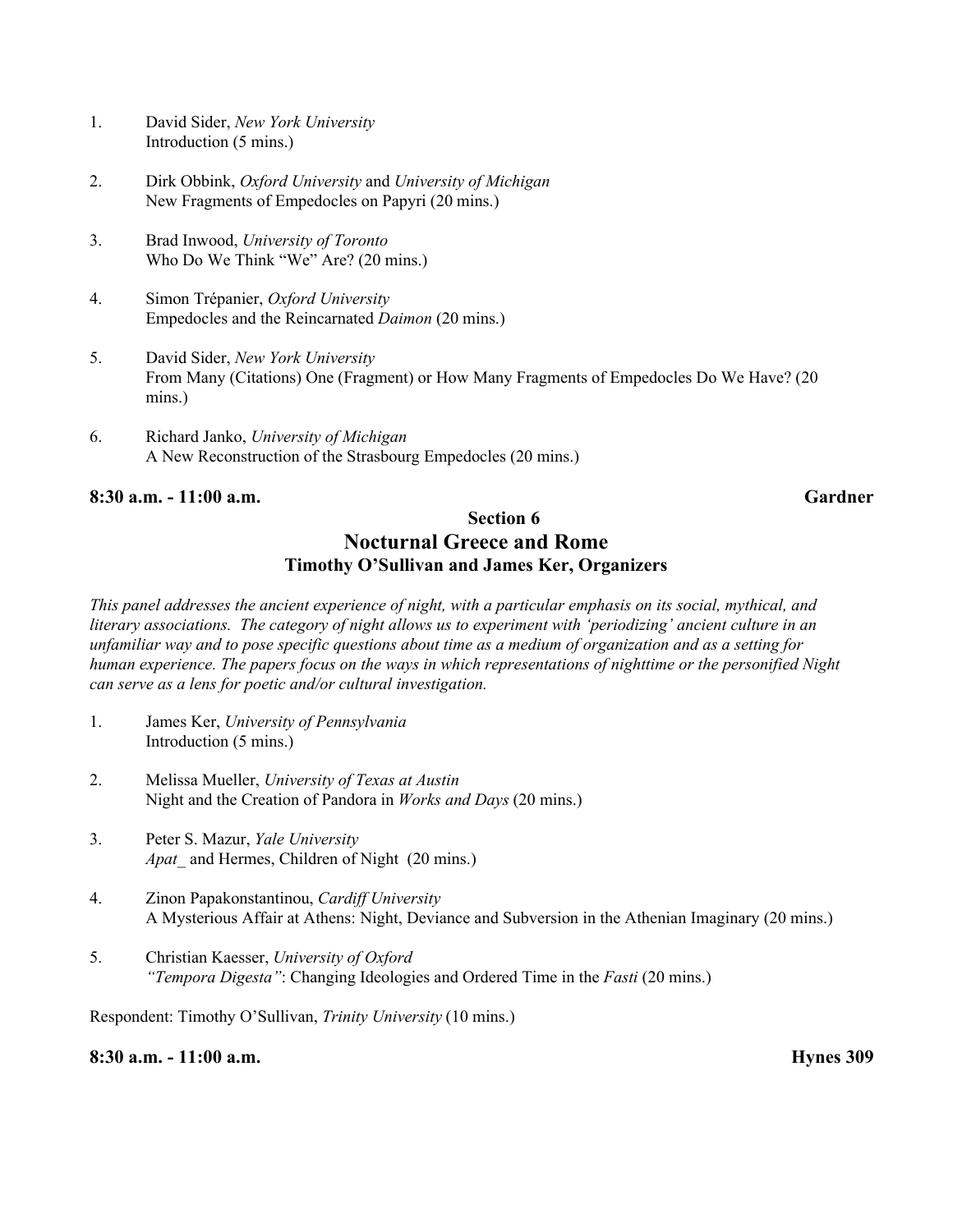#### **Section 7**

#### **KINHMA: Classical Antiquity and Cinema Sponsored by the Three-Year Colloquium on KINHMA: Classical Antiquity and Cinema Hanna M. Roisman, Organizer**

- 1. Hanna M. Roisman, *Colby College* Introduction (5 mins.)
- 2. James J. Clauss, *University of Washington* Hercules Unchained: *Nostos, Katabasis, Contaminatio,* and the Surreal (15 mins.)
- 3. Martin M. Winkler, *George Mason University* "Swinging the Muses": Terpsichore in Hollywood (15 mins.)
- 4. David M. Pollio, *Christopher Newport University* Baptizing Odysseus: *O Brother, Where Art Thou?* and Homer's *Odyssey* (15 mins.)
- 5. Joanna Paul, *University of Bristol* 'Betraying Homer'?: Filming the *Odyssey* in the European Novel (15 mins.)
- 6. David Fredrick, *University of Arkansas* Titus Androgynous: Foul Mouths and Troubled Masculinity (15 mins.)
- 7. Darel Tai Engen, *California State University, San Marcos* Myth or History: Greece and Rome in American Film (15 mins.)

#### **8:30 a.m. - 11:00 a.m. Hynes 310**

#### **Section 8 Form and Text: The Object of Interpretation Sponsored by the Three-Year Colloquium on Interrogating Theory\_Critiquing Practice William W. Batstone, Organizer Victoria Wohl, Presider**

- 1. Micaela Janan, *Duke University* Narcissus on Text: Psychoanalysis, Exegesis, Ethics (15 mins.)
- 2. Malcolm Heath, *University of Leeds* What's Wrong with Formalism, and Why Is It So Useful? (15 mins.)
- 3. Bradley McLean, *University of Toronto* Do Classical Texts Have an Enunciative Function? The Classical Text from a Foucauldian Post-Structuralism Perspective (15 mins.)
- 4. Paul Allen Miller, *University of South Carolina* Lacan's Antigone: The Sublime Object and the Ethics of Interpretation (15 mins.)
- 5. Roy Gibson, *University of Manchester* Is There a Text in this OCT? (15 mins.)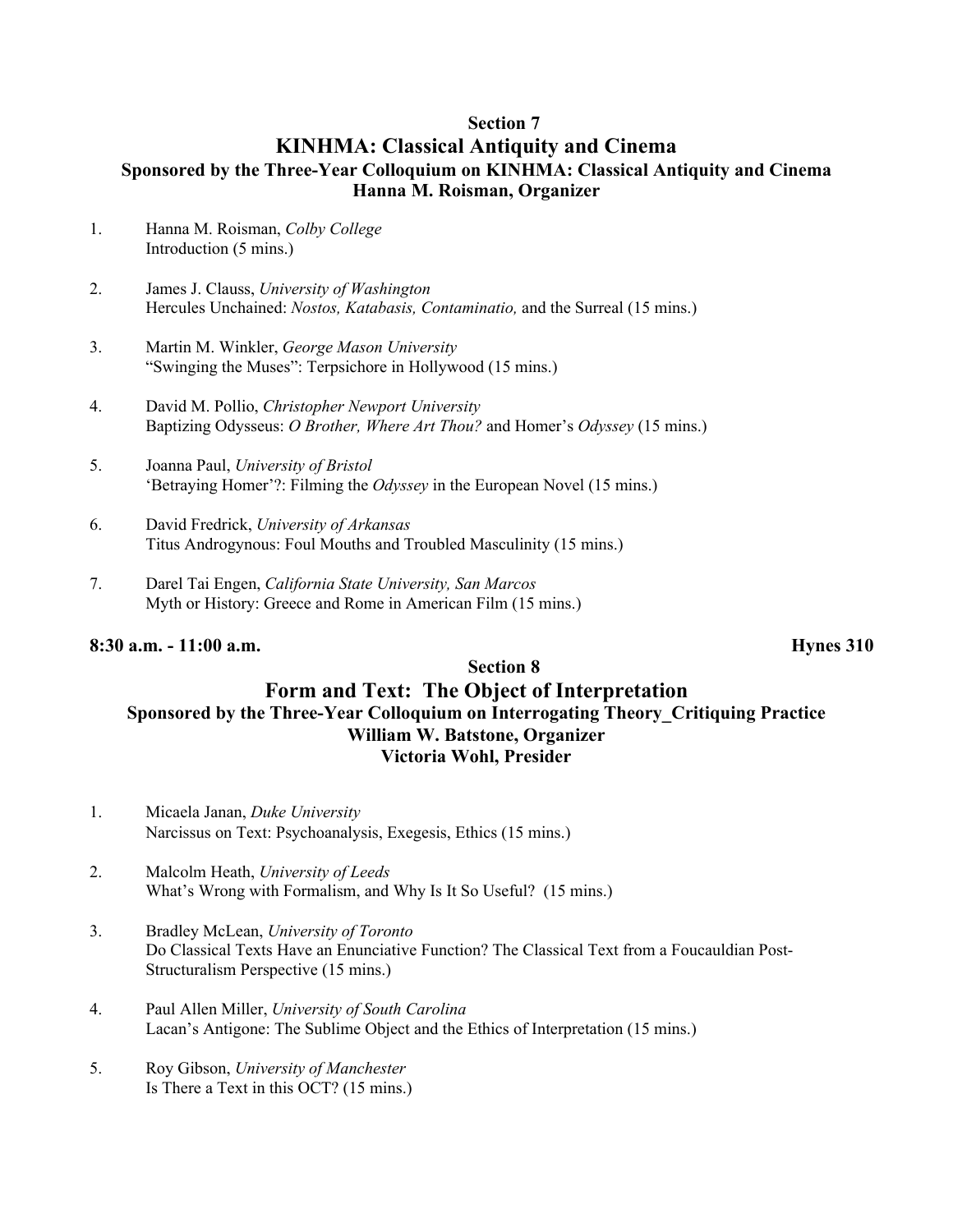6. Richard Fletcher, *University of Cambridge* Derrida at the Theatre (15 mins.)

Respondent: William W. Batstone, *The Ohio State University* (15 mins.)

#### **8:30 a.m. - 11:00 a.m. Back Bay D**

#### **Section 9 New Epigraphical Discoveries in Greek Prosopography Sponsored by the American Society of Greek and Latin Epigraphy John S. Traill, Organizer**

*Inscriptions continue to make most significant contributions to ancient biography and social history. This session offers five papers covering a range of topics in Greek prosopography from the classical, Hellenistic, and Roman periods, including new information based on an intriguing collection of largely unpublished inscriptions. Subjects will include Roman Jaffa, the Chremonidean War, women on Attic tombstones, Hellenistic Troizen, and blacksmiths at Delos.*

- 1. Jonathan Price, *Tel Aviv University* Jews and Greeks in Jaffa: New Light on the Inscriptions in the Ustinov Collection, Oslo (20 mins.)
- 2. Michael Dixon, *University of Southern Indiana* Nikokles the son of Gnikon and the History of Late Hellenistic Troizen (15 mins.)
- 3. Ariel Loftus, *Wichita State University* Women's Naming Formulae on Attic Tombstones from the Fifth Century to the Hellenistic Period (15 mins.)
- 4. David Schaps, *Bar Ilan University* The Blacksmiths of Delos (15 mins.)
- 5. John Morgan, *University of Delaware* Kineas and his Role in the Chremonidean War (20 mins.)

| $9:00$ a.m. $-11:00$ a.m.  | Meeting of the American Society of Papyrologists<br>Board of Directors | Dalton A    |
|----------------------------|------------------------------------------------------------------------|-------------|
| $10:00$ a.m. $-12:00$ p.m. | Meeting of the APA Committee on Publications                           | Clarendon B |

#### **SECOND SESSION FOR THE READING OF PAPERS**

#### **11:15 a.m. - 1:15 p.m. Hynes 309**

#### **Section 10 Reception of Vergil Michael Roberts, Presider**

1. Aude Doody, *University of Cambridge* Vergil the Farmer? Critiques of the *Georgics* in Columella and Pliny (15 mins.)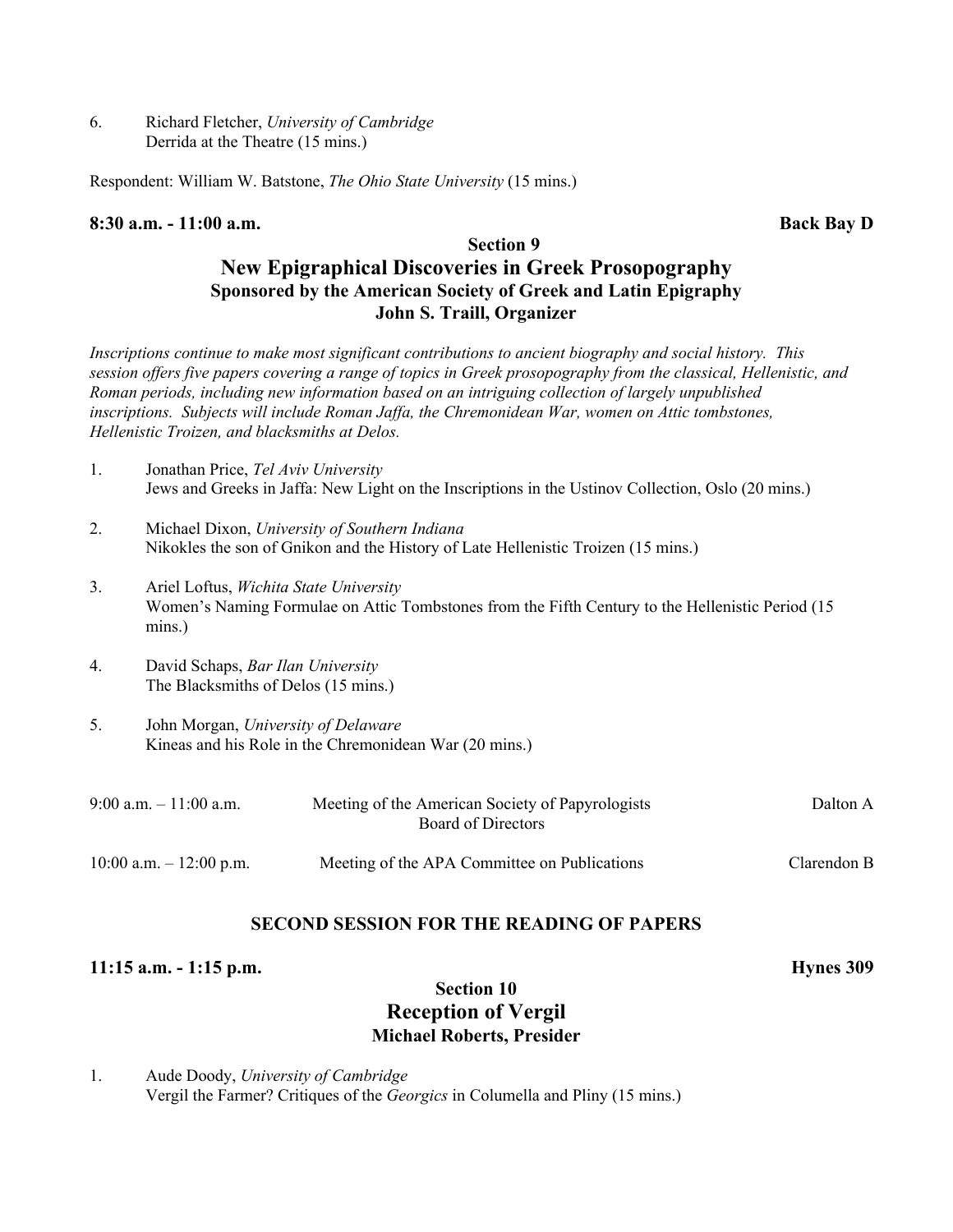- 2. Thomas K. Hubbard, *University of Texas at Austin* Vergil, Longus, and the Pipes of Pan (15 mins.)
- 3. Stephen Wheeler, *Pennsylvania State University* More Roman than the Romans of Rome: Claudian's Vergilian Debut (15 mins.)
- 4. David J. Califf, *The Academy of Notre Dame* Francis Cleyn's Vergil Drawings (15 mins.)

#### **11:15 a.m. - 1:15 p.m. Gardner**

#### **Section 11 Aristophanes and Old Comedy S. Douglas Olson, Presider**

- 1. Bryan W. Lockett, *University of California, Los Angeles* Peace, Pots, and Piggies: Comic Exchange and Transformation in the *Akharnians* (15 mins.)
- 2. Wilfred E. Major, *Louisiana State University* The Proboulos and the Politics of Inclusion in Aristophanes' *Lysistrata* (15 mins.)
- 3. Pavlos Sfyroeras, *Middlebury College* Aristophanes' *Oresteia*: An Unnoticed Silence in the *Frogs* (15 mins.)
- 4. Laurialan Reitzammer, *University of California at Berkeley* Aristophanes' *Adoniazousai* (15 mins.)
- 5. Kenneth Rothwell, *University of Massachusetts at Boston* A Vase-Painting of a Comic Parody of the Amymone Myth? (15 mins.)

#### **11:15 a.m. - 1:15 p.m. Hampton**

#### **Section 12 Epic Goddesses and Heroines Steven Scully, Presider**

- 1. Brett Robbins, *Indiana University* Iris in the *Iliad* (15 mins.)
- 2. Emily Blanchard West, *University of Minnesota* The Goddess Takes the Reins: Diomedes' *Aristeia* and Ganga and Bhisma in the *Mahabharata* (15 mins.)
- 3. Ingrid E. Holmberg, *University of Victoria* The *Logos* of Helen (15 mins.)
- 4. Janet Downie, *University of Chicago* Gendering Power: Hekate Mounogenes in Hesiod's *Theogony* (15 mins.)

#### **11:15 a.m. - 1:15 p.m. Hynes 310**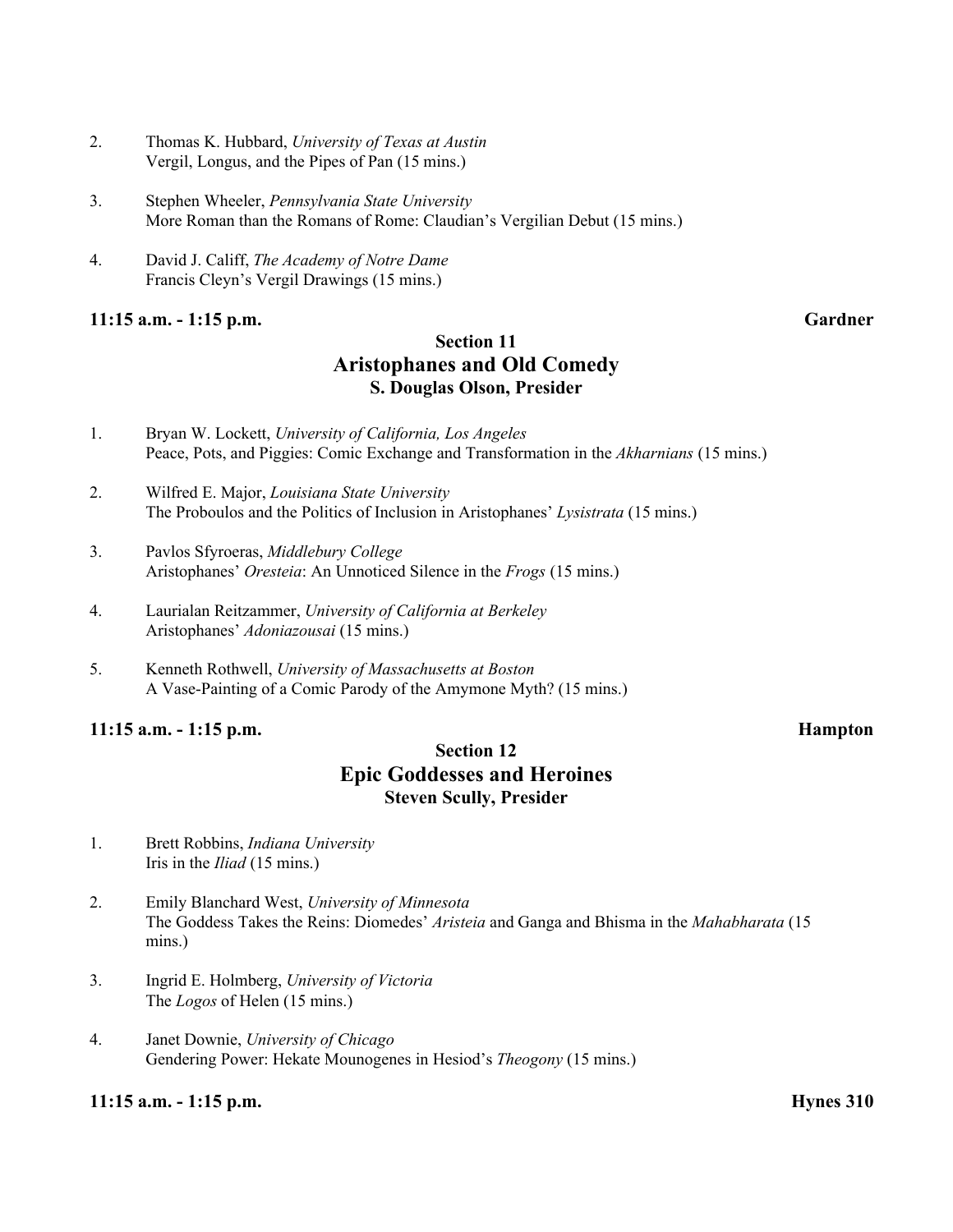#### **Section 13 The Future of Ancient Mediterranean History in the Modern University Sponsored by the APA Committee on Ancient History Chad M. Fauber, Organizer**

*The study of ancient Mediterranean history occupies a nexus between several related pursuits. As a discipline, ancient Mediterranean history requires students and researchers to synthesize information generated in specialist fields such as anthropology, archaeology, economics, philology, political science, and sociology. It at once is pulled between the Humanities and the Social Sciences. Its subjects range geographically from the British Isles to Sri Lanka, chronologically from the inception of Near Eastern Bronze Age societies to the beginnings of the Medieval states of Western Europe. This panel explores the position that such a wide mandate presents to those who work in the discipline under the dynamic conditions of the changing intellectual and curricular environment of the early twenty-first century.*

- 1. Richard J. A. Talbert, *University of North Carolina at Chapel Hill* A Future for Ancient History in the Undergraduate Curriculum? (15 mins.)
- 2. Kurt Raaflaub, *Brown University* Ancient History in a Global Age (15 mins.)
- 3. Catherine Rubincam, *University of Toronto, Mississauga* Ancient History in Canadian Universities (15 mins.)
- 4. Charles W. Hedrick, Jr., *University of California at Santa Cruz* Ancient History and Western Civilization (15 mins.)
- 5. Ian Morris, *Stanford University* The Position of Ancient History in Universities (15 mins.)

#### Discussion

#### **11:15 a.m. - 1:15 p.m. Hynes 306**

#### **Section 14**

### **Technologies of Personal Power in Late Antiquity Sponsored by the Three-Year Colloquium on the Authority of Religion in Late Antiquity William E. Klingshirn and Dennis Trout, Organizers**

*This year the Colloquium focuses on the rituals and sciences by which ordinary people in late antiquity sought to extend their control over an uncertain natural and social world. Speakers will examine the mechanisms and tools used for these purposes and the ways in which such practices expressed and utilized widespread traditional conceptions of justice, religious devotion, and astrological prediction. Particular attention will be paid to the ways in which technologies of power bypassed, conformed to, and were sometimes co-opted by religious structures and authorities.*

- 1. Bonnie MacLachlan, *University of Western Ontario* Curses, Consecrations, Confessions and Correction: Justice for Women and the Common Man (20 mins.)
- 2. Rangar Cline, *Pennsylvania State University Onomazein Angelous*: Angel Invocation and Christian Authority in Late Antiquity (20 mins.)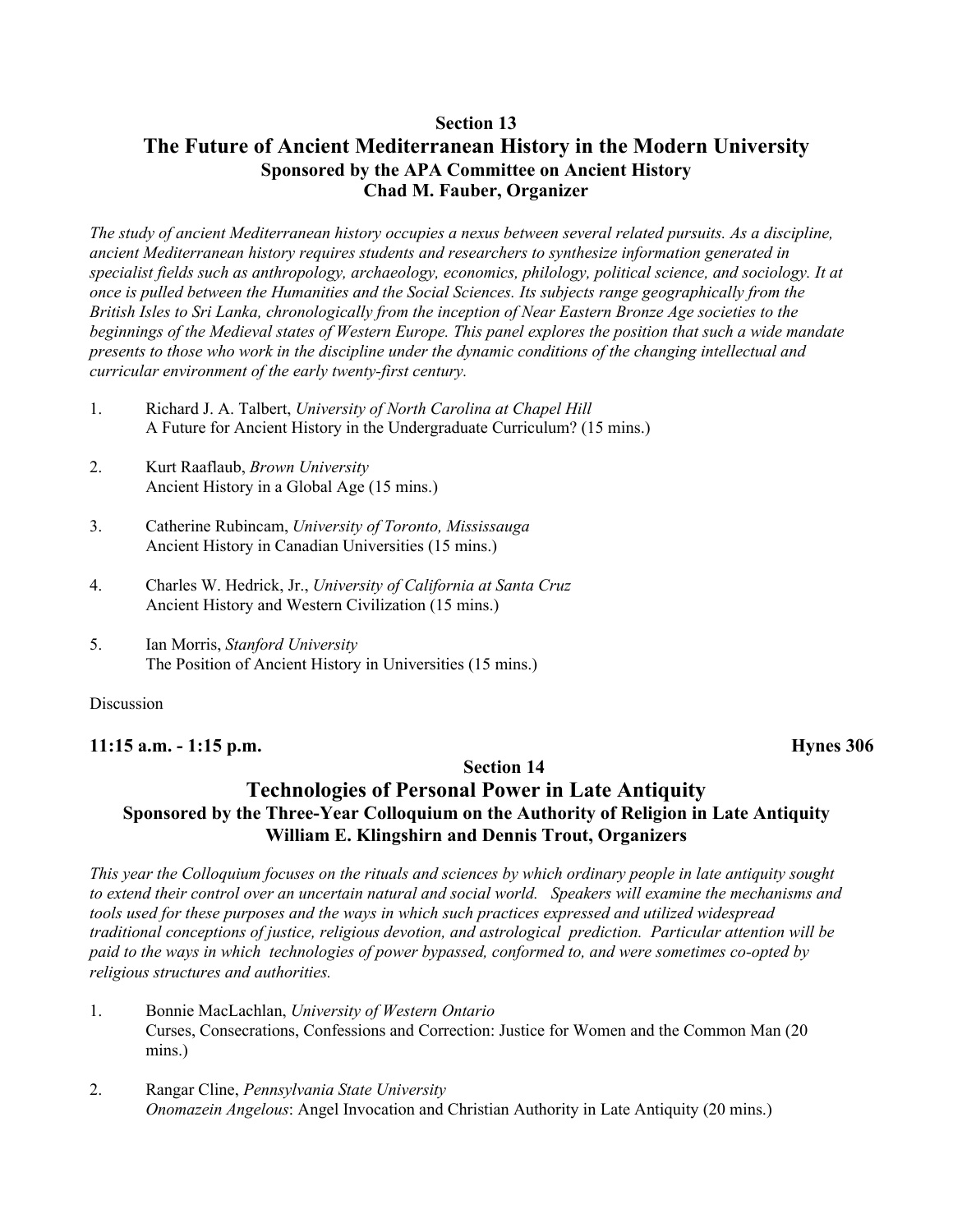3. Kevin van Bladel, *University of Southern California* Prognostications at the Rising of Sirius in Late Antiquity (20 mins.)

Discussion (45 mins.)

#### **11:15 a.m. - 1:15 p.m. Republic A**

#### **Section 15**

### **Roman Virtues, Vices and the Literary Imagination Sponsored by the Three-Year Colloquium on Roman Virtues and Vices Irmgard Maennlein-Robert and Karla Pollmann, Organizers**

*This panel will explore literary concepts of selfhood. The authors of the papers employ various forms of literary criticism and consider the interaction between the written representation and the manipulation of a value as they address the following questions: How do the demands of working within traditional literary genres constrain (or enable) the representation of current ethical concerns? How can we tell what impact those demands are having? What roles do the concerns of virtue ethics play in Roman literary culture of early empire, with its largely 'rhetorical' character?*

- 1. Amanda Wilcox, *University of Minnesota* Form, Friendship, and the Self in Seneca's *Ep. Mor.* (20 mins.)
- 2. Neil Coffee, *University at Buffalo, SUNY* Vice Versa: Domitian's Corruption in Suetonius (20 mins.)
- 3. Marc Mastrangelo, *Dickinson College* Prudentius' Virtue Language (20 mins.)

#### **11:15 a.m. - 1:15 p.m. Back Bay D**

#### **Section 16 Reason and Rationality in Greek Philosophy Sponsored by the Society for Ancient Greek Philosophy Anthony Preus, Organizer**

- 1. Anthony K. Jensen, *Emory University* Ratiocination and the *Daimonion* (30 mins.)
- 2. Mary Mulhern, *Brookside Institute* Aristotle's Formal Language (30 mins.)
- 3. Phil Corkum, *University of California, Los Angeles* Aristotle on Consciousness (30 mins.)

Respondent: Elizabeth Asmis, *University of Chicago* (30 mins.)

**11:15 a.m. - 1:15 p.m. Back Bay B**

### **Section 17 Theories of Fetal Development in Ancient Medicine**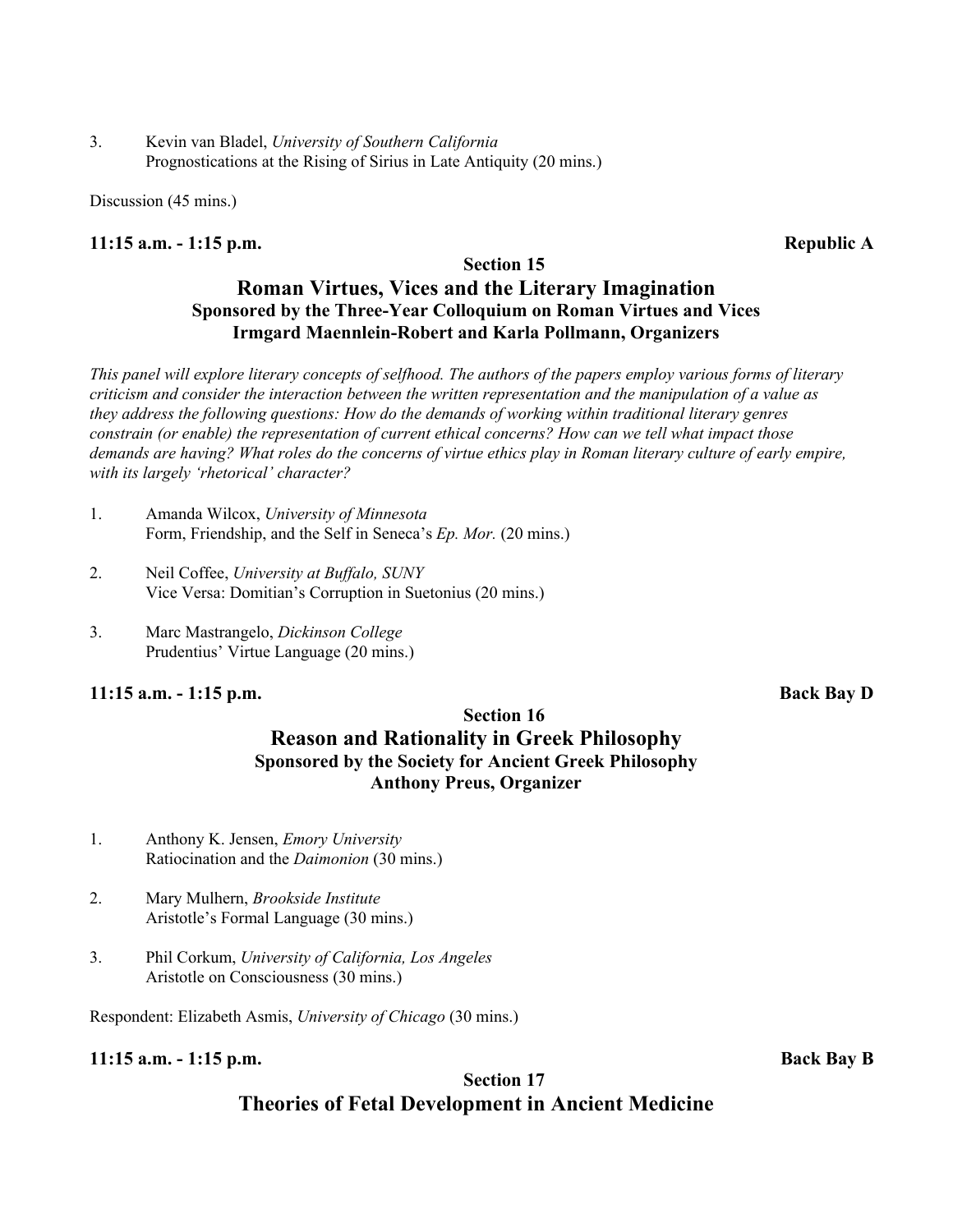#### **Sponsored by the Society for Ancient Medicine Lesley Dean-Jones, Organizer**

- 1. Kristina Chew, *Seton Hall University* The Physical Deformity of the Fetus and the Intelligence of the Soul in the Hippocratic Writers and Aristotle (20 mins.)
- 2. Julius Rocca, *University of Birmingham* and *Center for Hellenic Studies* Agency and Argument in Galen's *De Foetum Formatione* (20 mins.)
- 3. Sarah Klitenic Wear, *Trinity College, Dublin* Syrianus and Porphyry on the Ensolving of the Embryo (20 mins.)
- 4. Business Meeting (30 mins.)

| $11:30$ a.m. $-1:00$ p.m.              | Meeting of the APA Committee on the Status of Women<br>and Minority Groups           | Clarendon A |
|----------------------------------------|--------------------------------------------------------------------------------------|-------------|
| $12:00$ p.m. $-1:00$ p.m.              | Meeting of the APA Advisory Board for the DCB                                        | Dalton A    |
| $12:00$ p.m. $-6:00$ p.m.              | Meeting of the APA TLL Fellowship Committee                                          | Board Room  |
| $1:00 \text{ p.m} - 2:30 \text{ p.m.}$ | Meeting of the APA Advisory Board for the American Office<br>of l'Année Philologique | Dalton A    |

#### **THIRD SESSION FOR THE READING OF PAPERS**

#### **1:30 p.m. - 4:00 p.m. Hynes 309**

#### **Section 18 Homer: Form, Language, and Reception Carolyn Higbie, Presider**

- 1. A. P. David, *St. John's College* The Form of the Hexameter: On the Origin of Caesura and Diaeresis (15 mins.)
- 2. Martijn Cuypers, *University of Chicago* Homeric *pepnumenos* (15 mins.)
- 3. Brian Satterfield, *University of Chicago* The Poetics of *poine/apoina* (15 mins.)
- 4. Coulter H. George, *University of Cambridge* The Spatial Use of *kata* and *ana* with the Accusative in Homer (15 mins.)
- 5. Ahuvia Kahane, *University of London* Reading in the Twilight Zone: Homer and the Jews in Antiquity (15 mins.)
- 6. John Lundon, *Center for Hellenic Studies*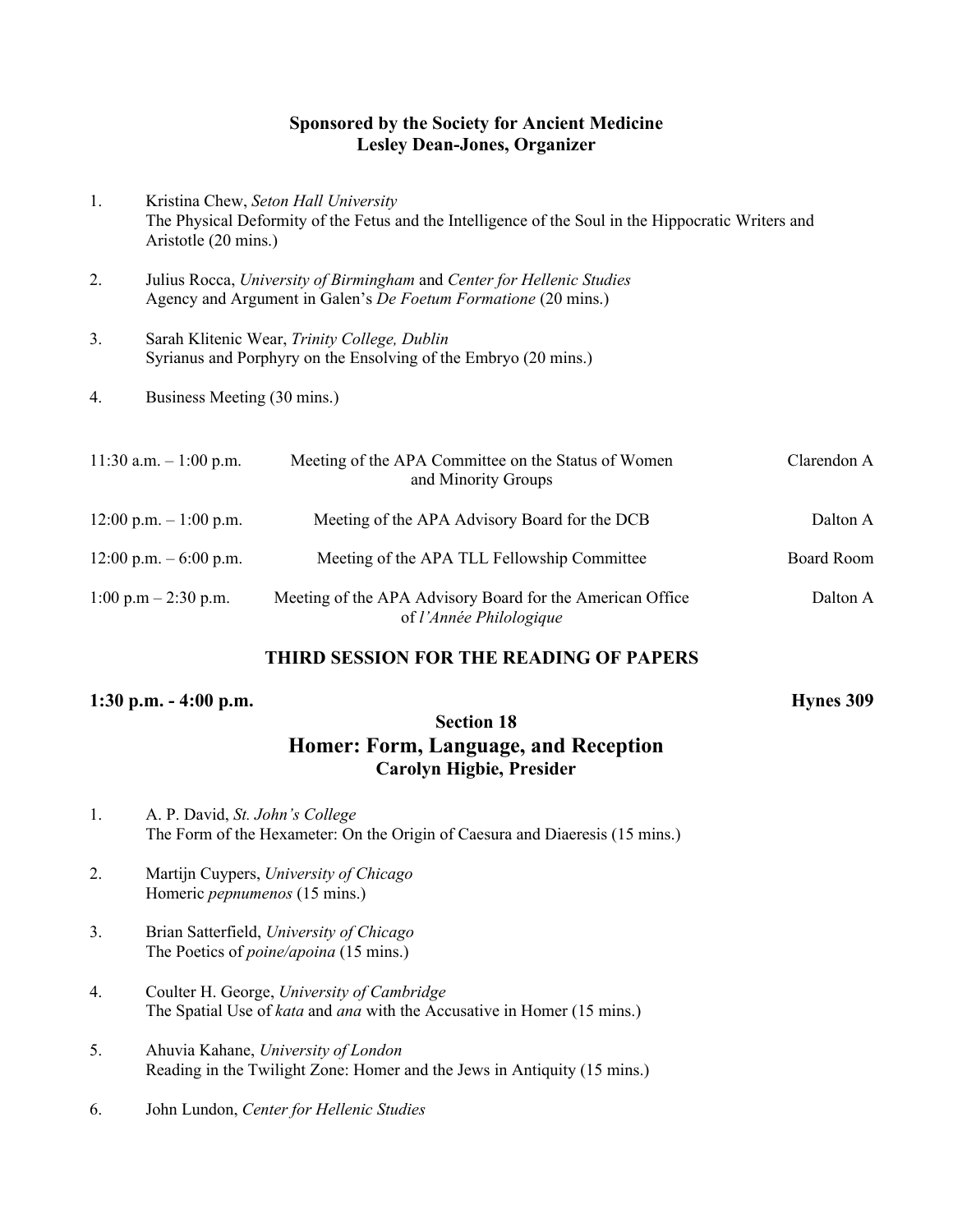Aristotelian Catharsis Theory in the Homeric Scholia? (15 mins.)

#### **1:30 p.m. - 4:00 p.m. Republic A**

#### **Section 19 Greek Philosophy Kathryn Morgan, Presider**

- 1. Vishwa Adluri, *Drew University* Heraclitus on *thanatos*: A Philosophical Interpretation (15 mins.)
- 2. Randall Rose, *Brown University* Conversational Implicature and the Claim to Knowledge in Plato (15 mins.)
- 3. Elizabeth Scharffenberger, *Columbia University* Aristophanic Elements in Plato's Representation of Protagoras (15 mins.)
- 4. Gabriel Danzig, *Bar Ilan University* Xenophon and the *Symposium* of Plato (15 mins.)
- 5. Kevin Tracy, *University of Pennsylvania* One-Premise Arguments in Greek Logic (15 mins.)
- 6. Daniel Holmes, *University of Virginia* Practicing Death\_Petronius' *Cena Trimalchionis* and Plato's *Phaedo* (15 mins.)

#### **1:30 p.m. - 4:00 p.m. Back Bay D**

### **Section 20 Caesar and Cicero Ann Vasaly, Presider**

- 1. David Kovacs, *University of Virginia* Gaul, in the Widest Sense, is Divided into Three Parts: The Fib at the Beginning of Caesar's *De Bello Gallico* (15 mins.)
- 2. T. Keith Dix, *University of Georgia* Julius Caesar's Plans on the Capitoline (15 mins.)
- 3. Christine Walde, *University of Basel* Feasting after Pharsalus: Reflections on Lucan's Caesar (*BC* 7.787 ff.) (15 mins.)
- 4. Kevin Muse, *University of Wisconsin–Milwaukee* The Topos of the Prodigal's House (15 mins.)
- 5. Matthew Bleich, *University of Pennsylvania* Philosophizing in Cicero's Seventh *Philippic* (15 mins.)
- 6. Adam Briggs, *University of Virginia* The Morality of Cicero's Ideal Orator (15 mins.)

#### **1:30 p.m. - 4:00 p.m. Gardner**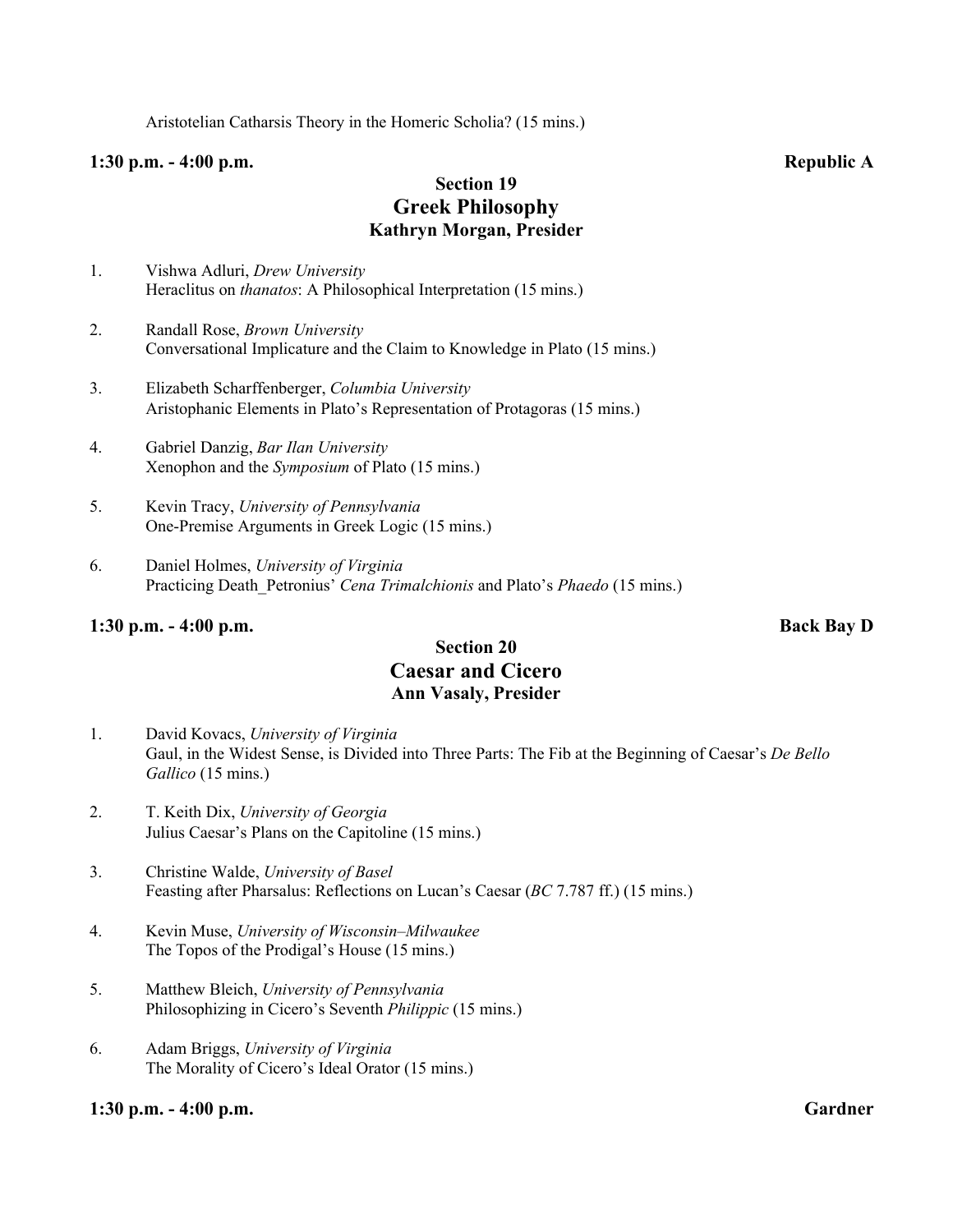### **Section 21 Latin Elegiac Voices Jeri DeBrohun, Presider**

- 1. Joel S. Hatch, *University of Cincinnati* Philodemus and Catullus 86: Another Palpable Hit? (15 mins.)
- 2. Zara M. Torlone, *Miami University of Ohio* The Meaning of *libertas* in the First *Eclogue* (15 mins.)
- 3. Amy Vail, *Baylor University* The Emeralds of Nemesis: Luxury and Poetics in Tibullus (15 mins.)
- 4. Stacie Raucci, *Union College* Return of the Living Dead: Elegiac and Epic Female Spectral Images (15 mins.)
- 5. Erika J. Nesholm, *University of Washington* Epistolary Seduction in *Heroides* 16-17 (15 mins.)
- 6. Martin Helzle, *Case Western Reserve University* From *praeceptor amoris* to *praeceptor Amoris*: Ovid, Cupid and Fabius Maximus in *Ex Ponto* 3.3 (15 mins.)

#### **1:30 p.m. - 4:00 p.m. Hynes 306**

#### **Section 22 Reception of the Classics Peter H. Burian, Presider**

- 1. Jon Solomon, *University of Arizona* The Rosetta Stone, Ptolemaic Aetos, and *Aida* (15 mins.)
- 2. David Sansone, *University of Illinois at Urbana–Champaign* Milton's Two-Handed Engine (15 mins.)
- 3. Phyllis B. Katz, *Dartmouth College* Ovid's Tiresias Transformed: Christine de Pisan and T. S. Eliot (15 mins.)
- 4. David Wray, *University of Chicago* Zukofsky's Plautus: "A"-21 on Page and Stage (15 mins.)
- 5. Thomas Falkner, *McDaniel College* Oedipus in the Berkshires: Greek Tragedy and Philip Roth's *The Human Stain* (15 mins.)
- 6. Akihiko Watanabe, *Western Washington University The Sound of Waves*: A Modern Japanese Adaption of *Daphnis and Chloe* (15 mins.)

**1:30 p.m. - 4:00 p.m. Back Bay B**

**Section 23**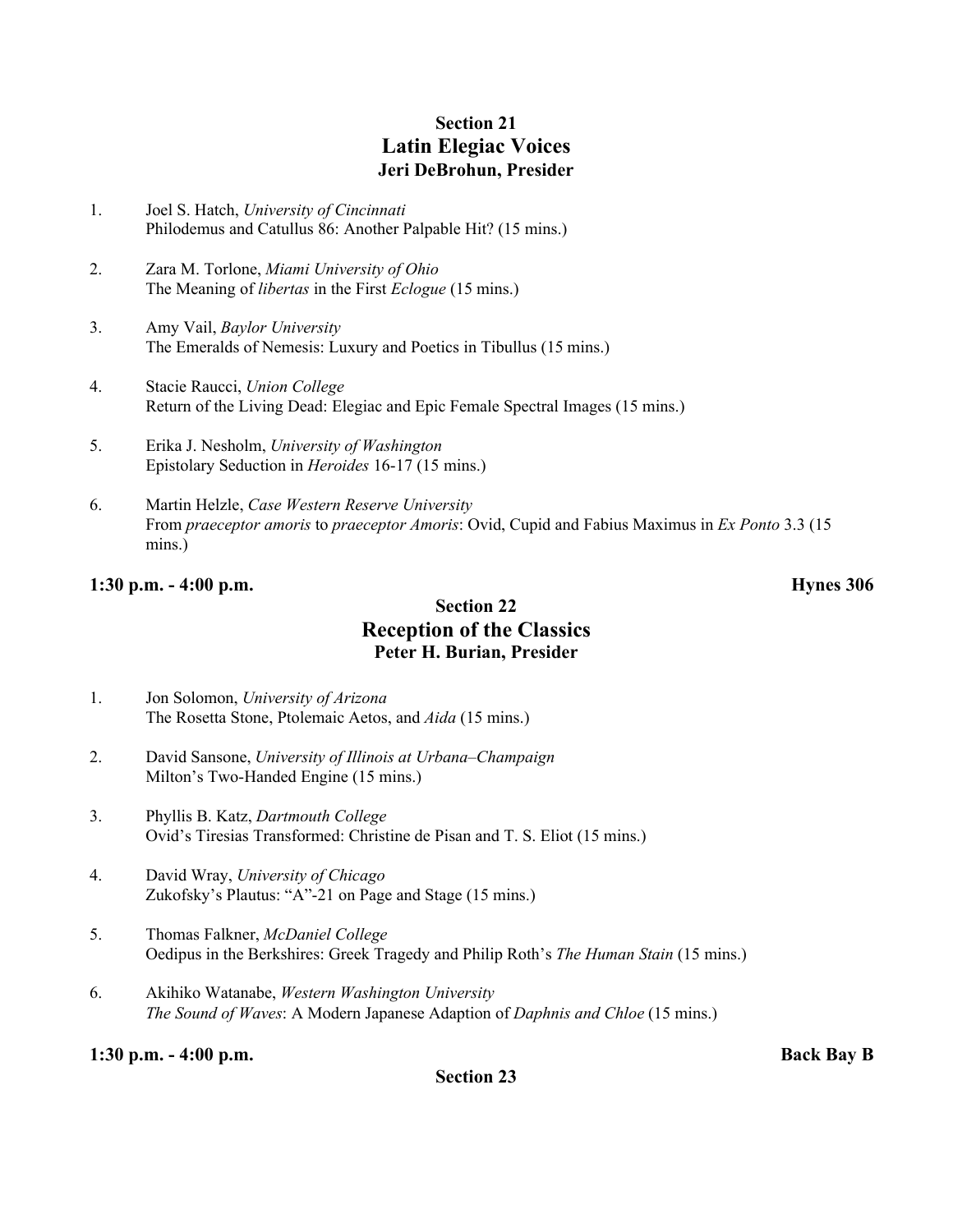### **Roman Life and Society in Festus' Lexicon Clare Woods and John North, Organizers**

*Festus' Latin Lexicon preserves, often uniquely, a rich source of information on the religion, literature, languages, history and topography of Rome and Italy. The panelists—four of whom are preparing a new critical edition, commentary and translation of the Lexicon and Paul the Deacon's Epitome of it—will analyze relevant* entries from the Lexicon to discuss a variety of topics, namely: Festus' own world view and sense of romanitas *(Glinster); Roman attitudes about ritual activity (North); Roman perceptions of colour and colour terminology (Woods); witnesses and wills in light of a newly discovered Roman municipal legislation (Crawford); Roman attitudes towards gender in a religious context (Flemming).*

- 1. Fay Glinister, *University College London* Festus and Roman Mentalities (15 mins.)
- 2. John North, *University College London* Festus on Roman Ritual (15 mins.)
- 3. Clare Woods, *Duke University* Festus on Colour (15 mins.)
- 4. Rebecca Flemming, *King's College London* Festus and the Gendering of Roman Religion (15 mins.)

Discussion (20 mins.)

#### **1:30 p.m. - 4:30 p.m. Berkeley**

#### **Section 24 Seminar Divination in Ancient Greece Sarah Iles Johnston, Organizer**

*We will examine Greek divination, a practice that lay at the center of religious life and accompanied many social and political processes as well. In particular, our papers will address the means by which divination conveyed information and the ways in which those means were justified or challenged. Through doing this, we also will explore the ways in which divination reflected and validated other beliefs about the nature of the gods, the world, and the place of humans within it, and the ways in which divination constructed new semiotic systems that mirrored—or challenged-those of developing science and theology. The seminar is open to pre-registered attendees only.*

- 1. Sarah Iles Johnston, Ohio State University Introduction
- 2. Lisa Maurizio, *Boston College* Is There Such a Thing as a Delphic Theology?
- 3. Derek Collins, *University of Michigan* Mapping the Entrails: The Art of Greek Hepatomancy
- 4. Peter T. Struck, *University of Pennsylvania*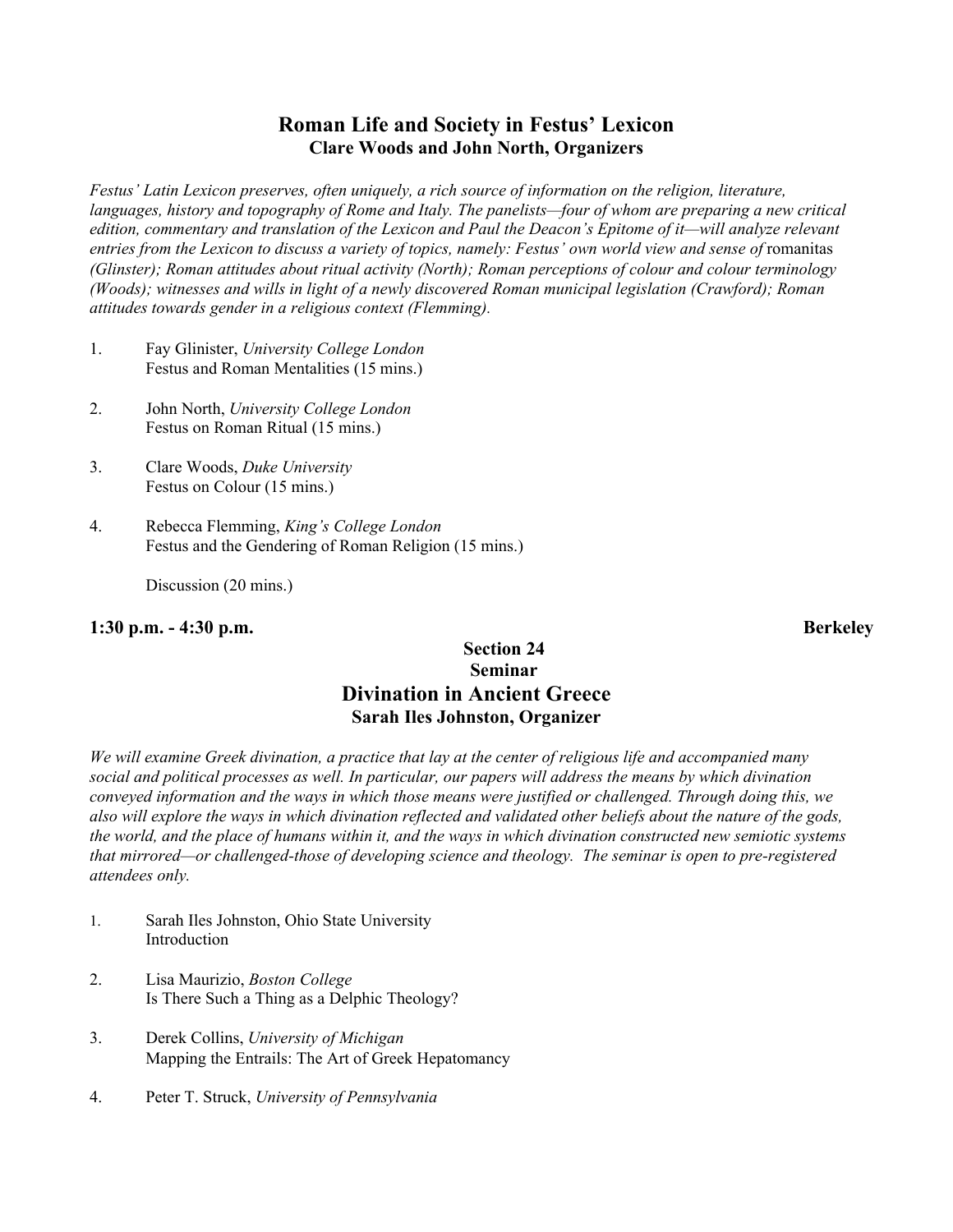#### **1:30 p.m. - 4:30 p.m. Hynes 310**

#### **Joint AIA/APA Workshop Ancient and Modern Imperialisms APA Section 25/AIA Section 2J Phiroze Vasunia and Nicola Terrenato, Organizers**

*Our workshop is an attempt to discuss the relationship between ancient and modern imperialisms and to assess its contribution to the historical understanding of empire. We propose three related areas within the terms of comparative imperialisms: classical scholarship and empire (e.g. the impact of empire on Greek and Roman studies); classical and contemporary scholarship on empire (e.g. the relationship between classics and postcolonial studies); the classical world and modern empires (e.g. the influence of antiquity on modern conceptions and practices of empire). The workshop brings together historians, archaeologists, and literary critics who have figured prominently in debates on ancient and modern imperialism. The workshop will be informally structured; it is meant to serve as an opportunity for dialogue and debate. We envisage a wideranging discussion on the topic of ancient and modern imperialism, and encourage all members of the APA and AIA to attend our session.*

- 1. Danielle Allen, *University of Chicago*
- 2. Carla Antonaccio, *Wesleyan University*
- 3. Alessandro Barchiesi, *University of Siena* and *Stanford University*
- 4. Mary Beard, *University of Cambridge*
- 5. Stephen Dyson, *University at Buffalo, SUNY*
- 6. Homi Bhabha, *Harvard University*

Respondent: Anthony Pagden, *University of California, Los Angeles*

**1:30 p.m. - 4:30 p.m. Fairfax**

#### **Section 26 Workshop**

#### **The Stage as Laboratory: Scholarly Applications of Performance**

#### **A Workshop on the Scholarly Usefulness of Production Amy R. Cohen, Organizer**

*The director and actors from a fall 2004 student production of Euripides'* Bacchae *(Philip Vellacott's translation in the Penguin Classics series) will demonstrate the value of staging for shedding light on scholarly issues in the fields of ancient tragedy and ancient stagecraft. The actors will present at least one scene three ways: as they performed it in the original production directed by Amy R. Cohen, and as directed by John Starks and Leslie Cahoon. We look forward to a lengthy discussion, led by all*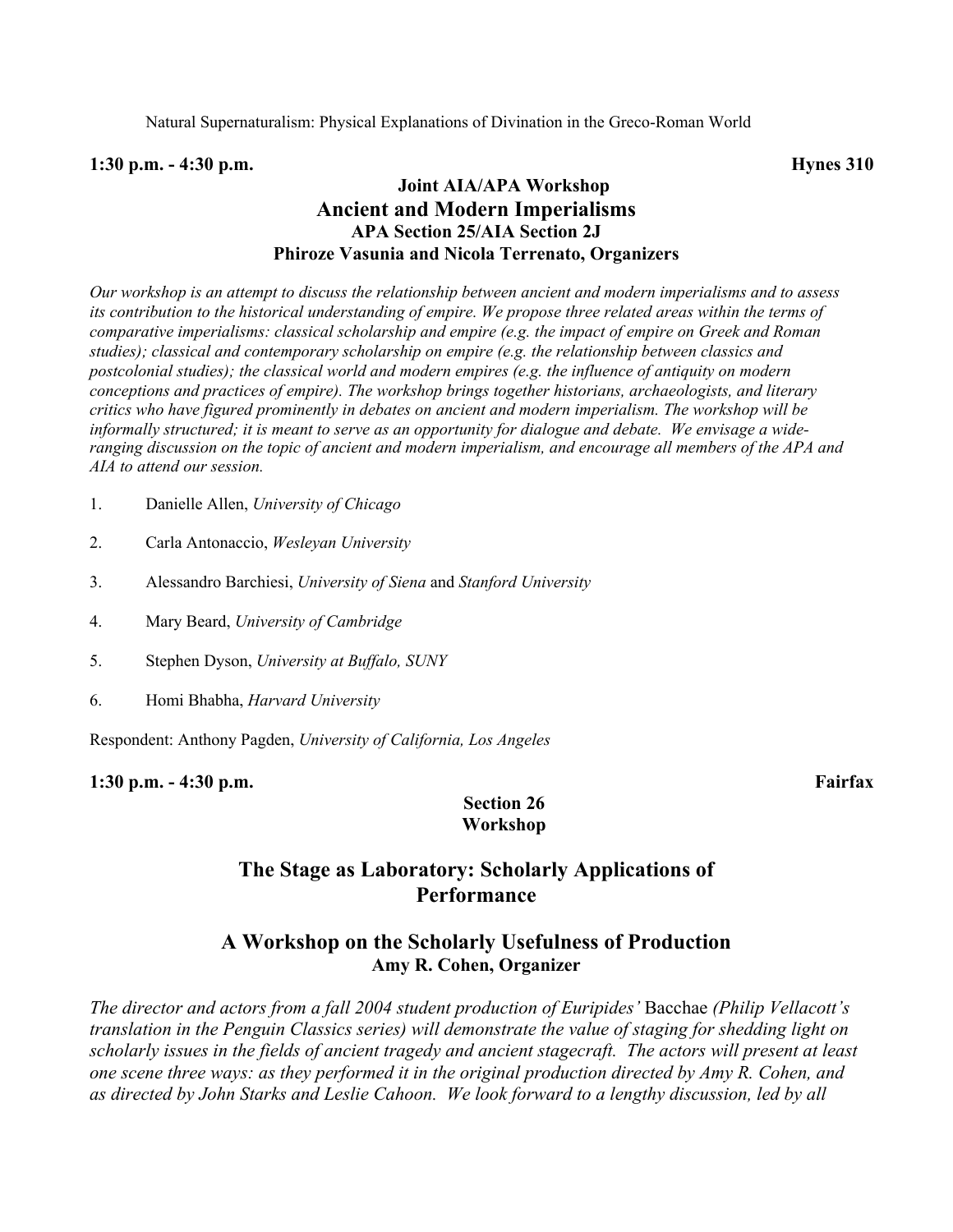*three directors. The participating audience will be encouraged not only to ask the actors and directors questions but also to ask the actors to perform scenes in different ways to demonstrate differing interpretations or ideas about the play.*

- 1. Amy R. Cohen, *Randolph–Macon Woman's College* Organizer (45 mins.)
- 2. John Starks, *University of North Carolina–Greenboro* Discussant A (60 mins.)
- 3. Leslie Gillespie Cahoon, *Gettysburg College* Discussant B (60 mins.)

| $2:00 \text{ p.m.} - 3:00 \text{ p.m.}$ | Meeting of the APA/ACL Joint Committee on the Classics<br>in American Education           | Clarendon A |
|-----------------------------------------|-------------------------------------------------------------------------------------------|-------------|
| $2:30$ p.m $-3:30$ p.m.                 | Business Meeting of the Vergilian Society                                                 | Beacon E    |
| $2:00$ p.m. $-3:30$ p.m.                | Meeting of the Ph.D.-Granting Institutions                                                | Beacon F    |
| $2:00$ p.m. $-4:00$ p.m.                | Organizing Meeting for Forum for Classics and<br>Librarianship                            | Beacon H    |
| $2:30$ p.m. $-4:30$ p.m.                | Meeting of the APA Committee on Development                                               | Clarendon B |
| 4:00 p.m. $-5:00$ p.m.                  | Meeting of the American Colleges of the Midwest<br>Great Lakes Association of Classicists | Beacon F    |

 $\mathcal{L}_\mathcal{L} = \mathcal{L}_\mathcal{L} = \mathcal{L}_\mathcal{L} = \mathcal{L}_\mathcal{L} = \mathcal{L}_\mathcal{L} = \mathcal{L}_\mathcal{L} = \mathcal{L}_\mathcal{L} = \mathcal{L}_\mathcal{L} = \mathcal{L}_\mathcal{L} = \mathcal{L}_\mathcal{L} = \mathcal{L}_\mathcal{L} = \mathcal{L}_\mathcal{L} = \mathcal{L}_\mathcal{L} = \mathcal{L}_\mathcal{L} = \mathcal{L}_\mathcal{L} = \mathcal{L}_\mathcal{L} = \mathcal{L}_\mathcal{L}$ 

#### **4:30 p.m. - 6:30 p.m. Back Bay B**

# **APA Presidential Panel**

## **MIX AND MATCH: Interdisciplinary and Team-Taught Courses Elaine Fantham, Organizer**

- 1. Seth Schwartz, *Jewish Theological Seminary* Teaching Intercultural Courses on Jews in the Roman Empire
- 2. Natalie Kampen, *Barnard College* Interdisciplinarity as Politics
- 3. Alan Shapiro, *Johns Hopkins University* Teaming Up to Teach Your Graduate Students and Yourself
- 4. Barbara Gold, *Hamilton College* Classics, the Atom Bomb, and the Environment: Team-Teaching, Multidisciplinary Courses from a Classical Point of View
- 5. David Konstan, *Brown University* "Their Morals and Ours": Ancient Values in a Modern Context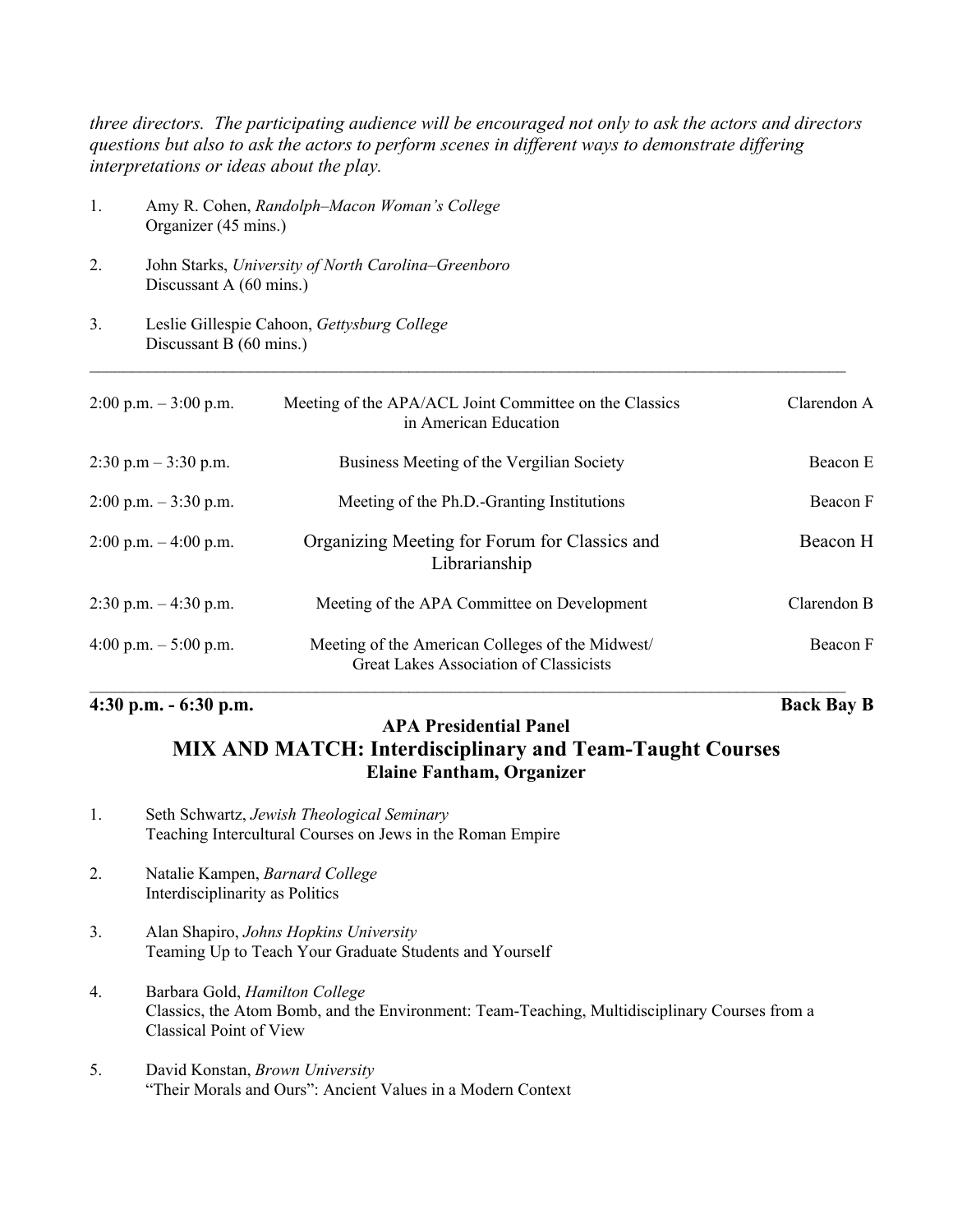| 5:00 p.m. $-$ 6:00 p.m.                  | Business Meeting of the American Society<br>of Greek and Latin Epigraphy                    | Beacon E   |
|------------------------------------------|---------------------------------------------------------------------------------------------|------------|
|                                          |                                                                                             |            |
| $5:00$ p.m. $-7:00$ p.m.                 | Meeting of the National Committee for Latin and Greek                                       | Beacon H   |
| $5:00$ p.m. $-8:00$ p.m.                 | Open Business Meeting and Networking Reception<br>for Women's Classical Caucus              | Gardner    |
| 6:00 p.m. $-8:00$ p.m.                   | Meeting of the American School of Classical Studies at Athens<br>for the Managing Committee | Republic A |
| 6:30 p.m. $-8:00$ p.m.                   | Reception for the Vergilian Society                                                         | Hampton A  |
| $8:00 \text{ p.m.} - 10:00 \text{ p.m.}$ | Reception for the INSTAP Study Center<br>Hosted by Friends of the Study Center              | Beacon E   |

**8:00 p.m. - 10:00 p.m. A Staged Reading of** *IRAN MAN* **Back Bay C**

*The performance of a play with a classical theme has become a tradition at the APA meeting.* Iran Man *is Amy Richlin's lively new translation of Plautus'* Persa*, a comic souffle of love, lucre, and scrambled identities, including a star turn by the eponymous man from Iran. This rarely performed play is hilarious, and previous mountings in Arizona and California have proven to be huge hits. Directed by Mary-Kay Gamel, this event will be open to the public.*

| Brain Muffin, slave of Georgia Moon Alison Futrell                |  |  |
|-------------------------------------------------------------------|--|--|
|                                                                   |  |  |
|                                                                   |  |  |
|                                                                   |  |  |
| Georgia Moon, property of Dorkalot, Bowman's beloved Joy Connolly |  |  |
|                                                                   |  |  |

| 9:00 p.m. $-11:30$ p.m.    | Reception for the Harvard Department of the Classics                       | Berkeley |
|----------------------------|----------------------------------------------------------------------------|----------|
| $10:00$ p.m. $-12:00$ a.m. | Reception for the Department of Classical Studies,                         | Hampton  |
|                            | Duke University, and the Classics Department, University of North Carolina |          |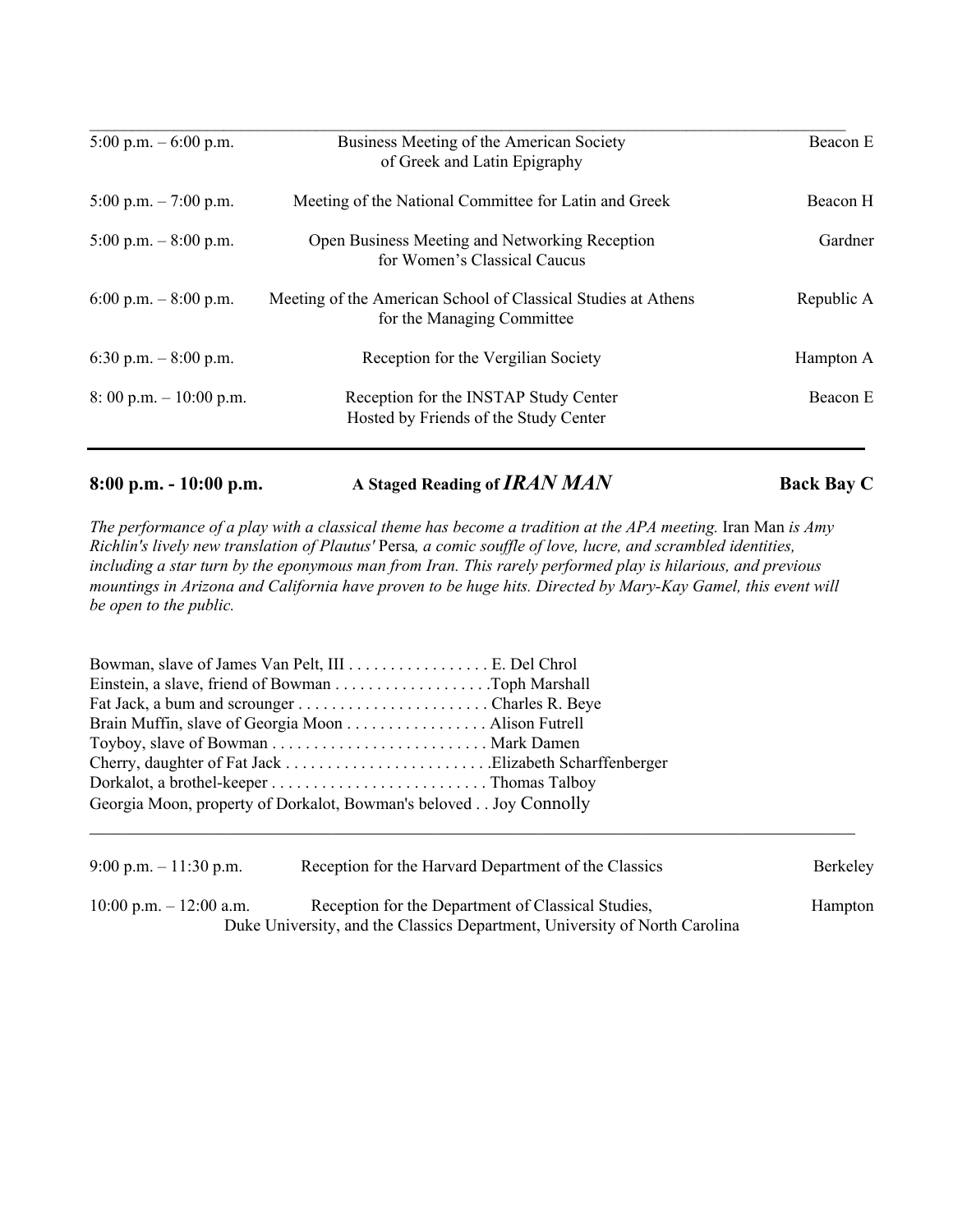#### **Saturday, January 8, 2005**  $\mathcal{L}_\mathcal{L} = \{ \mathcal{L}_\mathcal{L} = \{ \mathcal{L}_\mathcal{L} = \{ \mathcal{L}_\mathcal{L} = \{ \mathcal{L}_\mathcal{L} = \{ \mathcal{L}_\mathcal{L} = \{ \mathcal{L}_\mathcal{L} = \{ \mathcal{L}_\mathcal{L} = \{ \mathcal{L}_\mathcal{L} = \{ \mathcal{L}_\mathcal{L} = \{ \mathcal{L}_\mathcal{L} = \{ \mathcal{L}_\mathcal{L} = \{ \mathcal{L}_\mathcal{L} = \{ \mathcal{L}_\mathcal{L} = \{ \mathcal{L}_\mathcal{$

| 7:00 a.m. $-8:00$ a.m.   | Meeting of the <i>Amphora</i> Editorial Board                                                                          | Clarendon A       |
|--------------------------|------------------------------------------------------------------------------------------------------------------------|-------------------|
| $7:00$ a.m. $-8:15$ a.m. | <b>APA Minority Student Scholarship Breakfast and Raffle</b>                                                           | <b>Fairfax</b>    |
| 7:00 a.m. $-$ 8:30 a.m.  | Meeting of the APA Committee on Ancient History                                                                        | Dalton A          |
| 7:30 a.m. $-9:00$ a.m.   | Meeting of the Joint APA/AIA Committee on Placement                                                                    | <b>Board Room</b> |
| $7:30$ a.m. $-9:30$ a.m. | Breakfast Meeting for the Institutional Representatives<br>of the Intercollegiate Center for Classical Studies in Rome | Berkeley          |
| $8:00$ a.m. $-9:00$ a.m. | Meeting of the APA Committee on the Classical Tradition                                                                | Clarendon B       |

#### **FOURTH SESSION FOR THE READING OF PAPERS**

**8:30 a.m. - 11:00 a.m. Back Bay B**

## **Section 27 Non-Elites Judith Evans-Grubbs, Presider**

- 1. Gregory S. Jones, *Johns Hopkins University* Non-elite Origins of the Attic Skolia and the Birth of Democracy (15 mins.)
- 2. Anatole Mori, *University of Missouri–Columbia* Fetishes, Slaves, and Frustrated Women: The Representation of Kydilla in Herodas' *Mime* 5 (15 mins.)
- 3. Matthew J. Perry, *University of Chicago* The Patron-Freedwoman Relationship in Roman Law (15 mins.)
- 4. Christopher J. Fuhrmann, *University of North Carolina at Chapel Hill* "Arrest Me, for I Have Run Away": Fugitive Slave Hunting and the Priorities of Roman Law Enforcement (15 mins.)
- 5. Dorian Borbonus, *University of Pennsylvania* Social Differentiation and Servile Identity: The *Tabula* Inscriptions from Roman Columbarium Tombs (15 mins.)
- 6. Serena Connolly, *Yale University* Writing a History From Below: The Evidence of the Codex Hermogenianus (15 mins.)

**8:30 a.m. - 11:00 a.m. Hampton**

S**ection 28**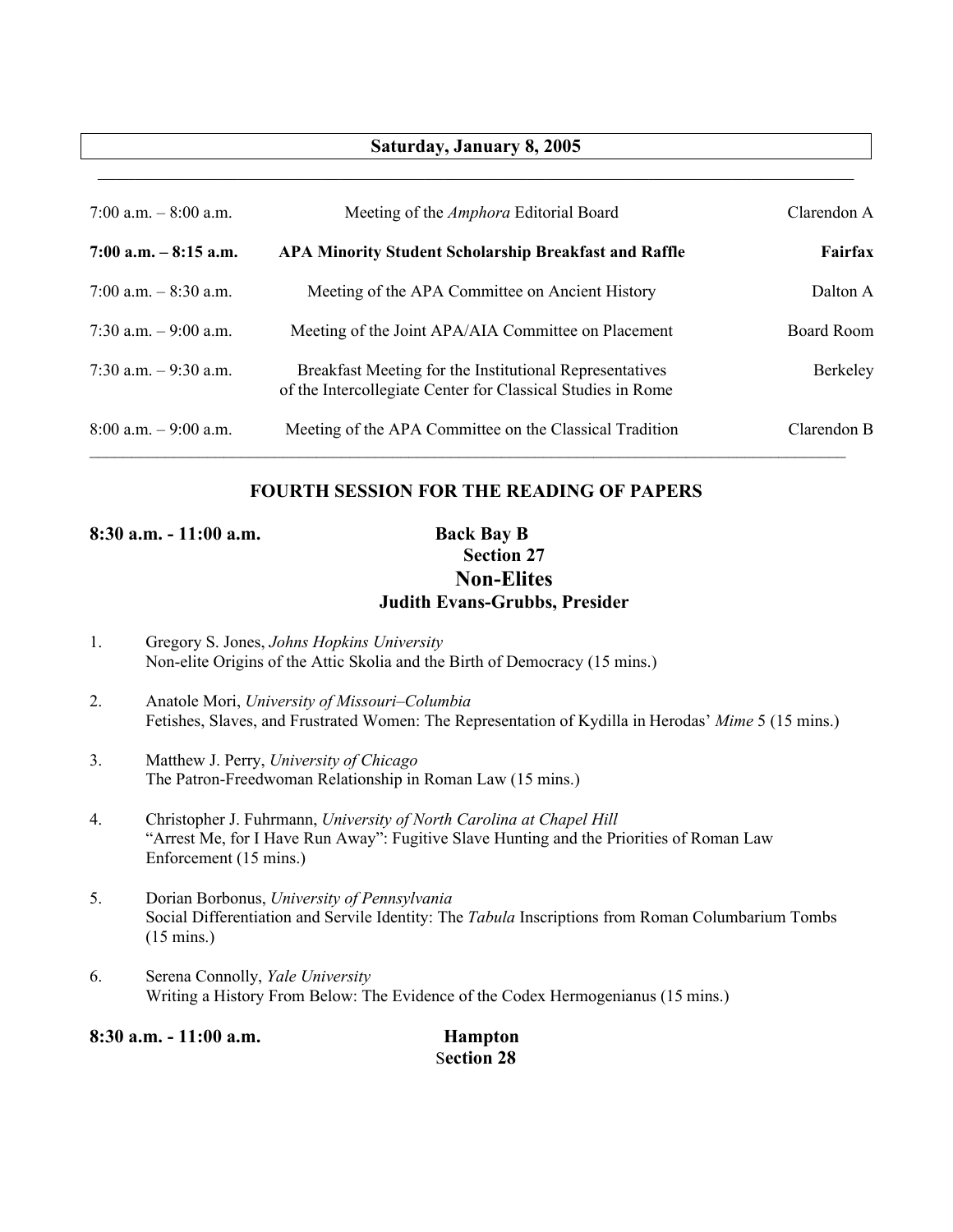### **Halicarnassus and Historiography John D. Dillery, Presider**

- 1. Renaud Gagné, *Harvard University* The Pride of Halicarnassus: A Ritual Map (15 mins.)
- 2. Jonathan Ready, *University of Miami* Strategies of Naming in Book 1 of Herodotus' *Histories*: A Case Study (15 mins.)
- 3. Charles C. Chiasson, *University of Texas at Arlington* Myth, Ritual, and Authorial Control in Herodotus' Story of Cleobis and Biton (15 mins.)
- 4. Jonathan David, *Pennsylvania State University* Annalistic Narrative Style and Herodotus' Sources for Barbarian Royal Histories (15 mins.)
- 5. Kenneth M. Tuite, *University of Texas at Austin* False Refuge: Fortifications and the Transfer of Power from Persia to Athens in Herodotus' *Histories* (15 mins.)
- 6. Andrew B. Gallia, *University of Minnesota* Greek Tyrants and Roman Anxieties in Dionysius of Halicarnassus (15 mins.)

## **8:30 a.m. - 11:00 a.m. Hynes 310**

## **Section 29 Greek Law Michael Gagarin, Presider**

- 1. David C. Mirhady, *Simon Fraser University Aitia* and Cause in Early Greek Law (15 mins.)
- 2. David D. Phillips, *University of California, Los Angeles* "Carry a Spear at the Funeral": Survivals of the Blood Feud in Athenian Law and Custom (15 mins.)
- 3. Kelly Joss, *University of St. Andrews* Why *basanos*? The Reasoning Behind the Challenge of Slave Torture in the Athenian Forensic Speeches (15 mins.)
- 4. Joshua D. Sosin, *Duke University* Public Law, Private Religion: The Case of Laodicea by the Sea (15 mins.)
- 5. Denise Demetriou, *Johns Hopkins University* Law and Order: A Legal Document from a Greek *emporion* in Thrace (15 mins.)
- 6. Bradley K. Zurweller, *The Graduate Center, CUNY* The Shape of Athenian Laws Revisited (15 mins.)

| 8:30 a.m. - 11:00 a.m. | <b>Republic A</b> |
|------------------------|-------------------|
|                        | <b>Section 30</b> |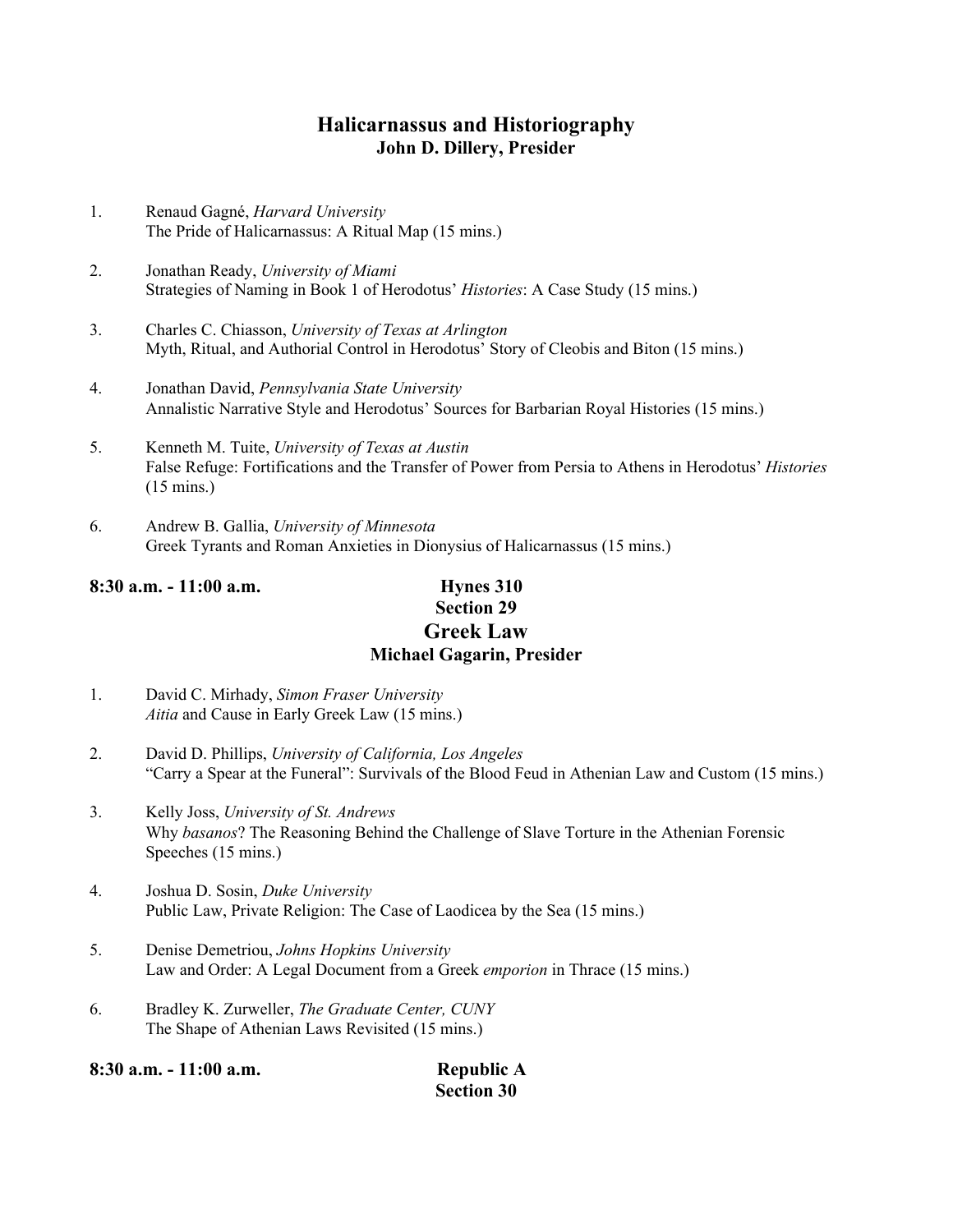#### **Early Greek Epic Seth L. Schein, Presider**

- 1. H. Paul Brown, *Loyola University of New Orleans Daimonie*: The Sociolinguistics and Pragmatics of Address in Homer (15 mins.)
- 2. Sarah Hitch, *Harvard University* Sacrifice in the *Iliad* (15 mins.)
- 3. Peter Gainsford, *Victoria University of Wellington* Achilles' Views on Death: Succession and Time in the *Odyssey* (15 mins.)
- 4. Alex Gottesman, *University of Chicago* Odysseus' Sardonic Smile and the Gift that Bites Back (15 mins.)
- 5. Andreas Weigelt, *Johns Hopkins University* Zeus's Promise: The Hymn to Styx in Hesiod's *Theogony* (15 mins.)

**8:30 a.m. - 11:00 a.m. Gardner**

### **Section 31 Using Linguistic Evidence to Enrich the Teaching of Classical Languages and Cultures Mark R. V. Southern, Organizer**

*Classical students' intellectual commitment lends itself to the analytic methods of linguistics, encouraging them to trust their observation—a well-kept secret, and a horizon-broadening approach. Every linguistic issue can be intellectually bracing. Through analysis of change and contact, labyrinths on exceptions turn out to be rulegoverned. Harnessing the result-driven, vibrant, accessibly inclusive strengths of linguistics sparks passionate interest, galvanizing history/literature and language courses alike. Comparative linguistics clarifies the "why" and "how" of Greek and Latin's development as Indo-European daughters, exploring literature, ideas and culture in light of relatives (Sanskrit, Hittite, Celtic, Germanic).*

*These six new interpretations reap palpable pedagogical benefit. Linguistic evidence rethinks narrative, as mastering of time; verbal anomalies, reflecting Indo-European aspect and voice; oral-composition theory; genre/expression interplay; Greek influence on Rome; and Italic cultural semiotics.*

- 1. Joshua T. Katz, *Princeton University* What Linguists Are Good for (20 mins.)
- 2. Egbert J. Bakker, *Yale University* Time and Tense in Thucydides (20 mins.)
- 3. Mary Bachvarova, *Willamette University* Actions and Attitudes: Understanding Greek and Latin Verbal Paradigms (20 mins.)
- 4. Rex Wallace, *University of Massachusetts, Amherst* Using Morphology in Elementary Ancient Greek (20 mins.)
- 5. Robert Littman, *University of Hawai'i at Manoa* Linguistics and the Teaching of Classical History and Culture (20 mins.)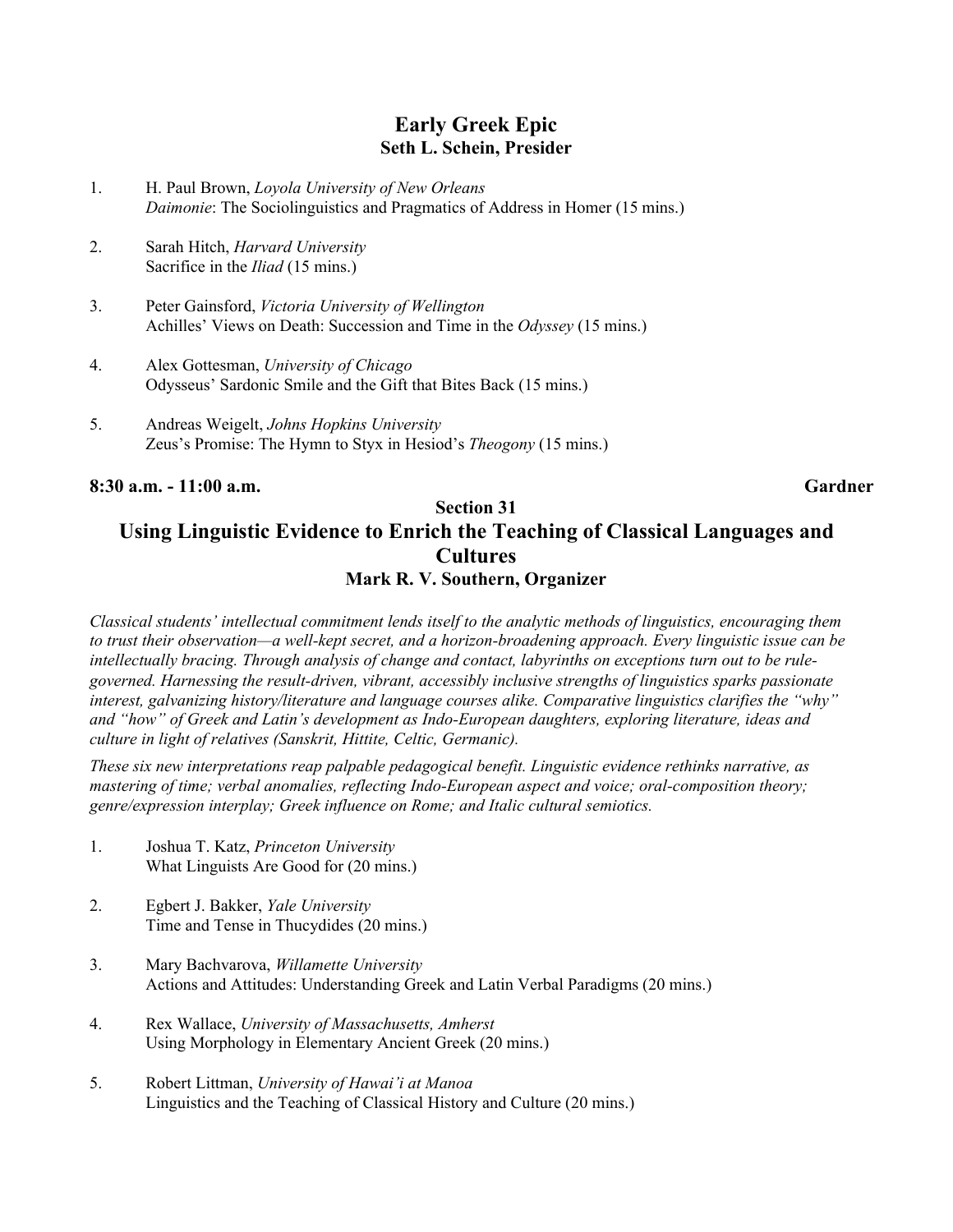6. Gregory Nagy, *Harvard University*

The Iguvine Tables and Sacral-ritual Language: Teaching Culture through Formula and Variation (20 mins.)

#### **8:30 a.m. - 11:00 a.m. Hynes 306**

#### **Section 32**

## **Can Public Intellectuals Think? Classics and the Public Sphere Joy Connolly and James I. Porter, Organizers**

- 1. Mark Buchan, *Princeton University* Homer *redivivus* (15 mins.)
- 2. Thomas Habinek, *University of Southern California* Political Intellectuals and the Limits of Expertise (15 mins.)
- 3. Miriam Leonard, *University of Bristol* Socrates in '68 (15 mins.)
- 4. Ingrid Rowland, *American Academy in Rome* The Public, Intellectuals, and the Classics: Whither the APA? (15 mins.)
- 5. Daniel Mendelsohn, *Princeton University* Writing Classics in the "Outside" World (15 mins.)

#### **8:30 a.m. - 11:00 a.m. Back Bay D**

### **Section 33**

### **Plato's Historical Characters Sponsored by the Three-Year Colloquium on Plato as Literary Author Ruby Blondell and Ann Michelini, Organizers**

*This panel, inspired in part by the work of our commentator, Debra Nails, examines Plato's choice of "real" people as characters in the dialogues. It addresses a variety of questions concerning both Plato\_s appropriation of history and his deployment of dramatic form. Topics will range from general methodological consideration of how best to interpret Platonic historicity, to detailed examination of the use he makes of important named characters, to assessment of an unnamed but historically grounded group (the Pythagoreans).*

- 1. Ruby Blondell, *University of Washington* Introduction (5 mins.)
- 2. David Schenker, *University of Missouri–Columbia* The Use and Abuse of History in Plato (20 mins.)
- 3. Ann Michelini, *University of Cincinnati* Alcibiades in the Socratic Tradition and in Plato (20 mins.)
- 4. Alex Long, *St. Catherine's College, Cambridge* Phaedo's Mistake: Socratic Dialogues and Philosophical Authority (20 mins.)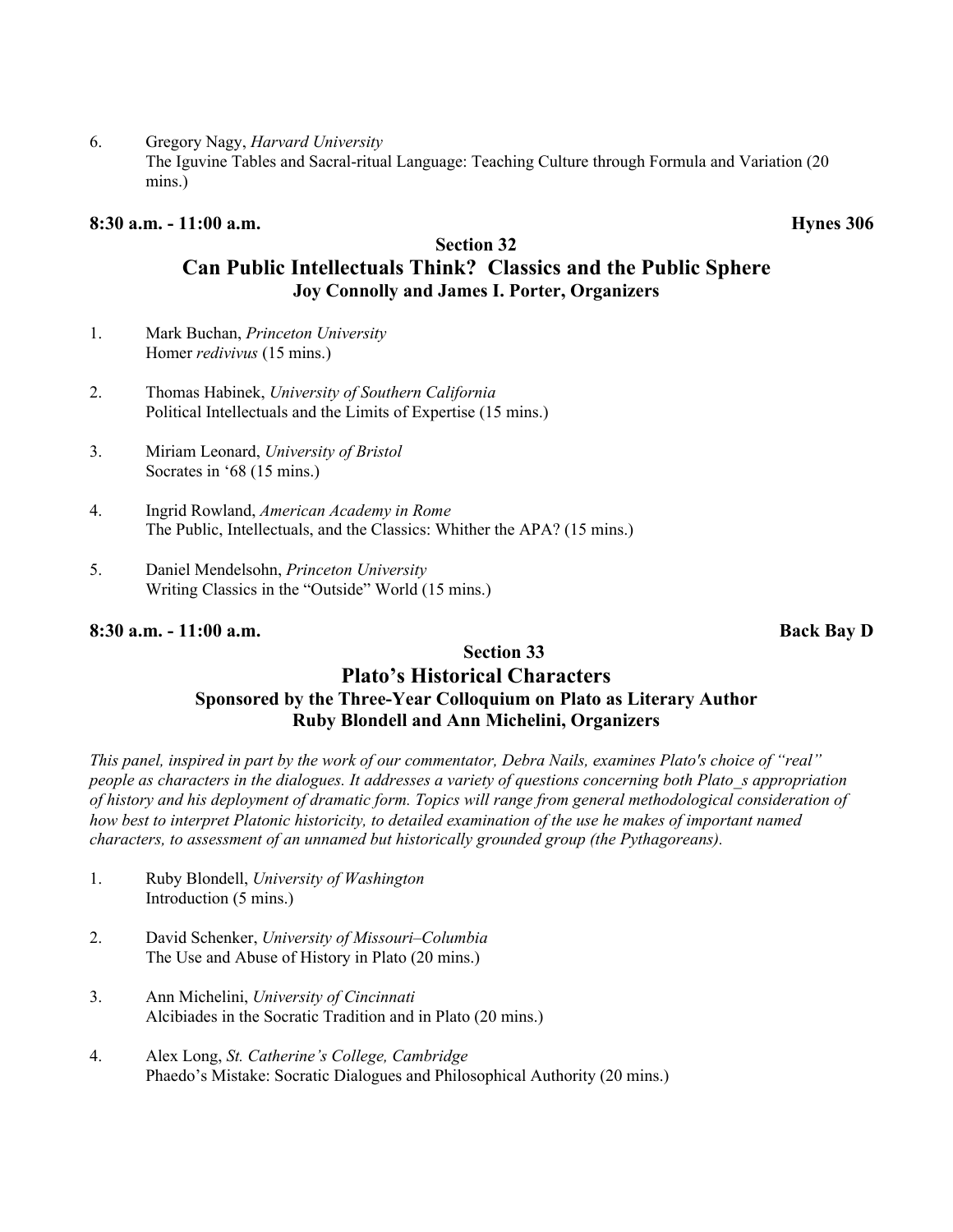5. Christian Schaefer, *Regensburg University* On the Pythagorean Youths in the *Phaedo* (20 mins.)

Respondent: Debra Nails, *Michigan State University* (20 mins.)

#### **8:30 a.m. - 11:00 a.m. Hynes 309**

### **Section 34 Vergil and the Stage Sponsored by the The Vergilian Society Barbara Weiden Boyd, Organizer**

*In critical discussions concerning the formative role of the theater in Vergil's literary imagination, the "tragedy" of Dido has taken center stage at least since Servius' day. Yet the events of Aeneid 4 and the roles played by the central characters in this book are best viewed not as isolated instances of dramatic influence upon Vergil, but as a window onto the many ways in which the Vergilian texts engage theatrical genres and the contexts of ancient performance. Papers presented on this panel draw attention to several aspects of dramatic intertextuality involving Vergilian characters and episodes and their Euripidean foils, to the reception by Ovid of theatrical scenes in the* Aeneid*, and to the generic implications of Vergil's afterlife in mime and pantomime.*

- 1. Costas Panayotakis, *University of Glasgow* Vergil on the Stage of Mime and Pantomime (15 mins.)
- 2. Basil Dufallo, *University of Michigan* Euripides' Hecuba and Vergil's Polydorus: Staging an Alternative to the Corrupt Murder Trial in Augustan Rome (20 mins.)
- 3. Sophia Papaioannou, *University of Cyprus* The Literary Career of a Performer Spectator: The Character of Achaemenides and Ovid's Reception of a Vergilian Dramatic Improvisation (20 mins.)
- 4. Yelena Baraz, *University of California at Berkeley* The Allusive Tragedy of Dido's Suicide (20 mins.)

Respondent: Patricia A. Johnston, *Brandeis University* (10 mins.)

| $9:00$ a.m. $-10:00$ a.m.  | Meeting of the APA Committee on Outreach | Clarendon A |
|----------------------------|------------------------------------------|-------------|
| $10:00$ a.m. $-11:30$ a.m. | Meeting of the APA Committee on Research | Board Room  |

#### **10:00 a.m. - 12:30 p.m. Fairfax A**

**Teachers' Workshop I** *Gu wei jin yong* **(Make the Past Serve the Present)! Joint AIA/APA Session Robert E. Murowchick, Organizer**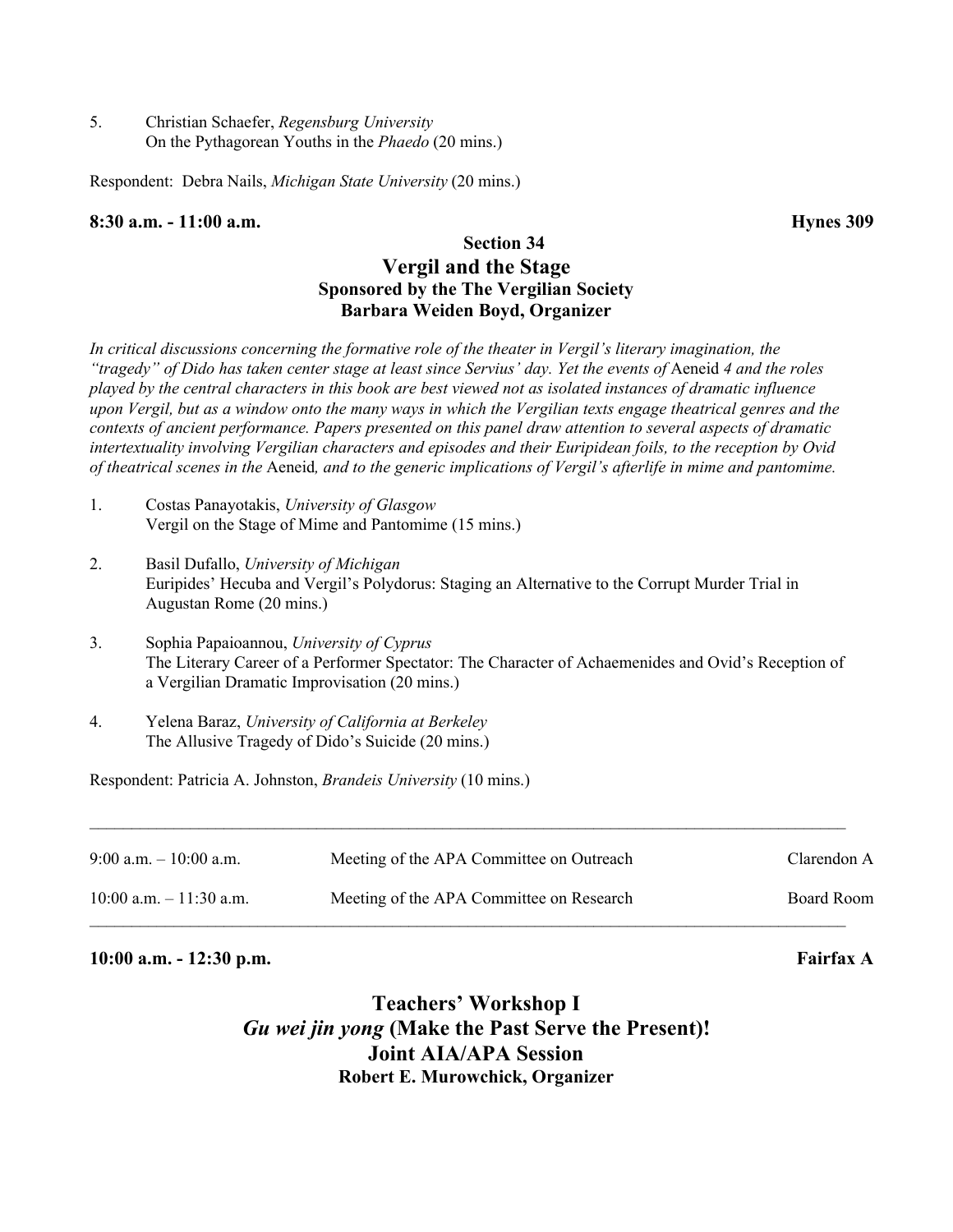*This workshop will explore our changing understanding of the Neolithic and Bronze Age cultures of Ancient China, drawing upon many exciting new finds that have come to light in the past two decades. The organizer, Director of the International Center for East Asian Archaeology and Cultural History at Boston University, will discuss many basic archaeological concepts and methods, including cross-cultural contact among Asian cultures, the development of bronze metallurgy, the emergence of writing, and the relationship of archaeological interpretation to politics and nationalism. The workshop will include a highly illustrated lecture and broad-ranging discussions that will be particularly useful for Grades 6 through 12. It will also provide useful information for college teachers. Subject areas covered in this session include social studies, visual arts, and science. The course will also introduce the* Ancient China Kit, *a multi-media resource with a teacher's guide, lesson plans, and artifact reproductions designed for Grades 3-8, developed in conjunction with the Boston Children's Museum. Advance Registration will be required.*

#### **FIFTH SESSION FOR THE READING OF PAPERS**

#### **11:15 a.m. - 1:15 p.m. Hampton**

#### **Section 35 Memory and Destruction Harriet Flower, Presider**

- 1. Julia L. Shear, *University of Cambridge Stasis*, 'Good Victory,' and the Athenian *demos* (15 mins.)
- 2. Bernd K. Steinbock, *University of Michigan* City-Destruction in Athenian and Theban Social Memory (15 mins.)
- 3. Matthew B. Roller, *Johns Hopkins University* Demolished Houses and Memory in Roman Culture (15 mins.)
- 4. Josiah Osgood, *Georgetown University* The Memory of Philippi (15 mins.)

#### **11:15 a.m. - 1:15 p.m. Back Bay D**

#### **Section 36 Plato W. Joseph Cummins, Presider**

- 1. Margalit Finkelberg, *Tel Aviv University* Plato's *Apology* 28d6-29a1 and the Ephebic Oath (15 mins.)
- 2. Suzanne Obdrzalek, *Yale University* Rational Madness: Philosophic *mania* in Plato's *Phaedrus* (15 mins.)
- 3. Stephen White, *University of Texas at Austin* If One is One: The Hypotheses in Plato's *Parmenides* (15 mins.)
- 4. Zina Giannopoulou, *University of Redlands* Cosmic Reversal and Political Ideology in Plato's Myth of *Politicus* (15 mins.)
- 5. Sean Alexander Gurd, *University of Cincinnati*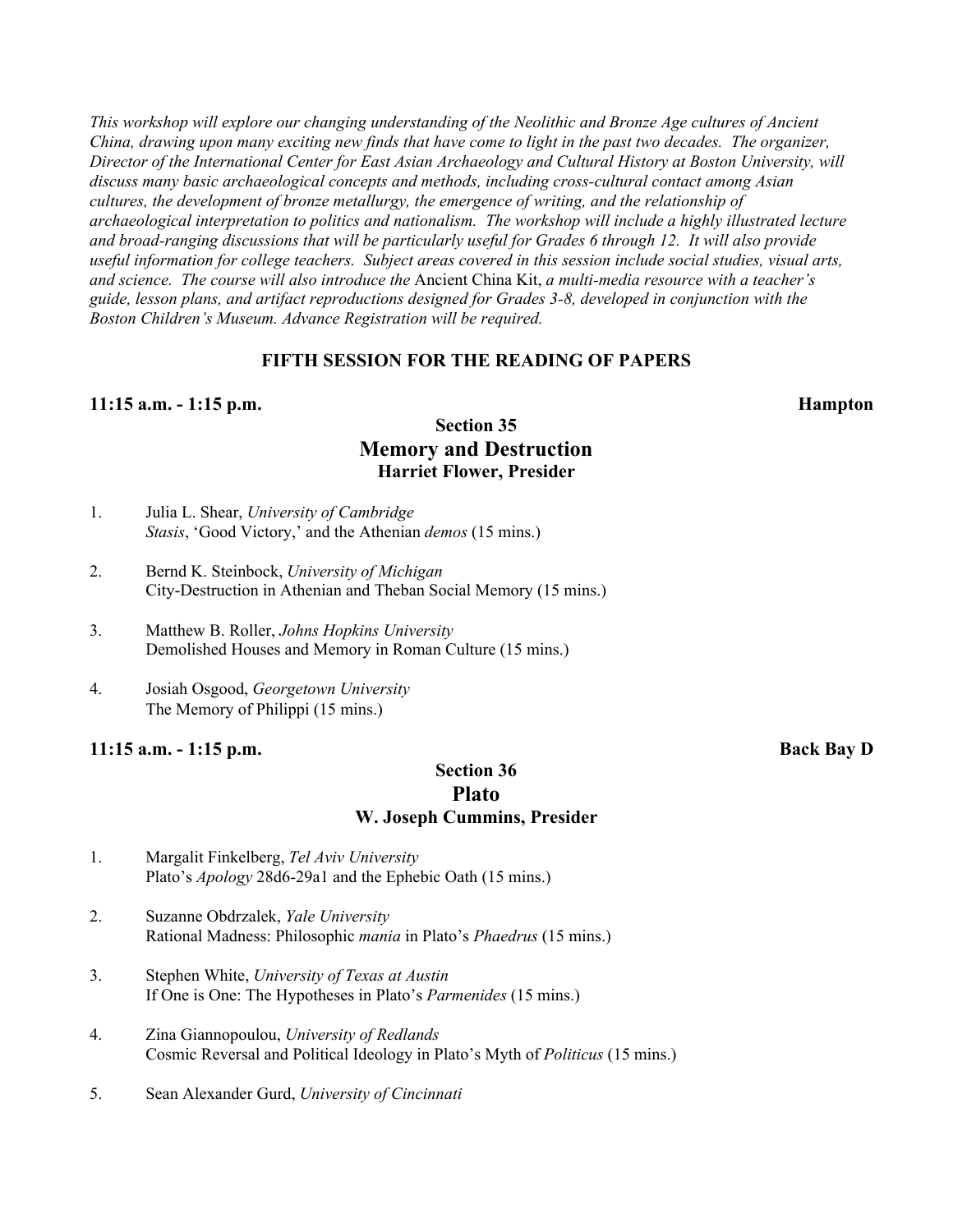Punctuating Plato, Embodied Philosophy (15 mins.)

## **11:15 a.m. - 1:15 p.m. Gardner Section 37 Hellenistic History William C. West, Presider**

- 1. William S. Bubelis, *University of Chicago* The Hero Kläikophoros: Responses to Democratic Accountability in the Hellenistic Peloponnese (15 mins.)
- 2. Monica Berti, *Università di Torino* Istros the Callimachean (15 mins.)
- 3. John F. Bauschatz, *Duke University* Diversity in Detention: Ptolemaic Prisons (15 mins.)
- 4. Boris Horst Joachim Dreyer, *Center for Hellenic Studies* 'Villes Sujettes' and the Administration of the Attalid Kingdom (15 mins.)
- 5. Adam Kolman Marshak, *Yale University* Coinage, Kingship and Marriage: Legitimacy and Political Self-Identity in the Reign of Herod the Great (15 mins.)

#### **11:15 a.m. - 1:15 p.m. Hynes 306**

#### **Section 38 Greek Poetry and Music Patricia Rosenmeyer, Presider**

- 1. Andrew Lear, *Columbia University* The Idealization of Pederasty in Archaic Greek Poetry and Vase-Painting (15 mins.)
- 2. Timothy Heckenlively, *University of California at Santa Barbara* The Forgotten Cloak: Agonistic Subtext in the *Shield of Herakles* (15 mins.)
- 3. Michael A. Tueller, *Brigham Young University* Statues and Their Models in Epigram: An Exploration of Nossis and Posidippus (15 mins.)
- 4. E. Christian Kopff, *University of Colorado* Dionysius of Halicarnassus and the Survival of Fifth-Century Greek Music (15 mins.)

#### **11:15 a.m. - 1:15 p.m. Hynes 309**

#### **Section 39**

## *Classica Americana***: Honoring Meyer Reinhold Sponsored by the APA Committee on the Classical Tradition Emily Albu and Barbara Gold, Organizers**

*At an age when many academics contemplate retirement, Professor Reinhold embarked on a new career path, devoting nearly a decade to the study of American history. The results of his work appeared as* Classica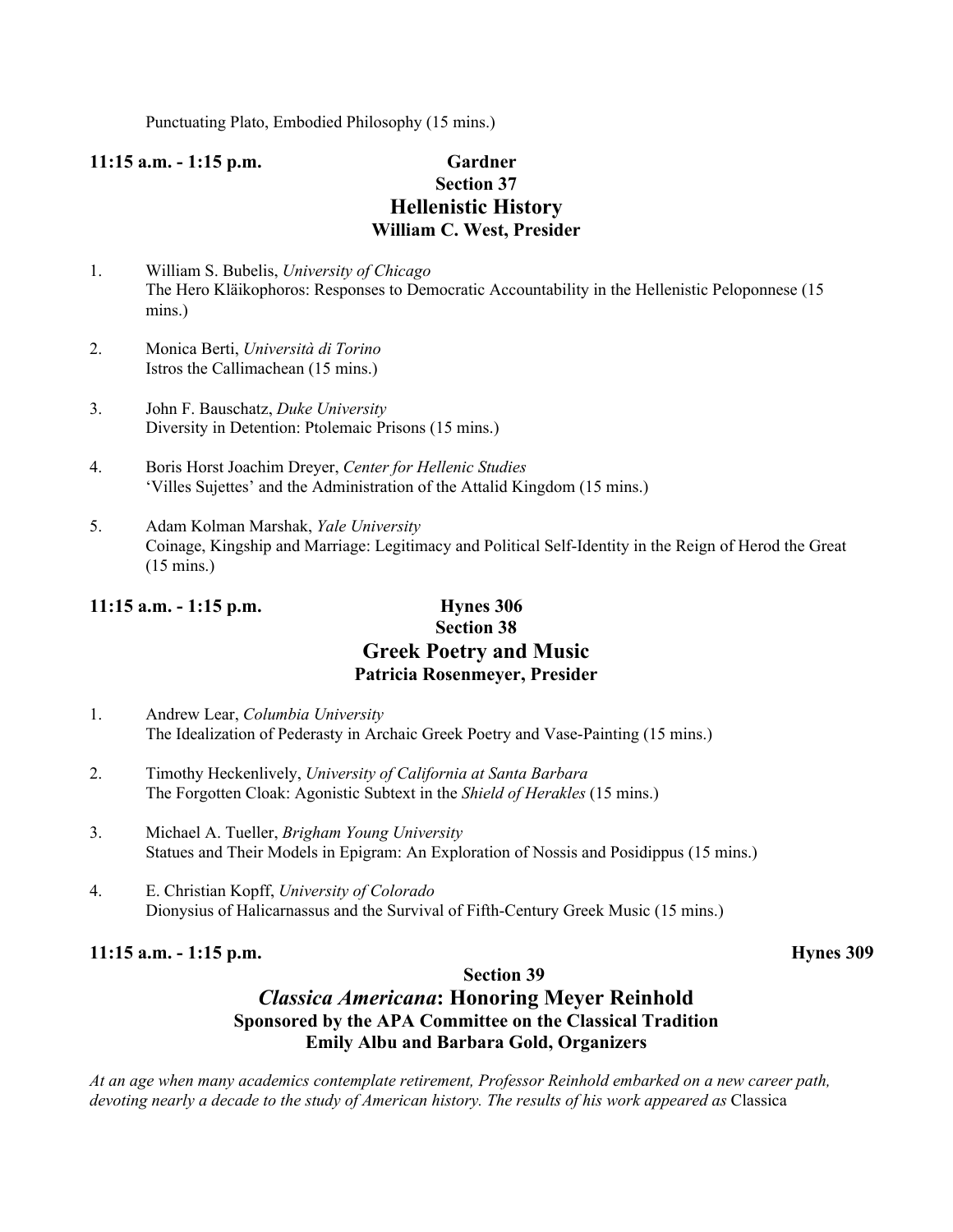Americana: The Greek and Roman Heritage in the United States *(1984), a book that transformed and invigorated the study of the Classical tradition. As a tribute to his legacy we offer this session, with papers on the reception of classical culture in America, from the colonial period to 1870.*

- 1. Caroline Winterer, *Stanford University* Rome Before Republicanism: Pictures of the Classical World in Colonial American Books (25 mins.)
- 2. William Ziobro, *College of the Holy Cross* General Henry Knox and the Classical Tradition (25 mins.)
- 3. Margaret Malamud, *New Mexico State University* Consummate Empires: Ancient Rome and Imperial America (25 mins.)
- 4. Andrew Szegedy-Maszak, *Wesleyan University* William James Stillman: An American on the Acropolis (25 mins.)

#### **11:15 a.m. - 1:15 p.m. Back Bay B**

#### **Section 40** *Troy***, The Movie Sponsored by the APA Committee on Outreach Mary-Kay Gamel and Robin Mitchell-Boyask, Organizers**

- 1. Nicholas Lowe, *University of London* Writing *Troy* (20 mins.)
- 2. Robin Mitchell-Boyask, *Temple University* Troy on Film (20 mins.)
- 3. Alison Futrell, *University of Arizona Troy* the Film (20 mins.)
- 4. Sandra Joshel, *University of Washington* Projecting *Troy* (20 mins.)

#### **11:15 a.m. - 1:15 p.m. Hynes 310**

#### **Section 41 Sex and Violence in the Ancient World Sponsored by the Women's Classical Caucus Ellen Greene and Leslie Cahoon, Organizers**

*Dedicated to the Memory of Shilpa Raval*

- 1. Marsha McCoy, *Fairfield University* Sex and Violence in Petronius' *Satyrica* (15 mins.)
- 2. Konstantinos Nikoloutsos, *Florida Atlantic University* Tibullus 1.9: Same-Sex Violence in Augustan Elegy (15 mins.)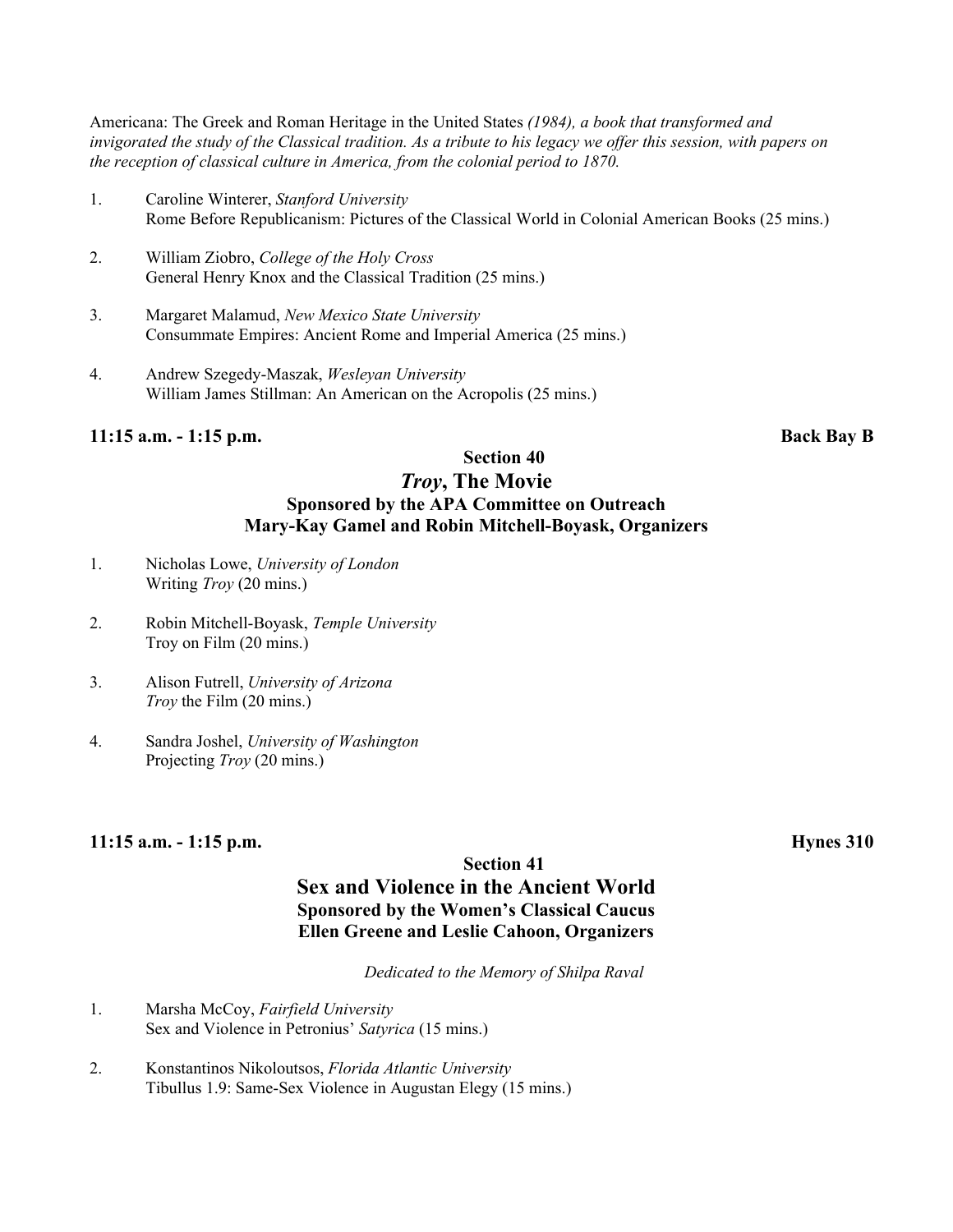- 3. Anise Strong, *Columbia University* Roman Pornography and Violence Against Women (15 mins.)
- 4. Kathy Gaca, *Vanderbilt University* Sexual Acts of War in Antiquity (15 mins.)

#### **11:15 a.m. - 1:15 p.m. Republic A**

#### **Section 42 Plutarch and Religion Sponsored by the International Plutarch Society W. Jeffrey Tatum, Organizer**

*Religion is an object of inquiry in the* Moralia *and an element of historical assessment in the* Lives*. This panel includes papers that explore Plutarch's construction of, representation of, and employment of religion and religious issues and themes in his philosophical and biographical writings.*

- 1. Bradley Buszard, *Kalamazoo College* Introduction (5 mins.)
- 2. Hallie Rebecca Marshall, *University of British Columbia* Reconstructing Plutarch's *Eis Empedoklea* (30 mins.)
- 3. Frances Titchener, *Utah State University* Is Plutarch's Nicias Religious, Superstitious or Both? (30 mins.)
- 4. Hans-Friedrich Mueller, *Union College* Plutarch on Nocturnal Aspects of Roman Religion (30 mins.)

Respondent: Bradley Buszard, *Kalamazoo College* (25 mins.)

#### **12:00 p.m. – 1:30 p.m. ROUNDTABLE DISCUSSION GROUPS Pre-Function Foyer JOINT AIA/APA SESSION**

After Antiquity: An Organizational Roundtable for Post Antique Archaeology Facilitator: Jimmy Schriver, *Cornell University*

Archaeological Lectures for US Troops in Iraq and Afghanistan Facilitator: Brian Rose, *Ohio State University*

Ancient Food Facilitator: Al Leonard, *University of Arizona*

Careers in Cultural Resource Management Facilitator: Jon Berkin, *Natural Resource Group, Inc.*

Current Activities of the Greek Ephorate for Underwater Archaeology K. Delaporta, *Greek Antiquities Service*

Deutsches Archäologisches Institut Facilitator: Ortwin Dally, *Deutsches Archäologisches Institut*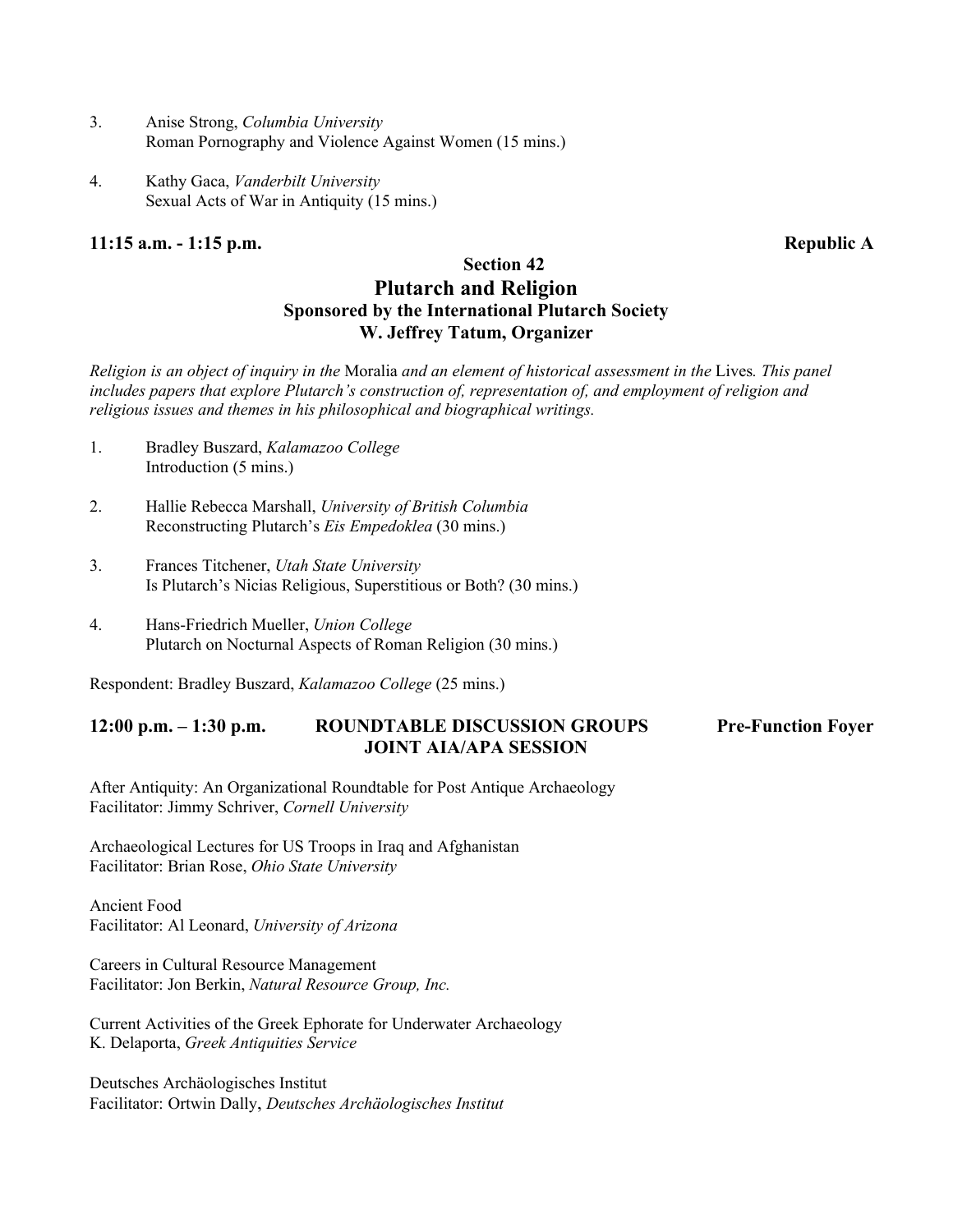Museums and Exhibitions Interest Group Faclitator: Jenifer Neils, *Case Western Reserve University*

Starting Greek 3 Times a Year: Texts, Methods, Challenges, Audiences Facilitators: James J. Clauss, *University of Washington* and Andrew Ford, *Princeton University*

*Thesaurus Linguae Latinae* Fellowship Facilitator: Kathleen Coleman, *Harvard University*

Word Roots Courses to Prepare Elementary Teachers Facilitators: Albert R. Baca, *California State University, Northridge* and Frank Morris, *College of Charleston*

 $\mathcal{L}_\mathcal{L} = \{ \mathcal{L}_\mathcal{L} = \{ \mathcal{L}_\mathcal{L} = \{ \mathcal{L}_\mathcal{L} = \{ \mathcal{L}_\mathcal{L} = \{ \mathcal{L}_\mathcal{L} = \{ \mathcal{L}_\mathcal{L} = \{ \mathcal{L}_\mathcal{L} = \{ \mathcal{L}_\mathcal{L} = \{ \mathcal{L}_\mathcal{L} = \{ \mathcal{L}_\mathcal{L} = \{ \mathcal{L}_\mathcal{L} = \{ \mathcal{L}_\mathcal{L} = \{ \mathcal{L}_\mathcal{L} = \{ \mathcal{L}_\mathcal{$ 

| $12:00$ p.m. $-1:30$ p.m. | Caucus of North American Classical Associations        | Clarendon  |
|---------------------------|--------------------------------------------------------|------------|
| $12:00$ p.m. $-1:30$ p.m. | Meeting of Classical Journal Editors                   | Fairfax B  |
| $12:00$ p.m $-6:00$ p.m.  | Meeting of the APA Committee on the Pearson Fellowship | Board Room |

#### **SIXTH SESSION FOR THE READING OF PAPERS**

**\_\_\_\_\_\_\_\_\_\_\_\_\_\_\_\_\_\_\_\_\_\_\_\_\_\_\_\_\_\_\_\_\_\_\_\_\_\_\_\_\_\_\_\_\_\_\_\_\_\_\_\_\_\_\_\_\_\_\_\_\_\_\_\_\_\_\_\_\_\_\_\_\_\_\_\_\_\_\_\_\_\_**

#### **1:30 p.m. - 4:00 p.m. Gardner**

#### **Section 43 Late Antiquity Gregory Hays, Presider**

- 1. Bret Mulligan, *Brown University* Epistolarity in Claudian's *Carmina Minora* (15 mins.)
- 2. David Potter, *University of Michigan* Constantius II and Eusebius' Constantine (15 mins.)
- 3. Christopher Kelly, *University of Cambridge* Eusebius' *Chronological Tables* and the Invention of Christian History in Late Antiquity (15 mins.)
- 4. Scott McGill, *Rice University* Ausonius on Recitation (15 mins.)
- 5. Joseph M. Pucci, *Brown University* Catullan Extremism in Fortunatus' Poems to Agnes (15 mins.)

#### **1:30 p.m. - 4:00 p.m. Hynes 306**

### **Section 44 Athenian Culture and History James F. McGlew, Presider**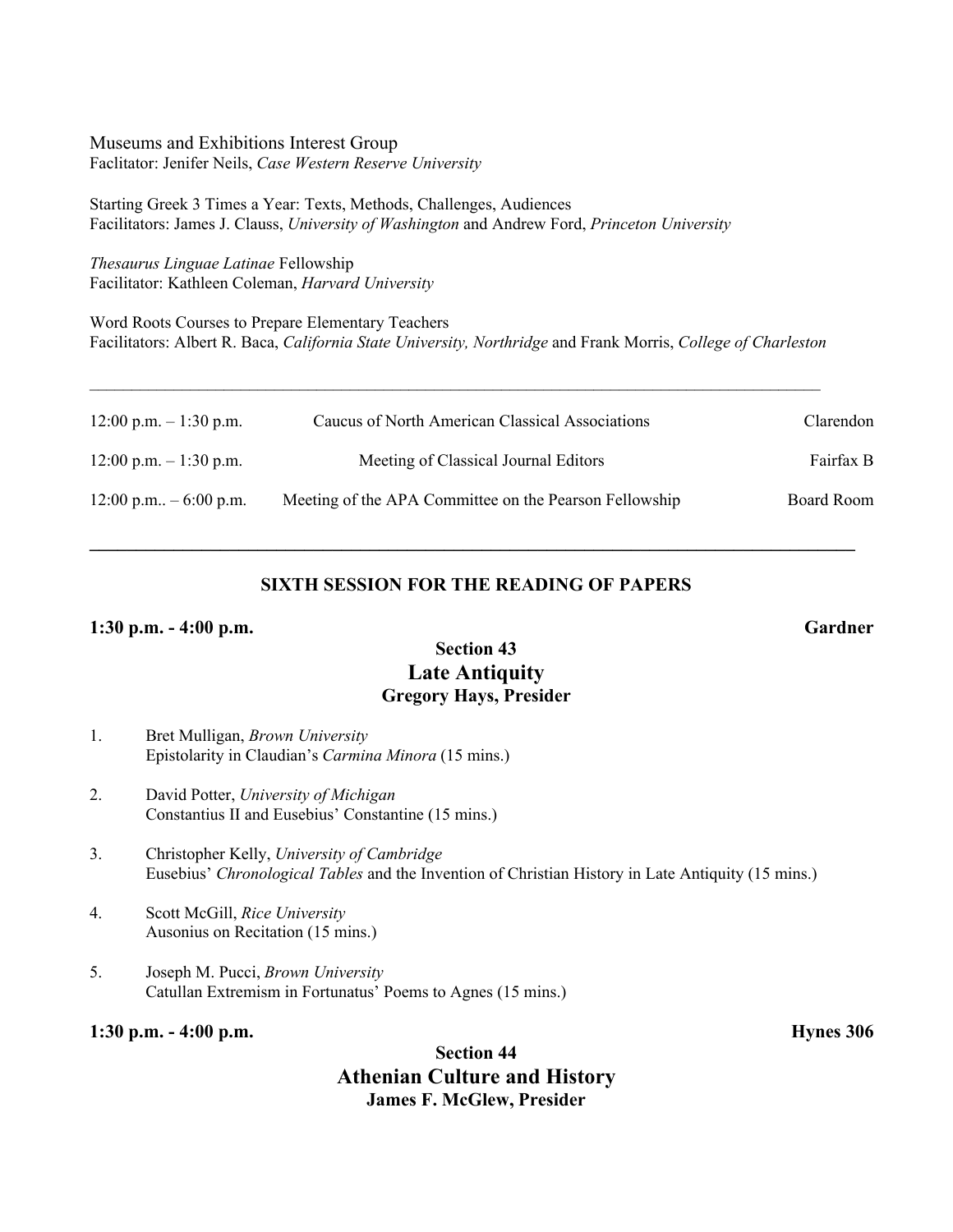- 1. Alexandra Pappas, *University of Michigan* To See a Wolf: Material Evidence for a Literary Idiom? (15 mins.)
- 2. Sarah Murray, *Dartmouth College* Man Overboard: A Re-evaluation of the Underrepresentation of the Navy in Classical Athenian Art (15 mins.)
- 3. William S. Morison, *Grand Valley State University* History as a Weapon: Kritias' *Politeiai Emmetroi* (15 mins.)
- 4. Danielle Kellogg, *University of Pennsylvania* The Ephebic Oath and Archarnai (15 mins.)
- 5. Kieran Hendrick, *University of California at Berkeley* What Does It Mean When a Statue Spits Blood? Athens and Augustus Reconsidered (15 mins.)
- 6. Gunther Martin, *University of Oxford* Demosthenes in the Byzantine Empire: Thomas Magister's Leptinean Orations (15 mins.)

#### **1:30 p.m. - 4:00 p.m. Hynes 309**

#### **Section 45 Greek and Roman Comedy Timothy Moore, Presider**

- 1. Kathryn Bosher, *University of Michigan* Theater on the Periphery: From Epicharmus to the Phlyax Vases (15 mins.)
- 2. Carl Shaw, *University of Pennsylvania* Satyrs and Satire (15 mins.)
- 3. Sebastiana Nervegna, *University of Toronto* The Reception of Menander During His Lifetime (15 mins.)
- 4. Angeline Chiu, *Princeton University* A Sense of Comic Timing: Temporal Distortion, Plot, and Characterization in Plautus' *Amphitruo* (15 mins.)
- 5. Amanda Krauss, *University of Texas at Austin* Adultery in the *Amphitruo*: An Affair to Remember (15 mins.)

#### **1:30 p.m. - 4:00 p.m. Back Bay D**

#### **Section 46 Greek Mythology Mary R. Lefkowitz, Presider**

- 1. T. Francis Lytle, *University of Illinois* Hekataios the Rationalist? (15 mins.)
- 2. Ruth Scodel, *University of Michigan*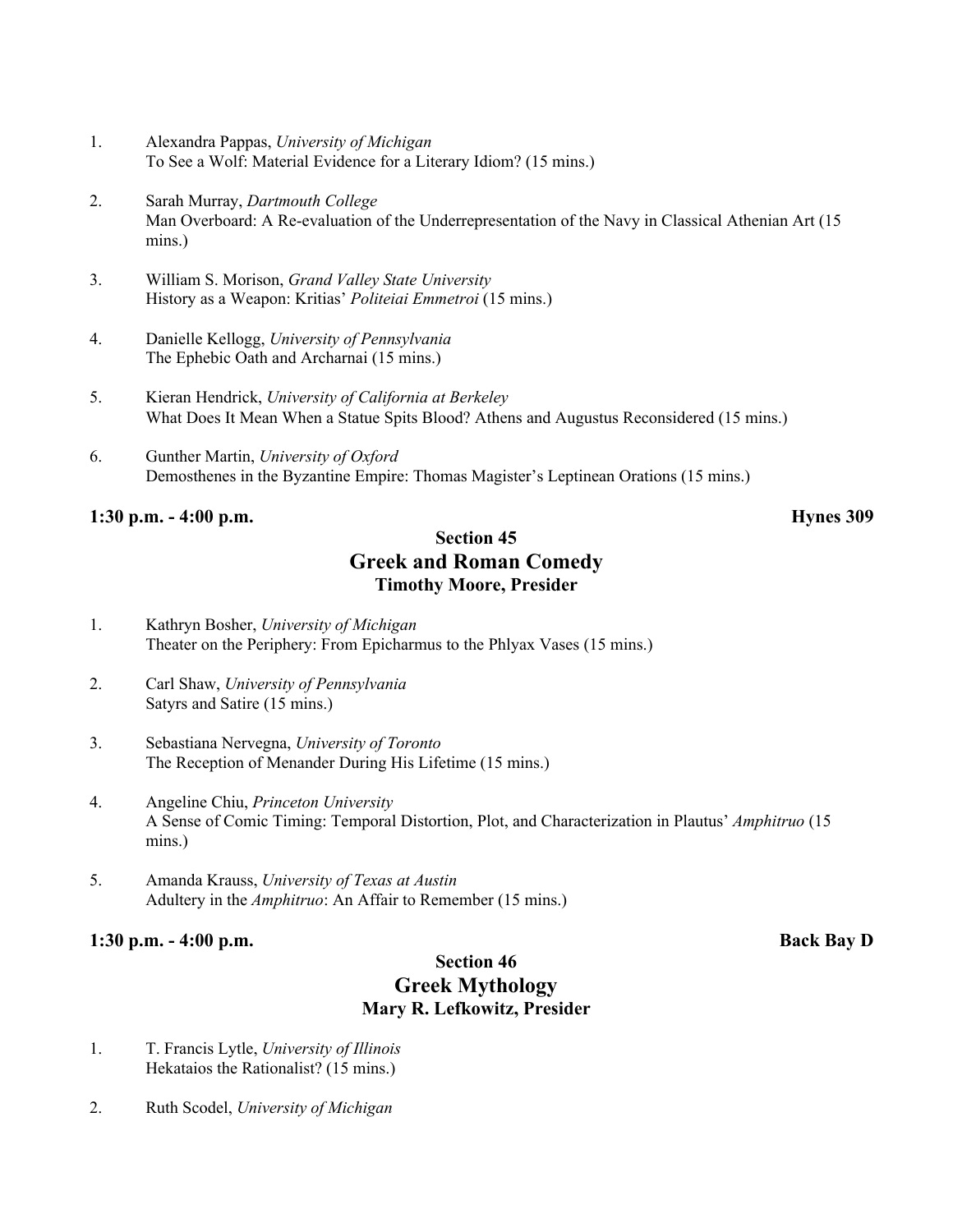Fables in the Parodos of *Agamemnon* (15 mins.)

- 3. Carolina Lopez-Ruiz and Fumi Karahashi, *University of Chicago* and *University of Pennsylvania* Aphrodite's Revenge and Poseidon's Bull: Near Eastern Origins of the Ancient Greek Hippolytus Myth (15 mins.)
- 4. Spencer Cole, *Columbia University* The Manipulation of Tradition in Euripides' *Ion* (15 mins.)
- 5. Natasha Bershadsky, *University of Chicago* Death of Kebriones: Diving Birds, Mockery and Local Tradition (15 mins.)

#### **1:30 p.m. - 4:00 p.m. Hynes 310**

## *Classica Africana:*

**Section 47**

## **Recovering the Contributions of African Classicists and Revising our Approach Sponsored by the APA Committee on Scholarships for Minority Students T. Davina McClain, Organizer**

*This panel seeks to broaden our knowledge of and approach to the study of classics in the work of writers of African heritage. The papers will introduce new names such as Juan Latino, Daniel B. Williams, and Richard Theodore Greener, new aspects of the works of Phillis Wheatley, a new understanding of African-American education in classics in Virginia, and urge a new direction in the study of black classicism by shifting the focus from the way in which black classicists proved their humanity through classics to exploring their unique contributions to and visions of the world.*

- 1. John Quinn, *Hope College* A Black Classicist Presents Himself: The Opening Pages of Juan Latino's First Publication (15 mins.)
- 2. Robert Brophy, *Syracuse University* Classics, A Clever Wench and the Creation of Columbia for the USA: Phillis Wheatley Peters (15 mins.)
- 3. Trudy Harrington-Becker, *Virginia Tech University* African-American Students and Teachers in 19th-Century Virginia (15 mins.)
- 4. Michele V. Ronnick, *Wayne State University* Richard Theodore Greener (1844-1922): The First African-American Member of the APA (15 mins.)
- 5. Patrice Rankine, *Purdue University Classica Africana:* Directions in the Nascent Study of Black Classicism (15 mins.)

**1:30 p.m. - 4:30 p.m. Berkeley**

#### **Section 48 Seminar The Gender of Latin Susanna Morton Braund, Organizer**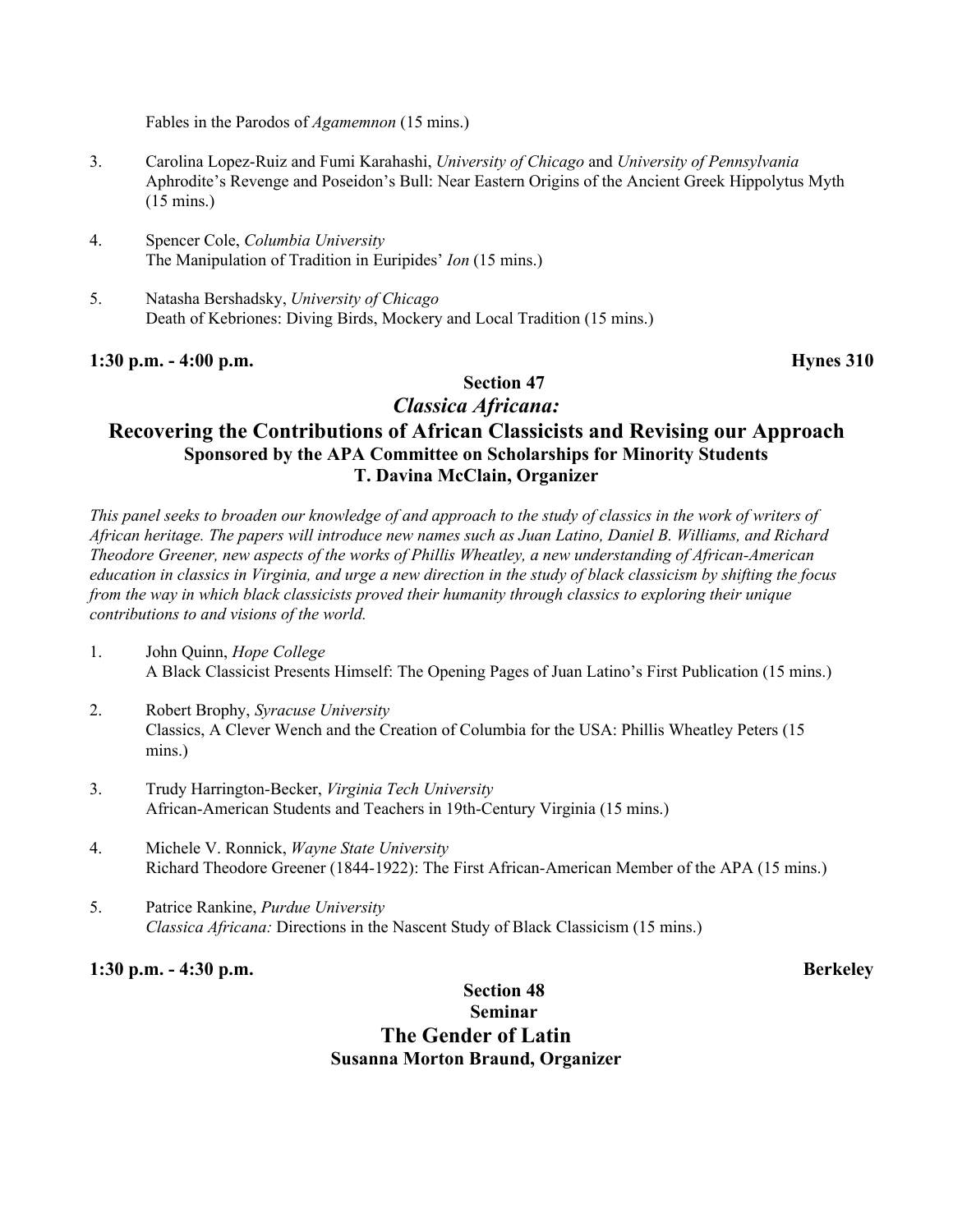*The seminar will engage with Chapter 3 of Joseph Farrell's 2001 book* Latin Language and Latin Culture from Ancient to Modern Times*, where he raises the question of the gender of Latin and concludes that in Latin culture, women play the role of the linguistic Other. Our papers examine the literary construction of female speech in the Roman period and extend the enquiry into the medieval period and beyond. This seminar will stimulate consideration of the difficulties of recovering the female voice in Latin and the role of the canon in perpetuating the prejudices of ancient Romen. We may also discuss how the Latin language contributes to the positive construction of masculinity. The seminar is open to preregistered attendees only.*

- 1. Susana M. Braund, *Stanford University* **Introduction**
- 2. Joseph Farrell, *University of Pennsylvania* Is "Female" to "Male" as "Medieval" is to "Classical"?
- 3. Holt Parker, *University of Cincinnati* Women and Humanism\_Education for these Things
- 4. Sharon James, *University of North Carolina at Chapel Hill* Effeminate Elegy, Comic Women, and the Gender of Language
- 5. Helen Lovatt, *University of Nottingham* The Eloquence of Dido: Speech and Gender in Virgil's *Aeneid*

#### **1:30 p.m. - 4:00 p.m. Hampton**

## **Section 49**

#### **Exact Sciences in Antiquity Sponsored by the Three-Year Colloquium on New Approaches to Ancient Science Philip Thibodeau and Tiberiu Popa, Organizers**

*This panel follows the history of four problems treated by ancient specialists in the exact sciences, and investigates both the logic of the problems and the social context of the proposed solutions. At issue: the public image of early geometers and their attempts to square the circle; the relation between different musical modes and solutions to the so-called Pythagorean comma; insights on infinite series springing from efforts to determine the value of pi; and the conflict between the esoteric and exoteric discourses of astrology in Manilius.*

- 1. Emily Holt, *University of Michigan* Science, Pseudo-Science, and Cynicism: Perceptions of Squaring the Circle in Classical Athens (20 mins.)
- 2. Paul Keyser, *Independent Scholar* Grasping the Limits: As Easy as *Pi* (20 mins.)
- 3. Will Bruce, *University of Florida* Greek Music (20 mins.)
- 4. Katharina Volk, *Columbia University* Where Are the Planets in Manilius' *Astronomica*? (20 mins.)

#### **1:30 p.m. - 4:00 p.m. Republic A**

**Section 50**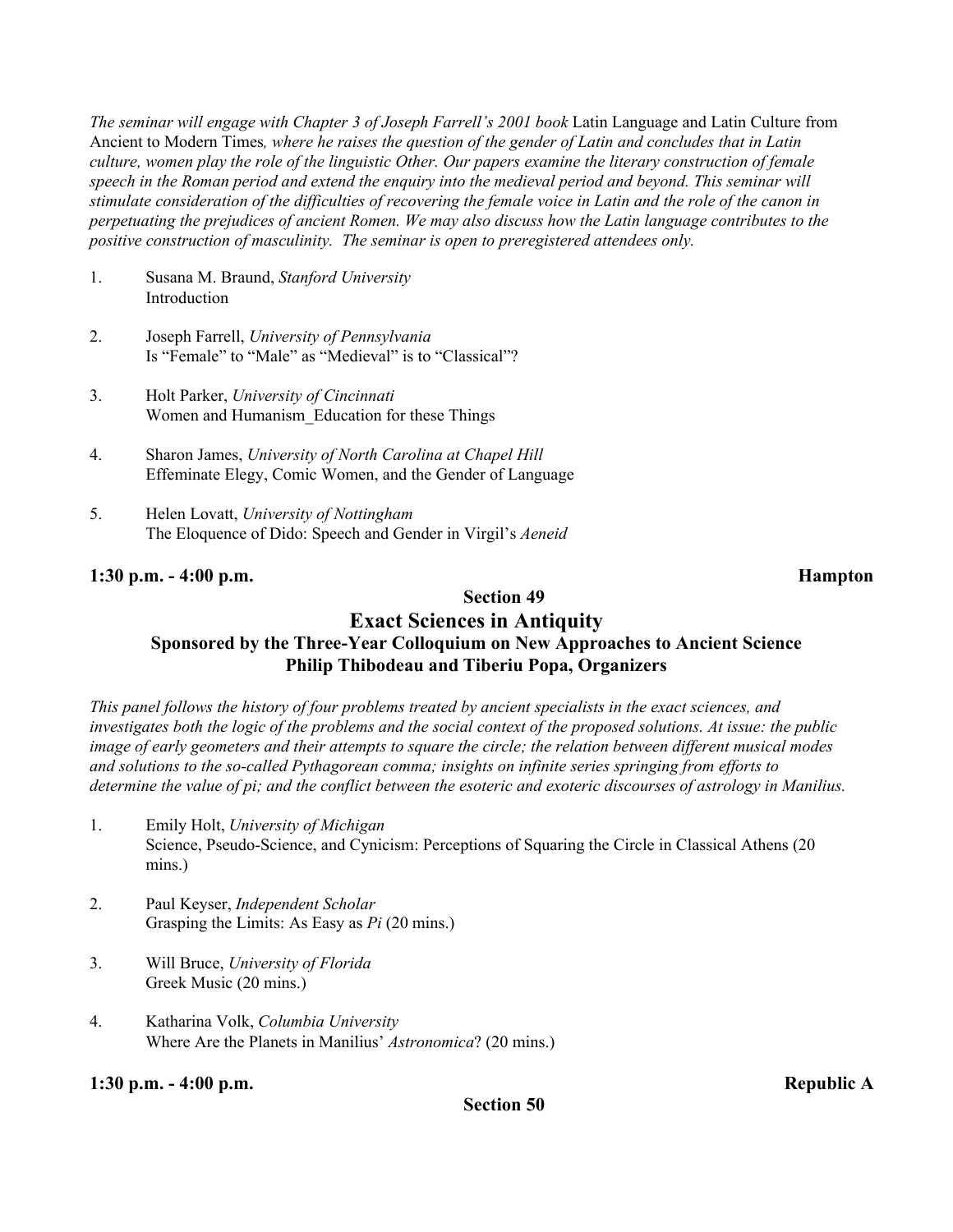### **Ancient Culture and Society in the Papyri Sponsored by the American Society of Papyrologists Kathleen McNamee, Organizer**

- 1. Business Meeting of the American Society of Papyrologists (35 mins.)
- 2. Gregg Schwendner, *Wichita State University* Didactic Strategy and Effect in a Homeric Glossary (15 mins.)
- 3. Maryline Parca, *University of Illinois* A New Ptolemaic Record of Rent Paid in Kind? (15 mins.)
- 4. Ann Ellis Hanson, *Yale University* Chronology of a Julio-Claudian Archive from Philadelphia (15 mins.)
- 5. Peter Van Minnen, *University of Cincinnati* Seeing Double: Women in Alexandria in the Age of Augustus (15 mins.)
- 6. Richard Phillips, *University of Vermont* "Criminal Elements in the Magician's Clientele": Reconsidering the Context of Ancient Invisibility Spells (15 mins.)

**2:00 p.m. - 4:30 p.m. Fairfax A**

### **Teachers' Workshop II Pompeii: Exploding into the School Curriculum Joint AIA/APA Session Ann Olga Koloski-Ostrow, Organizer**

*Pompeii lives vividly in our minds because it gives us an opportunity to visit not just one archaeological period or even one year but a particular day in the lives of the ancient Roman inhabitants of one town. Via a study of life in ancient Pompeii this workshop explores the intimate relationship between text and material culture. The organizer, a classical art historian, archaeologist, and classicist, guides teachers first through the background of the site and the public life of the city, then through Pompeii's private life. Subjects of discussion will include the urban house, art, food, hygiene, sexuality, and death. Topics will intersect with varied disciplines: for example, the earthquake and volcanic eruption at Pompeii with science; evidence for Pompeii's city government and elections with social studies; performances in Pompeii's theater and amphitheater with literature and theater; and the decoration of the Pompeiian house with art and art history. Although this session is most suitable for teachers of middle and high school students, it will also include material relevant to elementary grades.*

| $2:30$ p.m. $-4:30$ p.m.                | Meeting of the APA Committee on Education                                  | Clarendon A |
|-----------------------------------------|----------------------------------------------------------------------------|-------------|
| $3:00 \text{ p.m.} - 4:00 \text{ p.m.}$ | Meeting of the Undergraduate College Representatives                       | Fairfax B   |
| 4:30 p.m. $-5:45$ p.m.                  | Annual Meeting of the Classical Society of the<br>American Academy in Rome | Back Bay D  |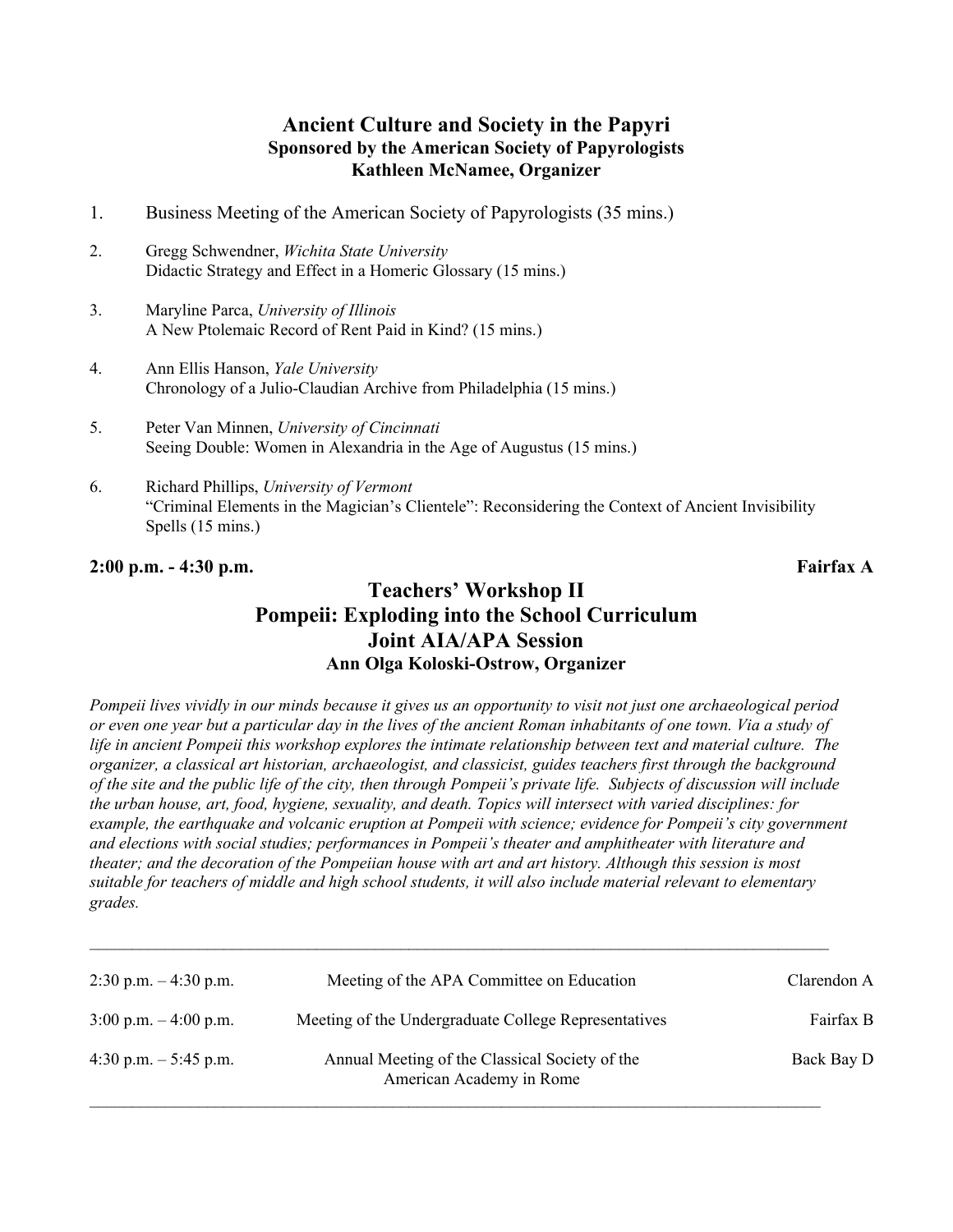### **4:30 p.m. – 6:15 p.m. APA Plenary Session Back Bay B Eleanor Winsor Leach, President-Elect, Presiding**

#### Presentation of the Awards for Excellence in the Teaching of the Classics Presentation of the Outreach Award Presentation of the Goodwin Award of Merit

#### **Presidential Address** Elaine Fantham **Popular Liberty at Rome**

**\_\_\_\_\_\_\_\_\_\_\_\_\_\_\_\_\_\_\_\_\_\_\_\_\_\_\_\_\_\_\_\_\_\_\_\_\_\_\_\_\_\_\_\_\_\_\_\_\_\_\_\_\_\_\_\_\_\_\_\_\_\_\_\_\_\_\_\_\_\_\_\_\_\_\_\_\_\_\_\_\_\_**

| 5:00 p.m. $-6:00$ p.m.    | Meeting of the Society for Ancient Military Historians                                                         | Beacon G                  |
|---------------------------|----------------------------------------------------------------------------------------------------------------|---------------------------|
| 5:00 p.m $-$ 6:00 p.m.    | Meeting of the Lambda Classical Caucus                                                                         | Beacon E                  |
| $5:00$ p.m. $-6:15$ p.m.  | Annual Meeting of the Advisory Council<br>of the American Academy in Rome                                      | Back Bay D                |
| 5:30 p.m. $-7:30$ p.m.    | Reception for SALVI                                                                                            | Beacon H                  |
| 6:00 p.m. $-7:00$ p.m.    | Reception for the Friends and Members of the Etruscan Foundation                                               | Gardner                   |
| 6:00 p.m. $-7:30$ p.m.    | Reception for the Friends of Numismatics                                                                       | Hampton A                 |
| 6:00 p.m. $-8:00$ p.m.    | Reception for Alumni of College Year in Athens                                                                 | Berkeley B                |
|                           | 6:15 p.m. – 7:15 p.m. Presidential Reception for the Members of the APA                                        | Constitution              |
|                           |                                                                                                                |                           |
| 7:00 p.m. $-9:00$ p.m.    | Reception for Eta Sigma Phi                                                                                    | Prof. Alden Smith's Suite |
| 7:00 p.m. $-9:00$ p.m.    | <b>ASCSA Alumni Association Meeting</b>                                                                        | Back Bay C                |
| 7:00 p.m. $-9:00$ p.m.    | Advisory Board Meeting of the Etruscan Foundation                                                              | Dalton A                  |
| 7:30 p.m. $-9:00$ p.m.    | Workshop and Informal Reading Session<br>of the Society for the Oral Reading of Greek and Latin Literature     | Dalton B                  |
| 9:00 p.m. $-10:00$ p.m.   | Meeting of the Committee for the Publications of the<br>Antiquities Collection of the American Academy in Rome | <b>Board Room</b>         |
| 9:00 p.m. $-11:00$ p.m.   | Reception for the Classics Department of Yale University                                                       | Clarendon                 |
| 10:00 p.m. $- 12:00$ a.m. | Dessert Reception for the Istituto de Studi Etruschi ed Italici                                                | Dalton                    |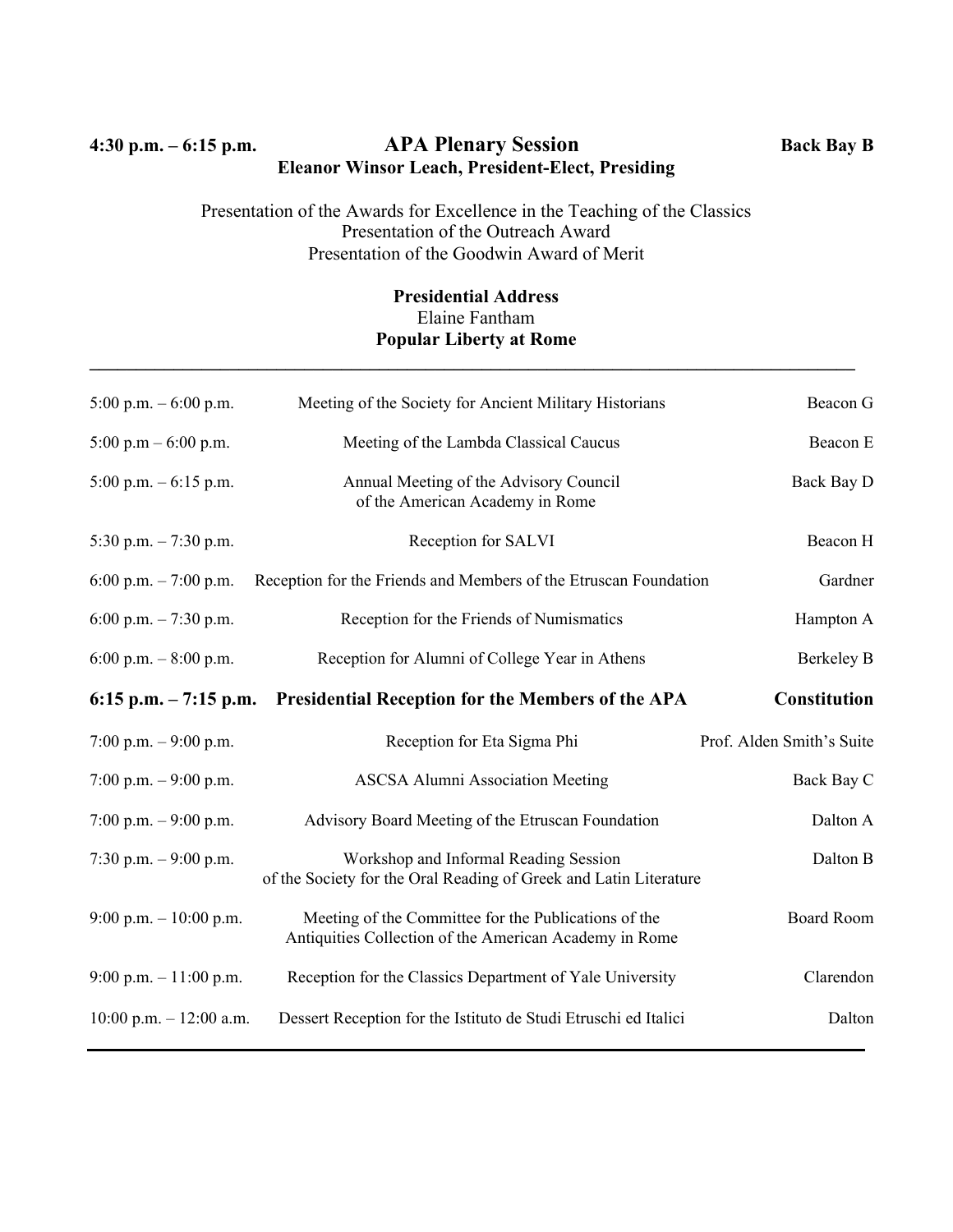|    |                                    | Sunday, January 9, 2005                                                                                                                                                                                                         |                    |
|----|------------------------------------|---------------------------------------------------------------------------------------------------------------------------------------------------------------------------------------------------------------------------------|--------------------|
|    | 7:30 a.m. $-9:00$ a.m.             | Meeting of the M. A. Granting Institutions                                                                                                                                                                                      | Clarendon          |
|    | $8:00$ a.m. $-10:15$ a.m.          | Meeting of the APA Committee on Professional Matters                                                                                                                                                                            | Dalton A           |
|    |                                    | <b>SEVENTH SESSION FOR THE READING OF PAPERS</b>                                                                                                                                                                                |                    |
|    | 8:15 a.m. - 10:45 a.m.             |                                                                                                                                                                                                                                 | <b>Fairfax A</b>   |
|    |                                    | <b>Section 51</b><br><b>Greek Tragedy</b><br><b>Mark Griffith, Presider</b>                                                                                                                                                     |                    |
| 1. |                                    | Judith Fletcher, Wilfred Laurier University<br>Horkos in the Oresteia: Gender, Language, and Authority (15 mins.)                                                                                                               |                    |
| 2. |                                    | Robert L. Kane, Miami University of Ohio<br>Heracles 'ex Machina': Sophocles, <i>Trachiniai</i> 1143-1278 (15 mins.)                                                                                                            |                    |
| 3. |                                    | Michael Clark, Muhlenburg College<br>Krisis and the Structure of the <i>Philoctetes</i> (15 mins.)                                                                                                                              |                    |
| 4. |                                    | Julia Lougovaya-Ast, University of Toronto<br>The Elegiac Lament in Euripides' Andromache (15 mins.)                                                                                                                            |                    |
| 5. |                                    | Caroline P. Trieschnigg, University of Nijmegen<br>Iphigenia's Dream in Euripides' <i>Iphigenia Taurica</i> : Shifting Expectations (15 mins.)                                                                                  |                    |
| 6. |                                    | Owen E. Goslin, University of California, Los Angeles<br>Supplication and Proskunesis in Euripides' Orestes (15 mins.)                                                                                                          |                    |
|    | 8:15 a.m. - 10:45 a.m.             |                                                                                                                                                                                                                                 | <b>Gardner A/B</b> |
|    |                                    | <b>Section 52</b><br><b>Greek Religion</b><br><b>Mary Depew, Presider</b>                                                                                                                                                       |                    |
| 1. |                                    | Mark R. V. Southern, Middlebury College<br>Greek and Anatolian Lot-casting as Sacral-social Practice: D_-máter and Hittite Tah-purili-, p_rós and<br>the Hittite <i>Purulli</i> - and Semitic <i>P r m</i> Festivals (15 mins.) |                    |
| 2. | Philip Holt, University of Wyoming | What is a Hero Cult? Definitions and Borderlines (15 mins.)                                                                                                                                                                     |                    |
| 3. |                                    | Matthew Gonzales, St. Anselm College                                                                                                                                                                                            |                    |

4. Robert M. Simms, *Emma Willard School* and *SUNY at Albany* Erechtheus and the Arrephoria (15 mins.)

The Binding of Ares in Myth and Cult: A Re-assessment (15 mins.)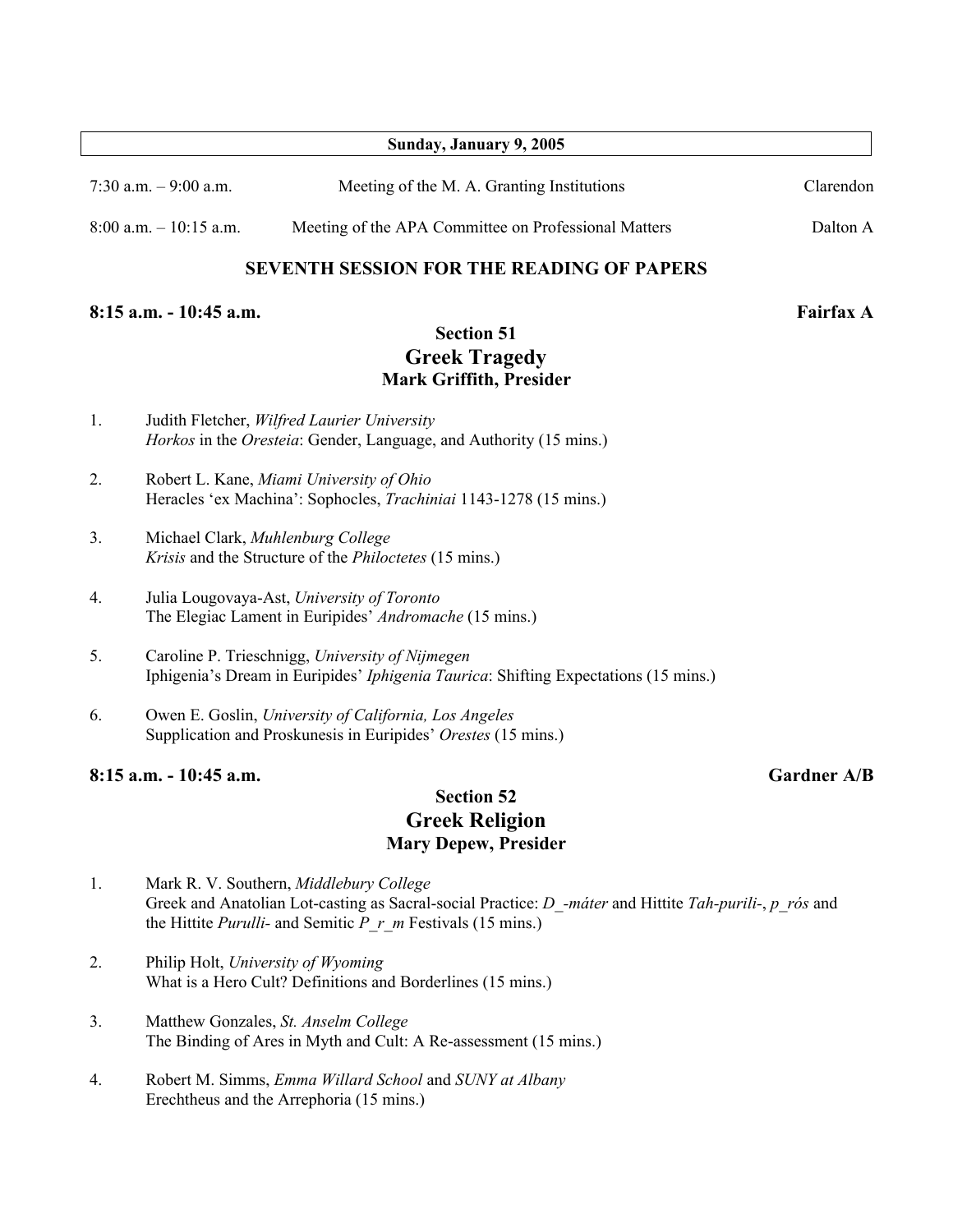- 5. Ian Rutherford, *University of Reading* Apollo's Balls: A Neglected Aspect of the Pythais (15 mins.)
- 6. Philip Venticinque, *University of Chicago* The Gift that Keeps on Giving: *Hierodouloi* and Child Oblates in Late Antique Egypt (15 mins.)

#### **8:15 a.m. - 10:45 a.m. Hynes 309**

### **Section 53 Lucretius, Vergil, Ovid Julia T. Dyson, Presider**

- 1. D. Mark Possanza, *University of Pittsburgh* From the Ground Up: *Humana Vita* and *Graius Homo* in Lucretius 1.62-79 (15 mins.)
- 2. Brian F. Cherer, *Iowa State University* Narrated Perception and Vergil's 'Subjective Style' (15 mins.)
- 3. Mark A. Thorne, *University of Iowa* The *Aristeia* and the Poetics of Epic Failure in Book Nine of Vergil's *Aeneid* (15 mins.)
- 4. Janice Siegel, *Illinois State University* Ovid's *Procne*: An Ironic Reflection of Euripides' *Bacchae* (15 mins.)
- 5. William Tortorelli, *Brown University* Moral Ambiguity in Ovid's *Metamorphoses*: Byblis and Myrrha (15 mins.)
- 6. Matthew McGowan, *College of Wooster* Pythagoras and Numa: Exile at the Beginning of Roman Religion and Law (15 mins.)

#### **8:15 a.m. - 10:45 a.m. Hampton**

### **Section 54 Writing Technology, Cultivating Science T. Corey Brennan, Presider**

- 1. Christopher Trinacty, *Brown University* Hostius Quadra's Revolt: Ethics and Physics in Book One of Seneca's *Naturales Quaestiones* (15 mins.)
- 2. Fanny Dolansky, *University of Chicago* Religious Life on the *Villa Rustica*: Cultivating and Controlling the Rural *Familia* (15 mins.)
- 3. William Josiah Edwards Davis, *University of Pennsylvania* Pliny's Revisions: Emending the Republic in the Preface to the *Naturalis Historia* (15 mins.)
- 4. Eugenia Lao, *Princeton University* Pliny the Elder's Literary Prodigy: A Taxonomic Puzzle (15 mins.)
- 5. Susan Mattern-Parkes, *University of Georgia* Who Was the Audience for Galen's Written Works? (15 mins.)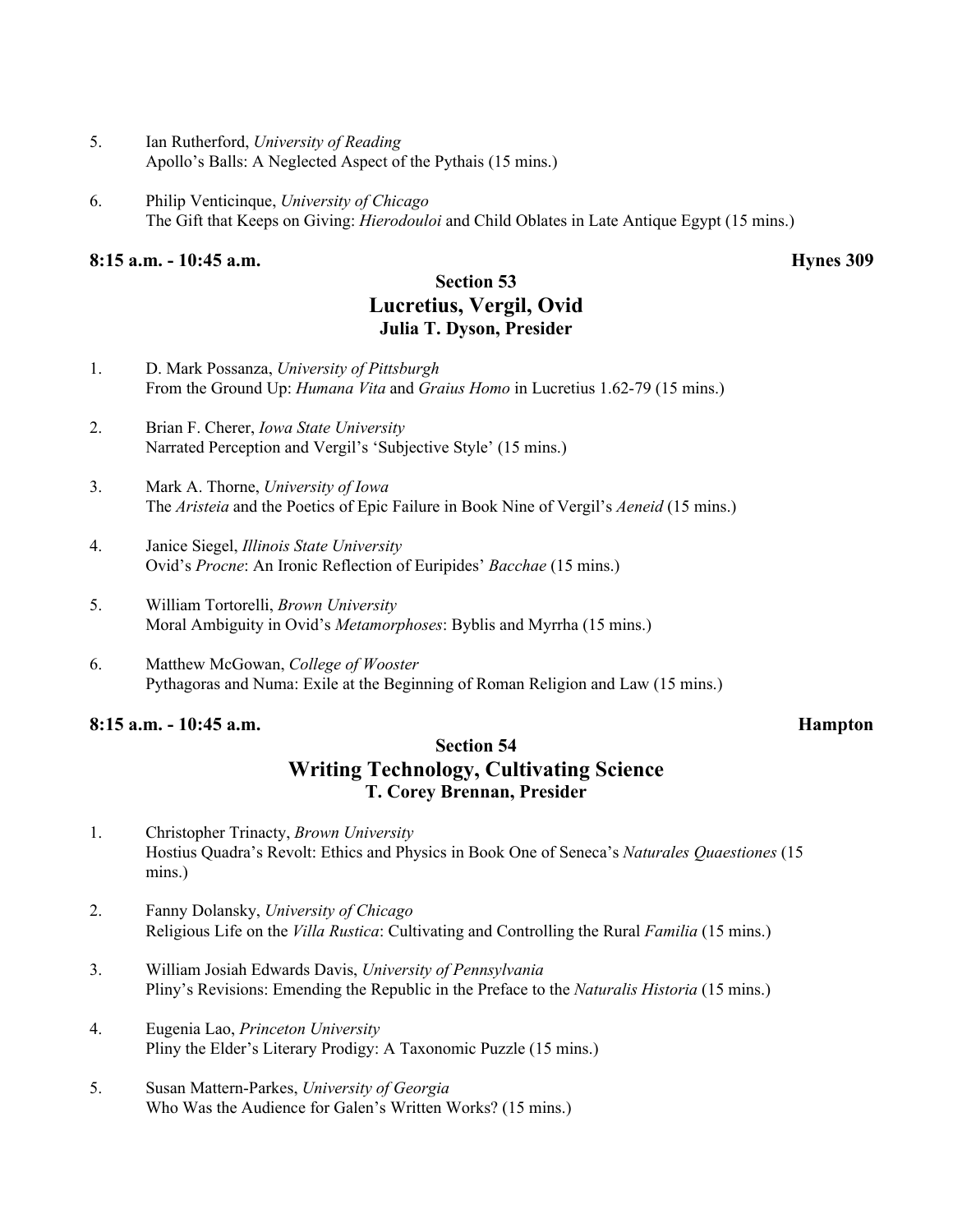6. Rosalind MacLachlan, *University of Cambridge* Oribasius and his Epitomes (15 mins.)

#### **8:15 a.m. - 10:45 a.m. Hynes 310**

### **Joint AIA/APA Session APA Section 55/AIA Section 5K How Hellenistic was Hellenistic Sparta? Continuity, Change, and Intercultural Contact in Third-Century Laconia Ellen G. Millender and Graham Shipley, Organizers**

*Taking advantage of new trends in Hellenistic scholarship and the growing body of archaeological data from the Laconia Survey and excavations at Geráki, this panel examines the extent to which Sparta and perioikic Laconia shared in the post-Alexander circulation of people, ideas, and trade. The panelists will show that Hellenistic Laconia, like much of the Greek world, experienced far-reaching social, political, economic, and cultural changes resulting from a combination of continuing internal developments, such as the gradual transformation of the Spartan dyarchy into a more absolute form of kingship, and increasing external contact, especially with the Ptolemies and the Seleucids.*

- 1. Ellen G. Millender, *Reed College* The "Manly" Women of Hellenistic Sparta: Wealth, Kingship, and Diadochic Influence on Female Political Power (20 mins.)
- 2. Olga Palagia, *Athens University* Keeping Up with the Seleucids and the Ptolemies (20 mins.)
- 3. Paul Cartledge, *Cambridge University* The Spartan Revolution: Theory as Well as Practice? (20 mins.)
- 4. Graham Shipley, *University of Leicester* Kleomenes III and Laconian Landscapes (20 mins.)
- 5. Mieke Prent, *University of Amsterdam* Hellenistic Geronthrai: Archaeological Evidence for the Changing Life of a Perioikic Community at the Foot of the Parnon (20 mins.)

#### **8:15 a.m. - 10:45 a.m. Back Bay D**

#### **Section 56 Scholarship and the Secondary School Teacher Sponsored by the APA Committee on Education David J. Murphy and Elizabeth Keitel, Organizers Elizabeth Keitel, Presider**

*Many researchers, high school teachers, and administrators assume that active research and writing cannot be combined with high school teaching. The panelists, who are secondary teachers and scholars at the same time, reject this assumption. We aim to show how scholarship, whether the teacher's own or that of others, enhances secondary students' learning, makes the teacher a better educator, and enriches the students' and the teacher's lives. The presider will moderate discussion and make responses to the papers.*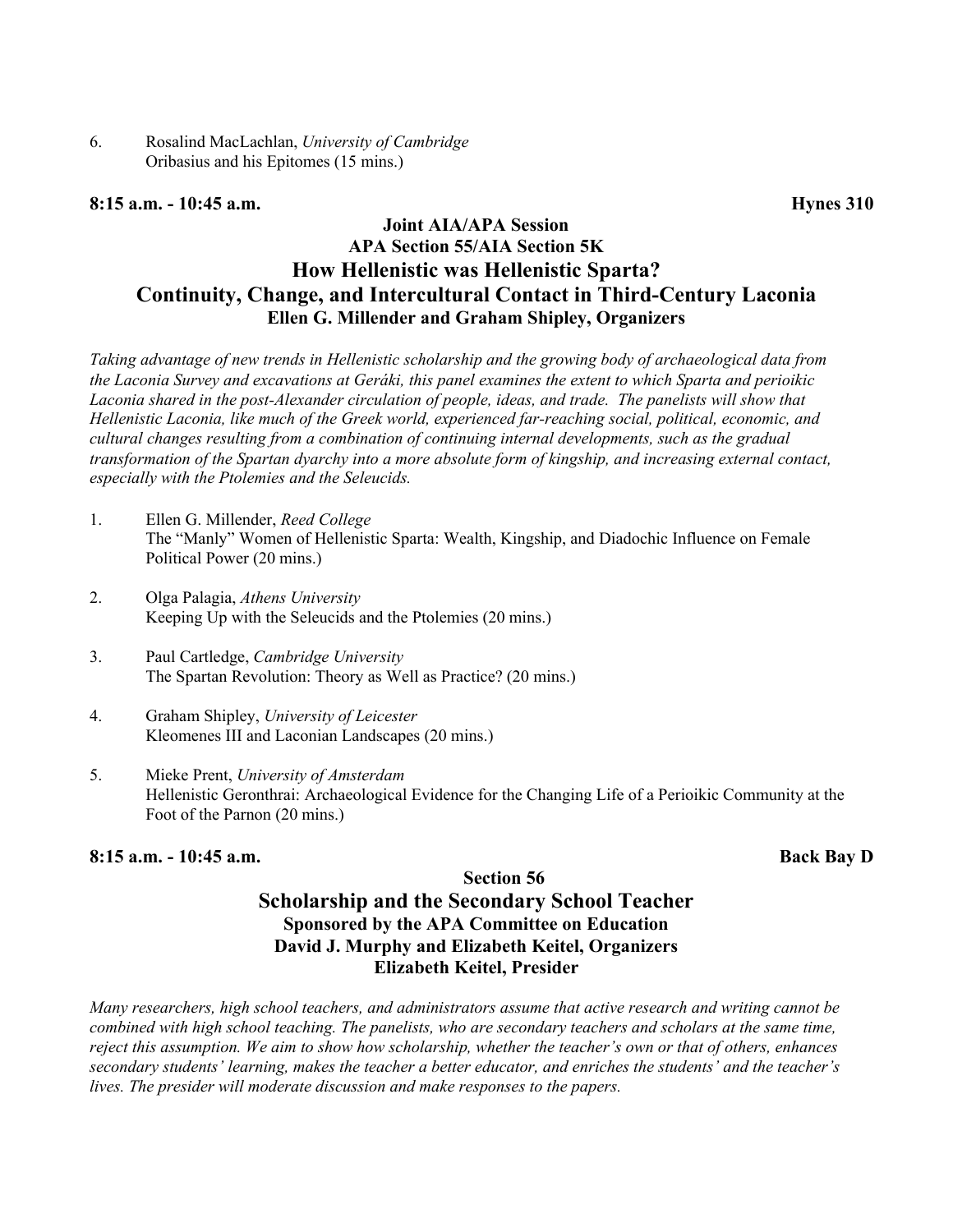- 1. Lee Pearcy, *The Episcopal Academy* "So Why Should We Hire *You*, Dr. Wilamowitz?" An Administrator's Perspective on Scholars and Scholarship in Schools (20 mins.)
- 2. Marianthe Colakis, *Covenant School* Comparing and Contrasting Ovid in the Classroom (20 mins.)
- 3. David Murphy, *The Nightingale–Bamford School* Scholarship and the High School Student of Horace: A Ph.D.'s Perspective (20 mins.)
- 4. Patsy Ricks, *St. Andrew's Episcopal School* "Arise and Speak": Resurrecting Cicero in Today's Latin Classroom (20 mins.)
- 5. Lee Sherry, *Kent Place School* Scholarship in the AP High School Classroom: Catullus (20 mins.)

Respondent: Elizabeth Keitel, *University of Massachusetts, Amherst*

#### **8:15 a.m. - 10:45 a.m. Back Bay B**

### **Section 57 What Sounds Good?: The Aesthetic and the "Authentic" in the Pronunciation of Ancient Greek and Latin Sponsored by the Society for the Oral Reading of Greek and Latin Literature Jerise Fogel and Elizabeth Scharffenberger, Organizers**

- 1. Stephen Daitz, *City University of New York* Subjective and Objective in Oral Performance (20 mins.)
- 2. Randall Buth, *Hebrew University* A Phonemic Greek Pronunciation for Roman Period Koine (20 mins.)
- 3. Joseph A. Smith, *San Diego State University* It's Not Meant to Sound Good: The Case of the Authentic Mispronunciation of Sophocles' *Oedipus Tyrannos* 332-33 (20 mins.)
- 4. Edwin D. Floyd, *University of Pittsburgh* The Importance of Pitch in the *Odyssey* (20 mins.)
- 5. Christopher Marchetti, *Flint Hill School* Using Music Software to Explore Ancient Rhythm (20 mins.)

#### **8:15 a.m. - 10:45 a.m. Hynes 306**

### **Unspeakable Vices: Classical Studies and Queer Identity Sponsored by the Lambda Classical Caucus Kristina Milnor, Organizer**

**Section 58**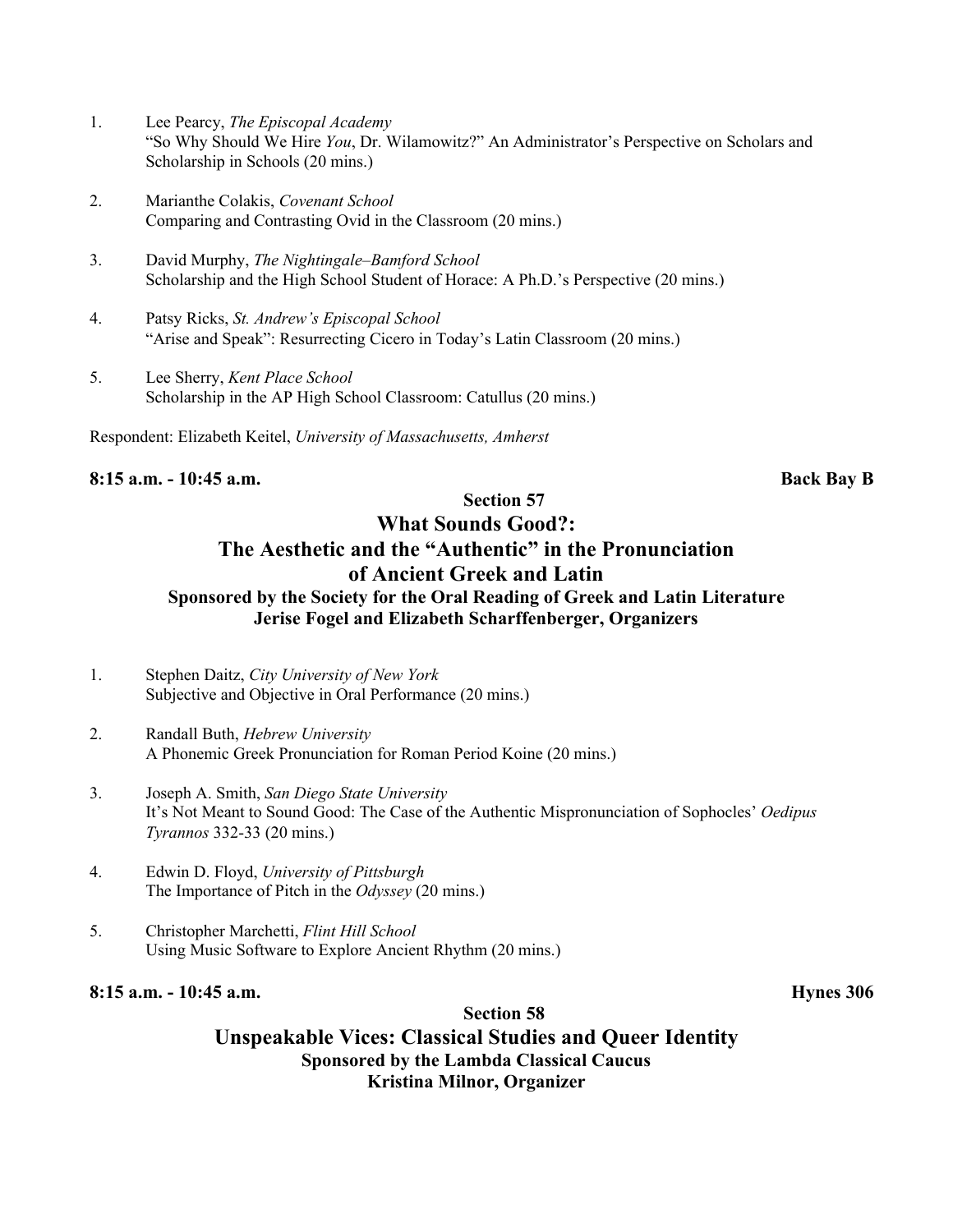- 1. Hans Peter Obermayer, *Independent Scholar Introiet! Nam et hoc templum naturae est!* Classical Literature as a Reference System for Karl Heinrich Ulrichs' Theory of Homosexuality (15 mins.)
- 2. Bryan Burns, *University of Southern California* Picturing Greek Love: The Photographic Tradition of the Classical Male Body (15 mins.)
- 3. Cashman Prince, *McMaster University* Pierre Louÿs, *Les Chansons de Bilitis,* and the Queered Lyric Voice (15 mins.)
- 4. Rebecca Resinski, *Hendrix College* Queering and Unqueering Myrrha in Frank Bidart's *Desire* (15 mins.)
- 5. Alastair Blanshard, *University of Reading* The Queer Pornography of the Classical Imagination: An Invitation to View Some Etchings (15 mins.)

#### **10:45 a.m. – 11:45 a.m. Berkeley Business Meeting of the American Philological Association Being the One Hundred Thirty-Sixth Meeting of the Association**

#### **EIGHTH SESSION FOR THE READING OF PAPERS**

#### **11:45 a.m. - 1:45 p.m. Hampton**

#### **Section 59 Tacitus Cynthia Damon, Presider**

- 1. Kathryn Williams, *University of North Carolina at Greensboro* Tacitus' Germanicus Revisited (15 mins.)
- 2. Lee L. Brice, *Western Illinois University* Rehabilitating Germanicus: Tacitus and the Rhetoric of Military Crisis (15 mins.)
- 3. Gavin Kelly, *University of Manchester* Burying Varus' Legions (15 mins.)
- 4. Chris Van Den Berg, *Yale University* Rethinking *statio*: The Stations in the Interpretation of a Word (15 mins.)
- 5. Eleni Manolaraki, *Williams College* Tacitus' *Carmen Solutum*: The *Histories* and Lucan's *Bellum Civile* (15 mins.)

#### **11:45 a.m. - 1:45 p.m. Back Bay D**

### **Section 60 Greek Athletics Joseph Roisman, Presider**

1. Paul Christesen, *Dartmouth College*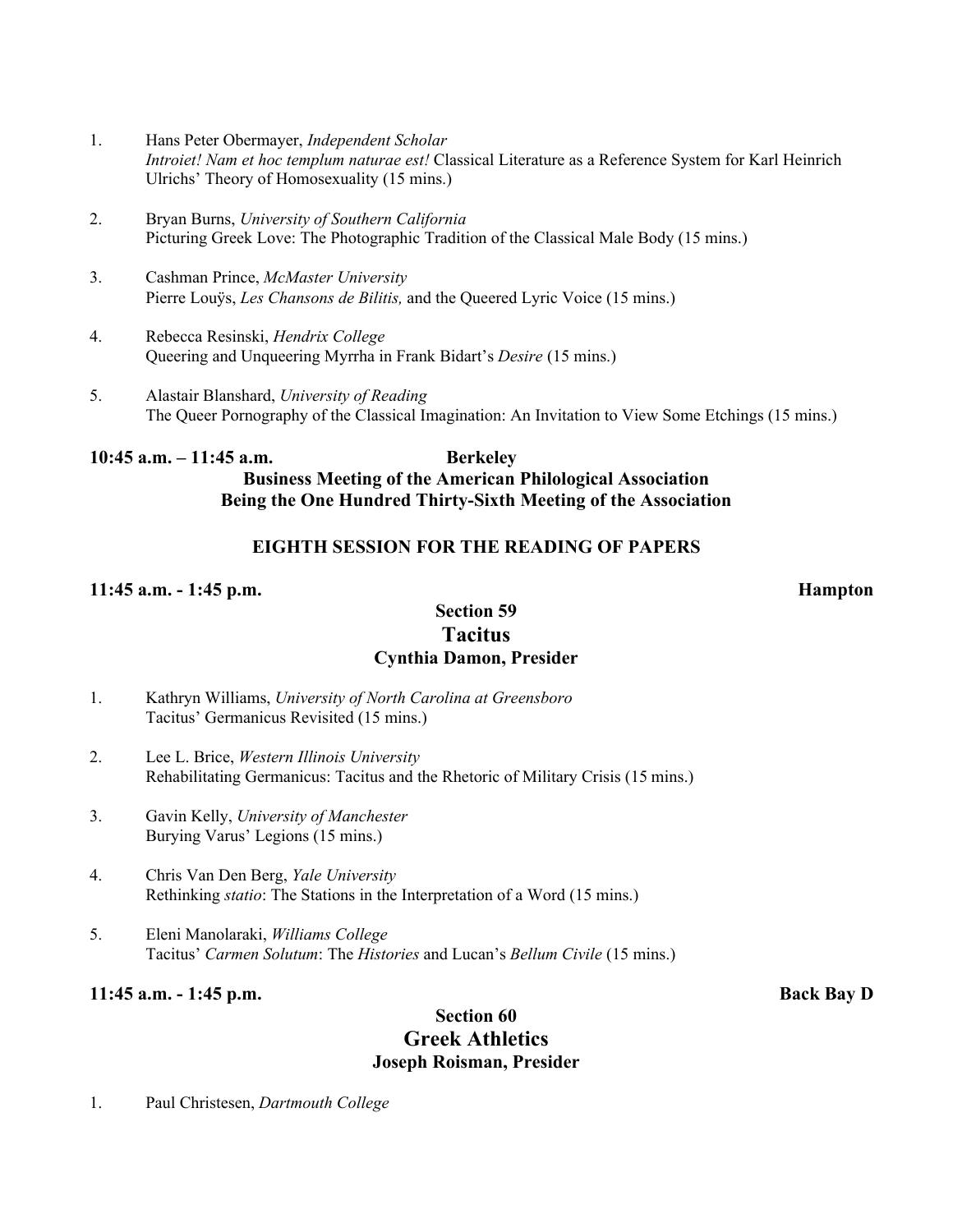Whence 776? The Origin of the Date for the First Olympiad (15 mins.)

- 2. Max Nelson, *University of Windsor* Aristotle and the First Olympic Games (15 mins.)
- 3. Nigel Nicholson, *Reed College* Menander, Lampon and the Price of Victory (Pind. *Ne.* 5 & Bacchyl. 13) (15 mins.)
- 4. Jonathan Scott Perry, *University of Central Florida* "The Only Woman in All of Greece": Kyniska, Money, and *Arete* in Greek Athletics (15 mins.)
- 5. Georgia Tsouvala, *The Graduate Center, CUNY* Ismenodora at the Gymnasium: *IG* VII 1777 and Plutarch's *Erotikos* (15 mins.)

#### **11:45 a.m. - 1:45 p.m. Hynes 310**

#### **Section 61 Place and Identity Richard F. Thomas, Presider**

- 1. Barbara McCauley, *Concordia College* Heroes, Territory, and Identity (15 mins.)
- 2. Gretchen E. Meyers, *Rollins College* The Tiber River as a Source of National Identity in *Aeneid* VIII (15 mins.)
- 3. Airton Pollini, *University of Paris* Mute Grasshoppers: Ancient Greek Perceptions of Frontier in Magna Graecia (15 mins.)
- 4. Thomas Murgatroyd, *University of Cambridge* Geo-politics in Silius' Libyan Ekphrasis (*Punica* 1.193-219) (15 mins.)

#### **11:45 a.m. - 1:45 p.m. Back Bay B**

#### **Section 62**

### **The Reception of Classical Mythology in Modern Handbooks and Collections Sheila Murnaghan and Deborah H. Roberts, Organizer**

*For modern readers, writers, and artists, mythology is the primary point of access to the classical world. Thus the handbooks and anthologies through which mythology is known represent an influential form of reception. This panel will examine some widely-read English-language myth collections of the nineteenth and twentieth centuries, with attention to their strategies for making mythology acceptable and coherent; to the increasing definition of myth as a subject for children and students; to the impact of anthropology on the presentation of classical myths; and to shifting ideas about what knowledge of antiquity is good for.*

- 1. Laura M. Slatkin, *New York University* Paradigm, Sequence, Ambiguity: The Case of Helen in Myth Collections (20 mins.)
- 2. Deborah H. Roberts, *Haverford College* From Fairy Tale to Cartoon: Collections of Greek Myth for Children (20 mins.)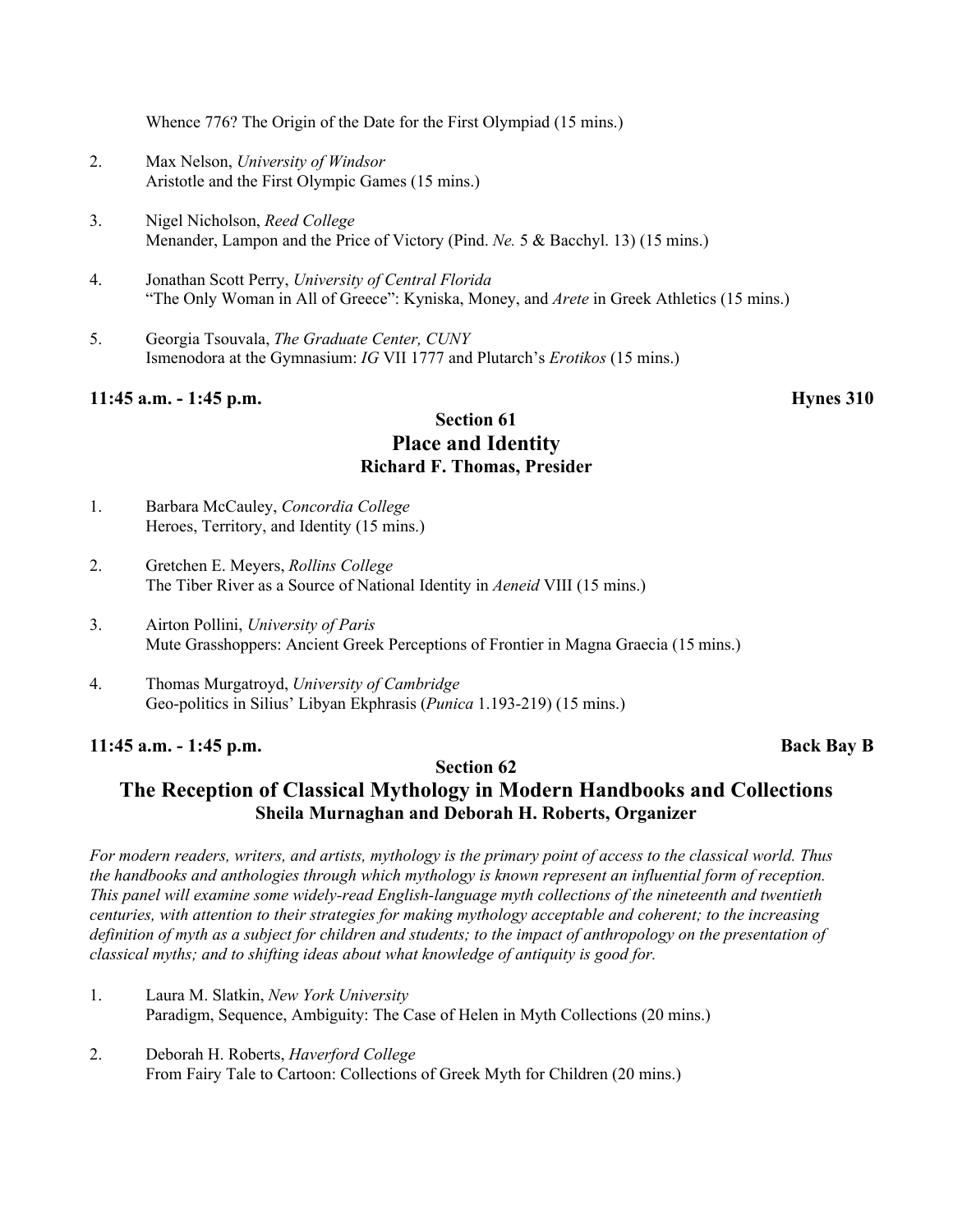- 3. Sheila Murnaghan, *University of Pennsylvania* Myths of the Greeks: The Origins of Mythology in the Works of Edith Hamilton and Robert Graves (20 mins.)
- 4. Seth L. Schein, *University of California at Davis* Greek Mythology in the Works of Thomas Bulfinch and Gustave Schwab (20 mins.)

#### **11:45 a.m. - 1:45 p.m. Fairfax A**

#### **Section 63 Beyond the Cold War: Thucydides and the Discourse of International Relations Daniel P. Tompkins, Organizer**

*Before the breakdown of the Soviet Union, Thucydides was regularly invoked for his understanding of bipolar world ethics. Does Thucydidean analysis remain persuasive in the current "unipolar moment"? Three Thucydidean scholars will explore the historian's continuing cogency: Richard Ned Lebow, James O. Freedman Professor of Government at Dartmouth College, whose recent book The Tragic Vision of Politics: Ethics,* Interests and Orders *links Thucydides, Clausewitz and Morgenthau as models of "classical realism," will respond.*

- 1. Daniel P. Tompkins, *Temple University* Introduction (10 mins.)
- 2. Sarah Bolmarcich, *Loyola College* Thucydides and the Constraints of Hegemony (15 mins.)
- 3. James A. Andrews, *Ohio University* Structure and Process and the Causes of the Peloponnesian War (15 mins.)
- 4. James V. Morrison, *Centre College* Power Play and No Surrender? Thucydides and the US-Iraq Conflict (15 mins.)

Respondent: Richard Ned Lebow, *Dartmouth College* (20 mins.)

#### **11:45 a.m. - 1:45 p.m. Hynes 309**

#### **Section 64**

#### **Exploring Roman Manhood Sponsored by the Three-Year Colloquium on Exploring Roman Manhood Jill Connelly, Elizabeth Manwell, and Mark Masterson, Organizers**

*Increasingly historians, literary critics and archaeologists have suggested that Roman manhood is the dynamic product of social processes of enculturation. In this three-year colloquium scholars from various backgrounds contribute to this understanding by exploring how masculinity was constructed and reconsidered in ancient Rome and by examining Roman men's formative relationship with sexuality, women/femininity, and social expectations for* viri*. This year of the colloquium "*Formations of Roman Manhood,*" will focus on traditional/normative notions of Roman masculinity, the ways these notions of manhood were realized, and Roman manhood's relation to other Roman ideologies.*

1. Randall McNeill, *Lawrence University* Silence and Male Relationships in the Poetry of Catullus (20 mins.)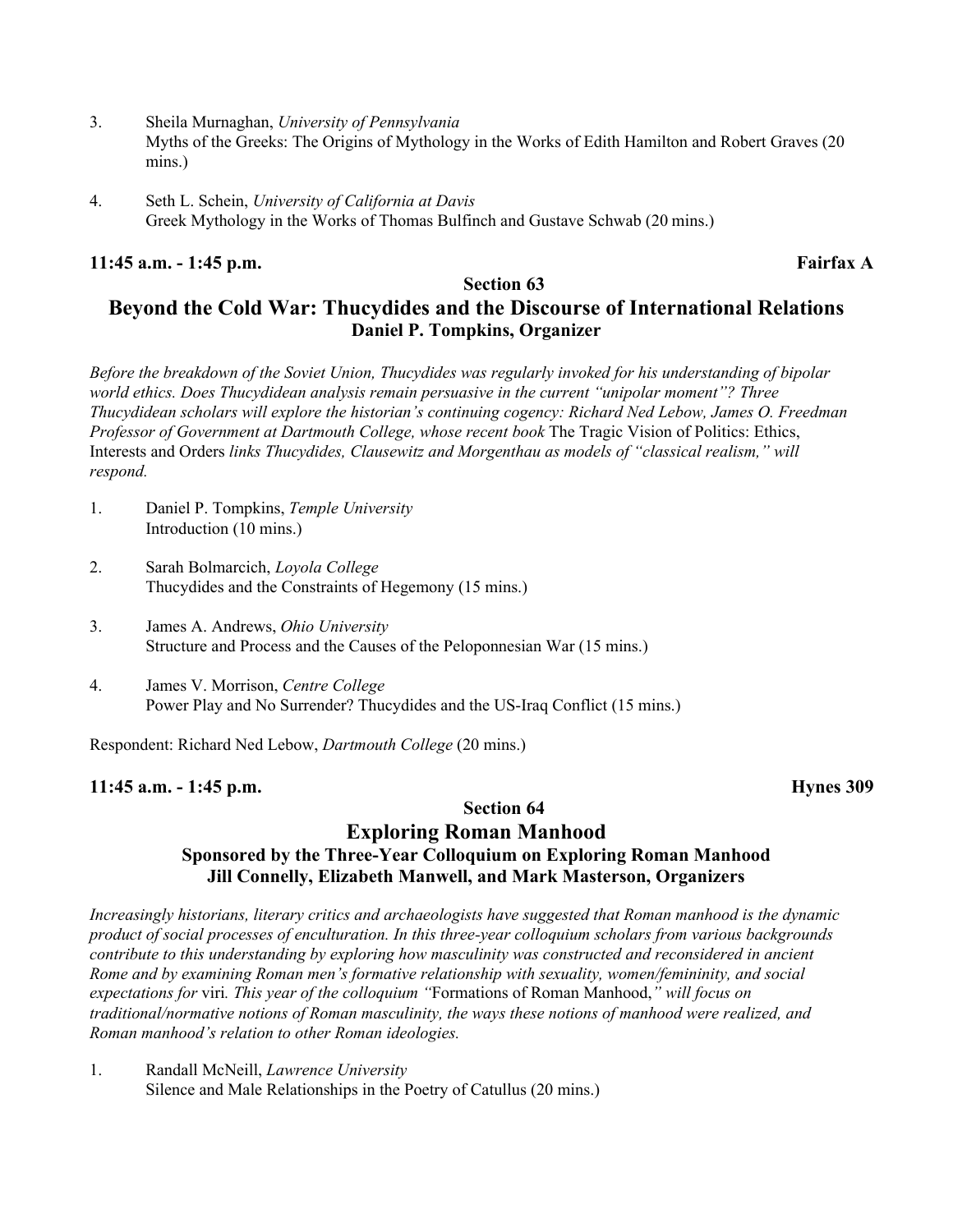- 2. Enrica Sciarrino, *University of Canterbury* Father, Master, and Commander: Cato the Censor and the Making of the Roman Male Elite (20 mins.)
- 3. Ellen Greene, *University of Oklahoma* Ideologies of Masculinity and the Elegiac Hero in Propertius' *Elegies* (20 mins.)
- 4. David Larmour, *Texas Tech University* Lightening the Load: Castration, Money and Masculinity in Juvenal, *Satire* 12 (20 mins.)

Respondent: Amy Richlin, *University of Southern California* (20 mins.)

#### **11:45 a.m. - 1:45 p.m. Hynes 306**

#### **Section 65**

## **Epicureanism in the Renaissance Sponsored by the American Association for Neo-Latin Studies Tatiana Tsakiropoulou-Summers, Organizer**

*This panel will discuss the paradox of Epicureanism in the Renaissance. Palmer will examine the rehabilitation of Epicureanism and the effect of arguments supporting its compatibility with Christianity. Then Brundell will present the wide social and professional success of Gassendi and attempt to explain how a Catholic priest who supported Epicureanism as a philosophy compatible with Christianity can be met with such acceptance even by the theocratic institutions of his time. The question that Summers will raise is who in the Renaissance belonged in the group that many inveighed as "Epicureans" and how the Calvinists, in particular, defined them. The incompatibility of the systems has wider implications, as Miller will show in his discussion of Piero di Cosimo's paintings and the source of his influence.*

- 1. Ada Palmer, *Harvard University* Lucretius, Epicureanism and Atomism in the Renaissance (20 mins.)
- 2. Barry Brundell, *University of New South Wales* An Explanation for the Popularity of Pierre Gassendi (20 mins.)
- 3. Kirk Summers, *University of Alabama* The Calvinists Against the Epicureans: Whom Are They Attacking? (20 mins.)
- 4. Michael Miller, *New York University* Lucretius, Vitruvius, Boccacio and Piero di Cosimo's Paintings on Early Man (20 mins.)

#### **11:45 a.m. - 1:45 p.m. Gardner**

#### **Section 66**

#### **Greek, Latin, and Indo-European Linguistics Sponsored by the Society for the Study of Greek and Latin Languages and Linguistics Michael Weiss and Joshua T. Katz, Organizers**

- 1. Harm Pinkster, *University of Amsterdam* Changing Patterns of Discontinuity in Latin (15 mins.)
- 2. Anna Bonifazi, *Independent Scholar*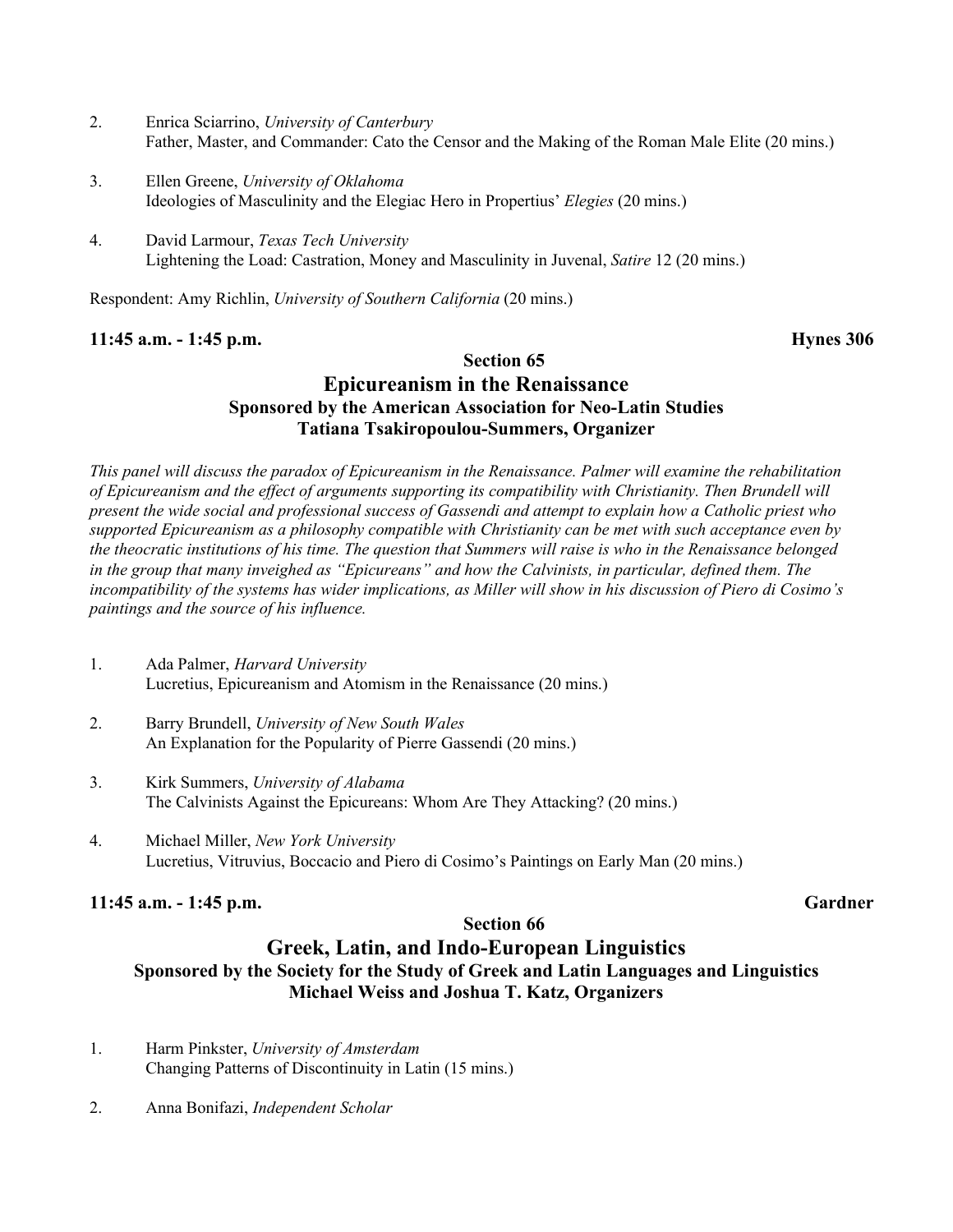The Communicative Uses of *au, aute,* and *autar* in Homer (15 mins.)

- 3. Shane Hawkins, *University of North Carolina at Chapel Hill* Linguistic Notes on the Vase Inscriptions of Sophilos (15 mins.)
- 4. Ana Galjanic, *Harvard University* Hittite *Kammaras* and Greek *akhlus:* Some Nebulous Links (15 mins.)
- 5. Moss Pike, *University of California, Los Angeles* Ovid and Potential Remains of Oscan Poetry (15 mins.)

#### **NINTH SESSION FOR THE READING OF PAPERS**

**\_\_\_\_\_\_\_\_\_\_\_\_\_\_\_\_\_\_\_\_\_\_\_\_\_\_\_\_\_\_\_\_\_\_\_\_\_\_\_\_\_\_\_\_\_\_\_\_\_\_\_\_\_\_\_\_\_\_\_\_\_\_\_\_\_\_\_\_\_\_\_\_\_\_\_\_\_\_\_\_\_\_**

| $12:00$ p.m. $-1:30$ p.m. | Open Meeting about Developing Greek Programs | Berkeley B |
|---------------------------|----------------------------------------------|------------|
| $12:00$ p.m. $-4:00$ p.m. | Meeting of the Board of Directors of the APA | Dalton     |

#### **2:00 p.m. - 4:30 p.m. Back Bay D**

### **Section 67 Greek and Roman Historiography Hans-Peter Stahl**

- 1. Joshua Reynolds, *Princeton University* Evaluative Signs in Thucydides' Historiography (15 mins.)
- 2. Robert Tordoff, *University of Cambridge* Power and Shame in Thucydides' Melian Dialogue (15 mins.)
- 3. Jon Christopher Geissman, *University of California at Berkeley* The Occasion of Perikles' *epitaphios* in 431/30 BCE (Thuc. 2.14-21) (15 mins.)
- 4. T. Davina McClain, *Loyola University of New Orleans Id cuique spectatissimum sit*: Outer Appearance and Inner Character in Livy's Narrative of Sextus, Brutus, and Lucretia (15 mins.)
- 5. Doug Clapp, *Samford University* The Life of a Rumor: Livy, Book 22.12-39 (15 mins.)
- 6. Kari Ceaicovschi, *University of Washington* (Mis)Reading Cato: Tiro, Gellius, and Changing Conceptions of Empire (15 mins.)

#### **2:00 p.m. - 4:30 p.m. Fairfax A**

#### **Section 68 Flavian Poetry Kathleen Coleman, Presider**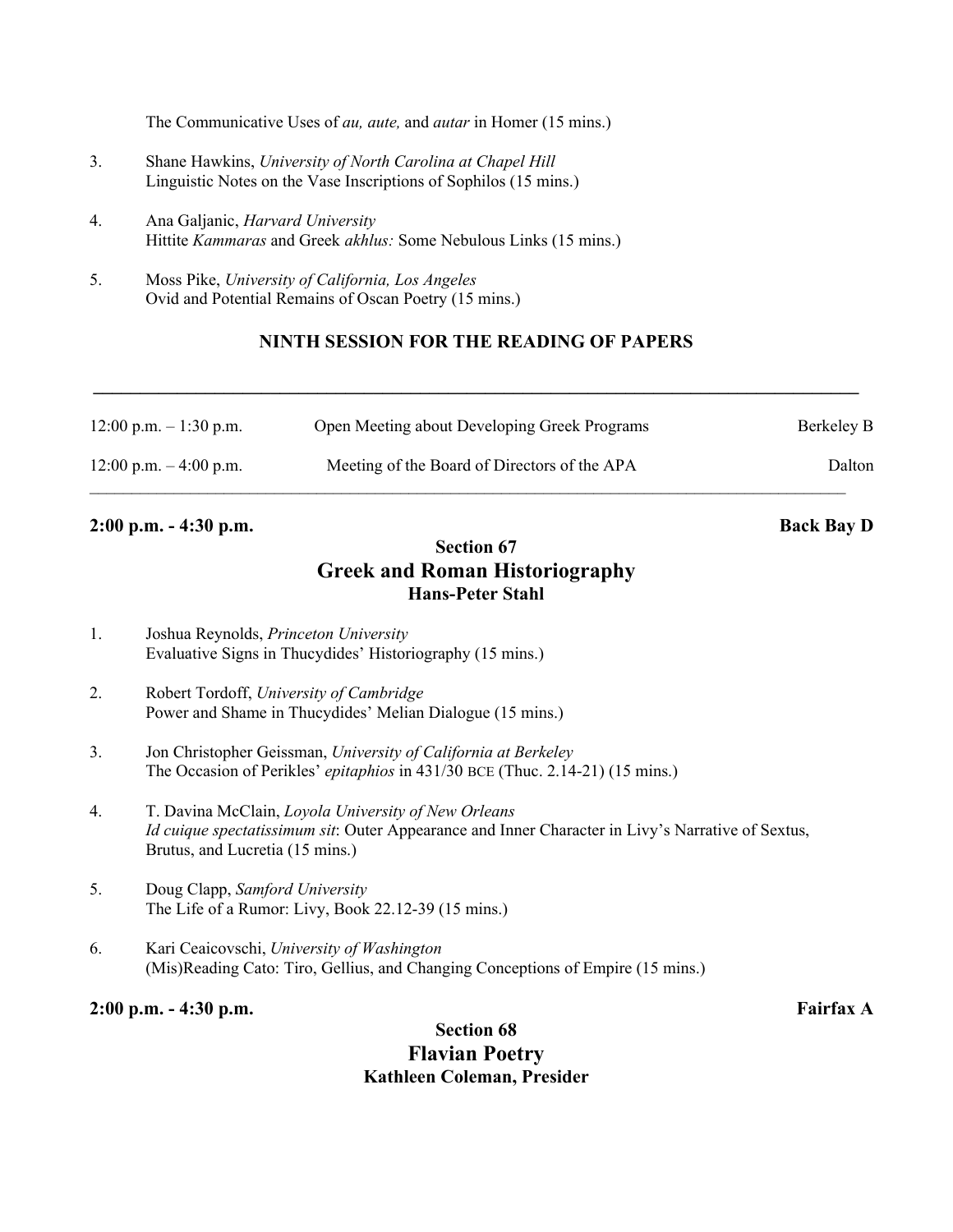- 1. Martin T. Dinter, *University of Cambridge* Martial's Epi(c)grammatic Force (15 mins.)
- 2. Shannon N. Byrne, *Xavier University* Validating Epigram: Martial's Wish for a Maecenas (15 mins.)
- 3. Adam R. Marshall, *Queen's University of Belfast* Statius and the *Veteres*: *Silvae* 1.3 and the Homeric House of Alcinous (15 mins.)
- 4. Antony Augoustakis, *Baylor University* An Insomniac's Lament: The End of Poetic Power in Statius' *Silvae* 5.4 (15 mins.)
- 5. Emma Scioli, *University of Californa, Los Angeles Inchoat Ismene*: Dreaming of Destruction in Statius' *Thebaid* (15 mins.)
- 6. Neil W. Bernstein, *College of Wooster* Rome's Sword and Shield: Fabius, Marcellus, and the Poetics of Paternity in Silius' *Punica* (15 mins.)

#### **2:00 p.m. - 4:30 p.m. Hynes 310**

### **Section 69 History From Documents Alan Boegehold, Presider**

- 1. Dimitri Nakassis, *University of Texas at Austin* Prosopography and the State of Mycenaean Greece (15 mins.)
- 2. John H. Kroll, *University of Texas at Austin* A New Look at the Earliest Monetary Account in Greek: *IK Ephesos* Ia.1 (15 mins.)
- 3. Ephraim Lytle, *Duke University* Customs Duties in Anthedon? Re-examining a List of Maximum Prices (15 mins.)
- 4. Lora Louise Holland, *University of North Carolina at Asheville* "Nothing to Do with Aristodemus"?: Cumaean Coinage and the Late Archaic Diana from Lake Nemi (15 mins.)
- 5. Roger T. Macfarlane, *Brigham Young University* Toward a New Edition of *PHerc* 817, the *Carmen de Bello Actiaco* (15 mins.)

**2:00 p.m. - 4:30 p.m. Back Bay A**

### **Joint AIA/APA Session APA Section 70/AIA Section 6H Women and Death: Rethinking Funerary Remains, Ritual, and Representation in Bronze Age and Historical Greece Wendy E. Closterman and Celina Gray, Organizers**

*The intersection of women and death has produced rich scholarship on the gendered dynamics of funerary ritual and iconography. Nonetheless, the conventional gap between disciplines and periods has rarly invited scholars of Bronze Age and historical Greece to engage in dialogue. As a step toward redressing this isolation, this panel*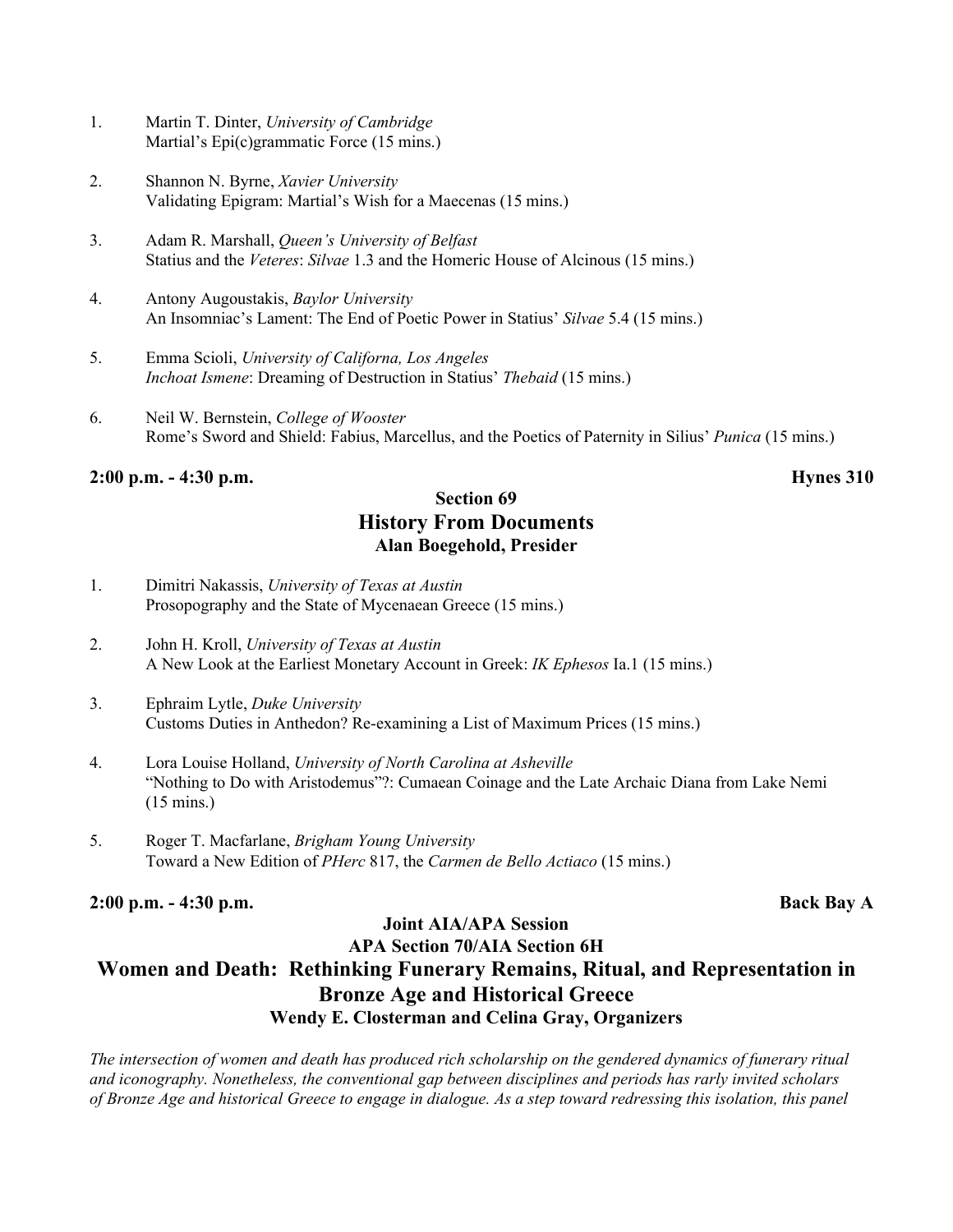*incorporates papers on text, image, and archaeological material from these two periods in order to generate an exchange of perspectives and methodologies. The papers draw on varied sources of textual and physical evidence to illuminate how the context of death contributes to our understanding of ancient Greek women.*

- 1. David Roselli, *Scripps College* Between the Grave and the Stage: Misrecognizing Women in Athens (20 mins.)
- 2. Brendan Burke, *University of Victoria* Female Participants in Mycenaean Death Cult on the Hagia Triada Sarcophagus (15 mins.)
- 3. Kerri J. Hame, *Kent State University* Female Control of Funerals: Historical Rites and Greek Tragedy (15 mins.)
- 4. Carina A. Iezzi, *University at Buffalo, SUNY* The Mycenaean Women of Central Greece (20 mins.)
- 5. Christina A. Salowey, *Hollins University* "Give the Girl the Funeral that She Deserves": Expressions of Individuality in the Grave Markers of Ancient Greek Women (20 mins.)
- Respondents: Bryan Burns, *University of Southern California* (15 mins.) Cynthia Patterson, *Emory University* (15 mins.)

#### **2:00 p.m. - 4:30 p.m. Hynes 306**

#### **Section 71 Workshop** *Adnauseam, adnauseas, adnauseat,* **etc. A New System for Teaching Latin Michael W. Brinkman, Organizer**

*Via lecture, overheads, and handouts, the organizer of this tripartite interactive session will introduce pedagogical methods and unique, mnemonically-organized visuals. These enable first semester students—without rotely memorizing any traditional paradigm—to readily learn: (a) the inflections of the five declensions; and (b) how to determine the tense and mood denoted by the forms in both the indicative and subjunctive systems. After a break, a brief Part III—*Levis Numerica—*will be geared to linguists and other interested in learning how simple arithmetic can be used for determining tense and mood.*

#### **2:00 p.m. - 4:30 p.m. Back Bay B**

## **Classics and Music**

**Section 72**

### **Sponsored by the Three-Year Colloquium on Ancient and Modern Performance Thomas E. Jenkins, Organizer**

- 1. C. W. Marshall, *University of British Columbia* Walter Leigh's Music for the *Frogs* of Aristophanes (20 mins.)
- 2. Mary-Kay Gamel, *University of California at Santa Cruz*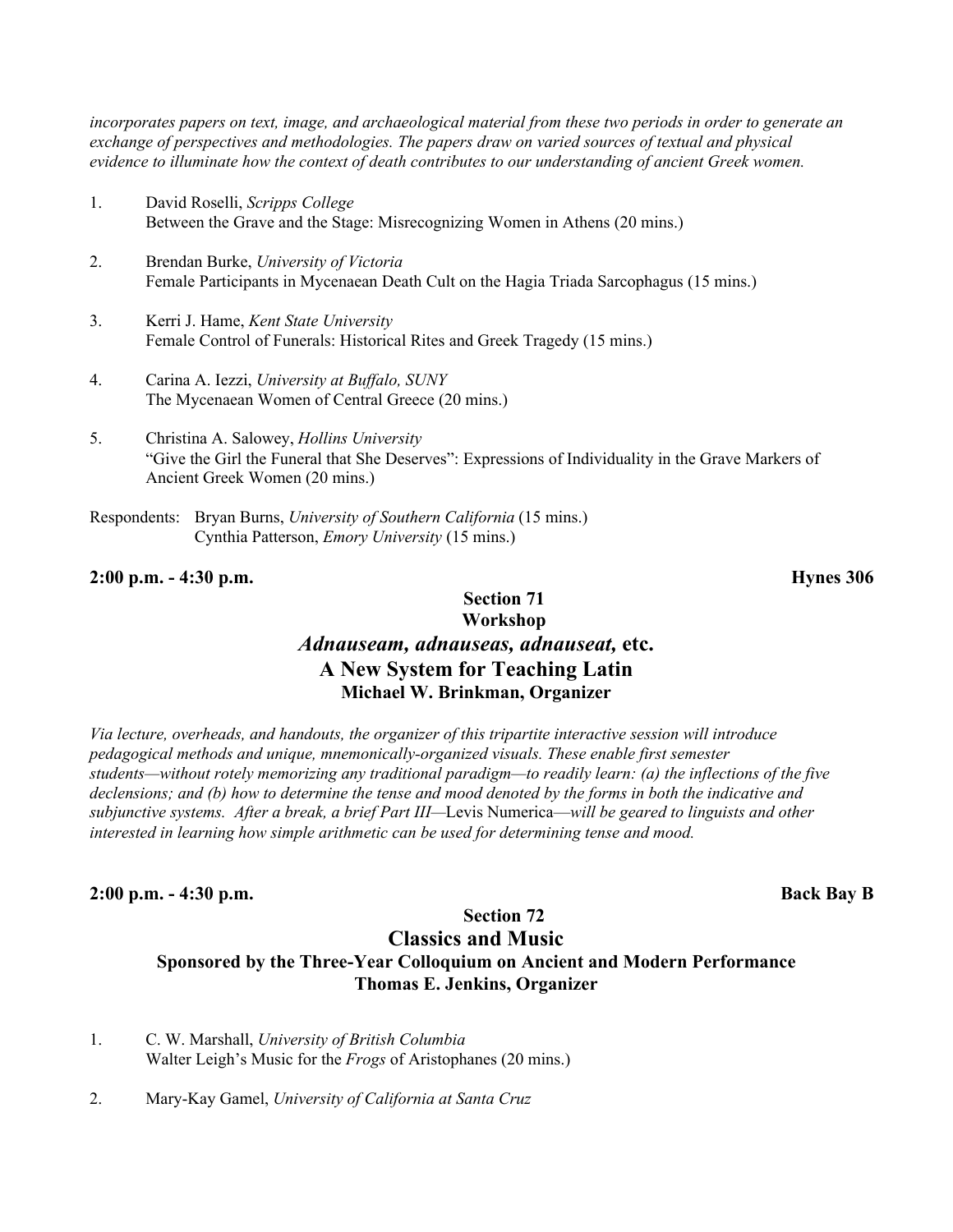Sondheim Floats *Frogs* (20 mins.)

- 3. Susan Joseph, *Howard University* Reprising *Medea* Without Tragic Fire: Marie Christine's *Maudlin Farewell* (20 mins.)
- 4. Ann Suter and Geoffrey Gibbs, *University of Rhode Island Potnia*–An Opera Based on the Homeric *Hymn to Demeter* (20 mins.)
- 5. Andrew Simpson, *Catholic University of America,* and Sarah Brown Ferrario, *Princeton University* A New Operatic Tragedy on Aeschylus' *Oresteia* (20 mins.)

#### **2:00 p.m. - 4:30 p.m. Hynes 309**

#### **Section 73**

### **Emotions and the Public Realm Sponsored by the Three-Year Colloquium on Emotions in Antiquity John Marincola, Laurel Fulkerson, and David Konstan, Organizers**

- 1. Laurel Fulkerson, *Florida State University* Introduction (5 mins.)
- 2. Ryan Balot, *Washington University in St. Louis* Re-thinking Courage and Shame in Democratic Athens (20 mins.)
- 3. Margaret Graver, *Dartmouth College* The Opposite of Fear (20 mins.)
- 4. Rachel Sternberg, *College of Wooster* Slave Torture and the Problem of Pity (20 mins.)
- 5. Robert L. Gallagher, *MacMurray College* A Town Without Pity: Lamentation and Pity in the *Republic* (20 mins.)

Respondent: William Fortenbaugh, *Rutgers University* (20 mins.)

#### **2:00 p.m. - 4:30 p.m. Hampton**

#### **Section 74 Neoplatonism and Living the Good Life: Ethics in a Neoplatonic Context Sponsored by the International Society of Neoplatonic Studies Svetla Slaveva-Griffin, Organizer**

*The core of any philosophical system is its relation to the area of practical ethics: why should one strive to lead a moral life? At first glance, it may seem that Neoplatonism is not designed to answer this question, but rather to urge its pupils to escape this life for another higher way of living. Nonetheless, from Plotinus onwards, there remains a stress on the interaction of the Good itself and its image in this shadowy realm of nature. The panelists will examine the seemingly controversial relationship between the practical and mystical sides of Neoplatonic ethics from Plotinus to Paul.*

1. Marianne O'Brien, *University of Liverpool*